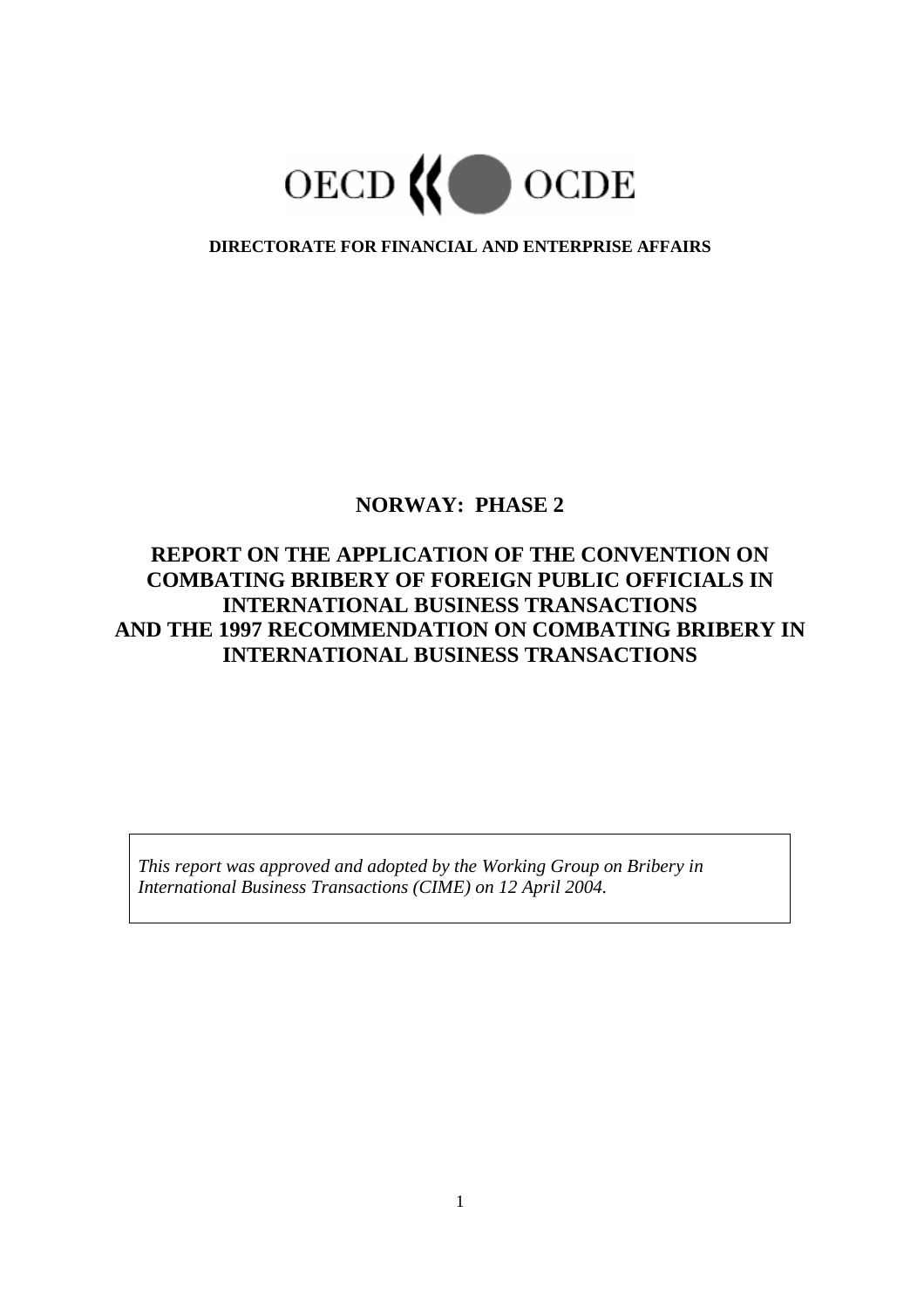## **TABLE OF CONTENTS**

| a)             |                                                                                             |  |
|----------------|---------------------------------------------------------------------------------------------|--|
| b)             |                                                                                             |  |
| $\mathbf{c})$  |                                                                                             |  |
| A.             | PREVENTING AND DETECTING THE OFFENCE OF BRIBERY OF FOREIGN PUBLIC                           |  |
|                |                                                                                             |  |
| 1.             |                                                                                             |  |
| a)             |                                                                                             |  |
| $\mathbf{i}$   |                                                                                             |  |
| $\mathbf{ii}$  |                                                                                             |  |
| b)             |                                                                                             |  |
| 2.             |                                                                                             |  |
| a)             |                                                                                             |  |
| b)             |                                                                                             |  |
| $\mathbf{c})$  |                                                                                             |  |
| $\rm d$        |                                                                                             |  |
| e)             |                                                                                             |  |
| <b>B.</b>      | PROSECUTING AND SANCTIONING THE OFFENCE OF BRIBERY OF FOREIGN PUBLIC                        |  |
|                |                                                                                             |  |
|                |                                                                                             |  |
| 1 <sub>1</sub> | The 2003 amendments and the introduction of two new offences of bribery of a foreign public |  |
| official 23    |                                                                                             |  |
| a).            |                                                                                             |  |
| b)             |                                                                                             |  |
| $\mathbf{i}$   |                                                                                             |  |
| $\rm ii)$      |                                                                                             |  |
| iii)           |                                                                                             |  |
| iv)            | In order to retain business or other improper advantage in the conduct of international     |  |
|                |                                                                                             |  |
| c)             |                                                                                             |  |
| $\mathbf{i}$   |                                                                                             |  |
| $\mathbf{ii}$  |                                                                                             |  |
| iii)           |                                                                                             |  |
| iv)            |                                                                                             |  |
| $\rm d$        |                                                                                             |  |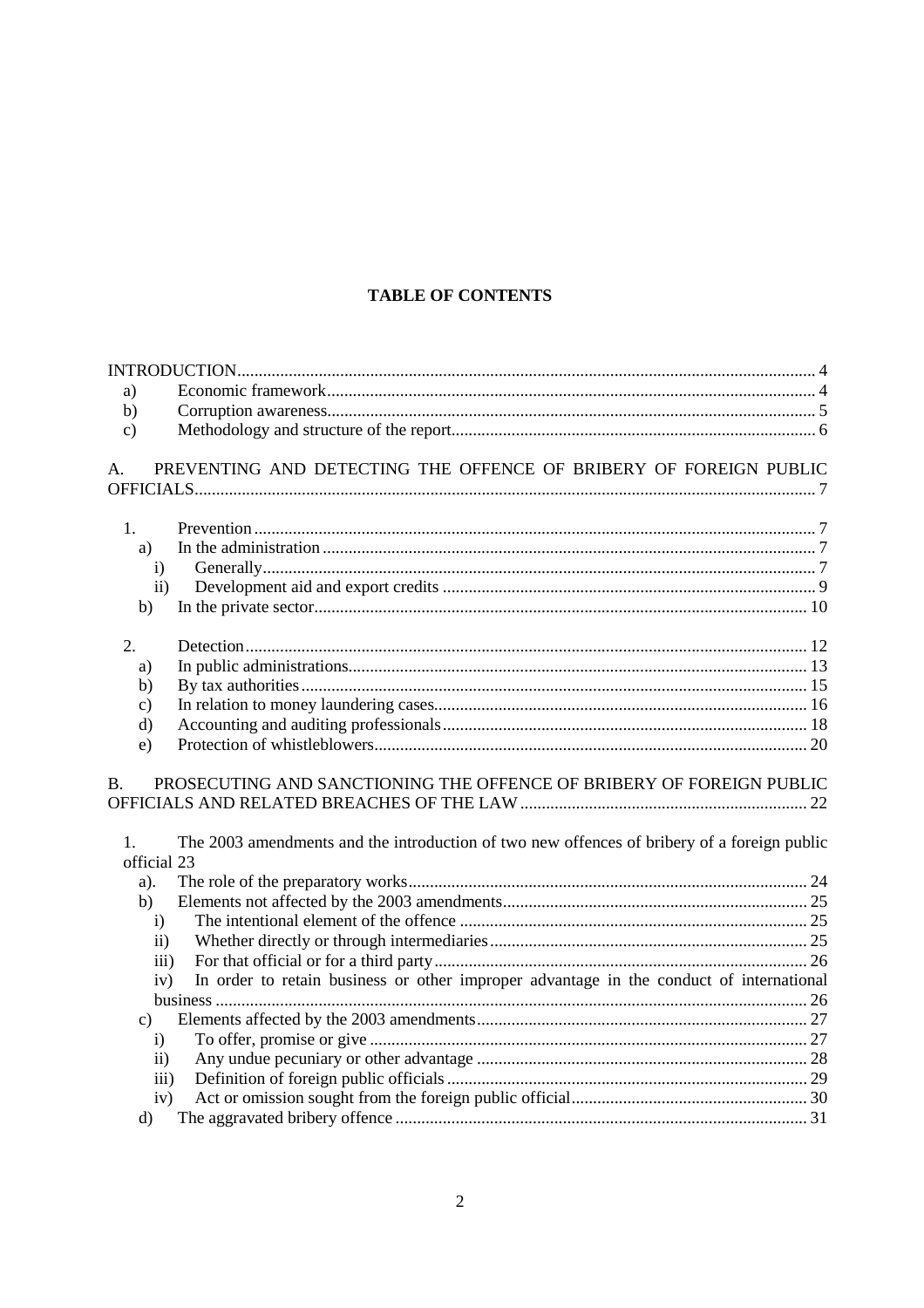| 2.            | The liability of enterprises with regard to the anti-bribery legislation and to Norwegian law in            |  |
|---------------|-------------------------------------------------------------------------------------------------------------|--|
|               |                                                                                                             |  |
| 3.            |                                                                                                             |  |
| a)            |                                                                                                             |  |
| b)            |                                                                                                             |  |
| $\mathbf{i}$  |                                                                                                             |  |
| $\mathbf{ii}$ |                                                                                                             |  |
| iii)          |                                                                                                             |  |
| c)            |                                                                                                             |  |
| $\mathbf{i}$  |                                                                                                             |  |
| $\mathbf{ii}$ |                                                                                                             |  |
| iii)          |                                                                                                             |  |
| 4.            |                                                                                                             |  |
| a)            |                                                                                                             |  |
|               |                                                                                                             |  |
| b)            |                                                                                                             |  |
| $\mathcal{C}$ | RECOMMENDATIONS OF THE WORKING GROUP AND FOLLOW-UP  49                                                      |  |
|               | ANNEX 1 Comparative table of the new and previous provisions against bribery of foreign public officials 52 |  |
|               |                                                                                                             |  |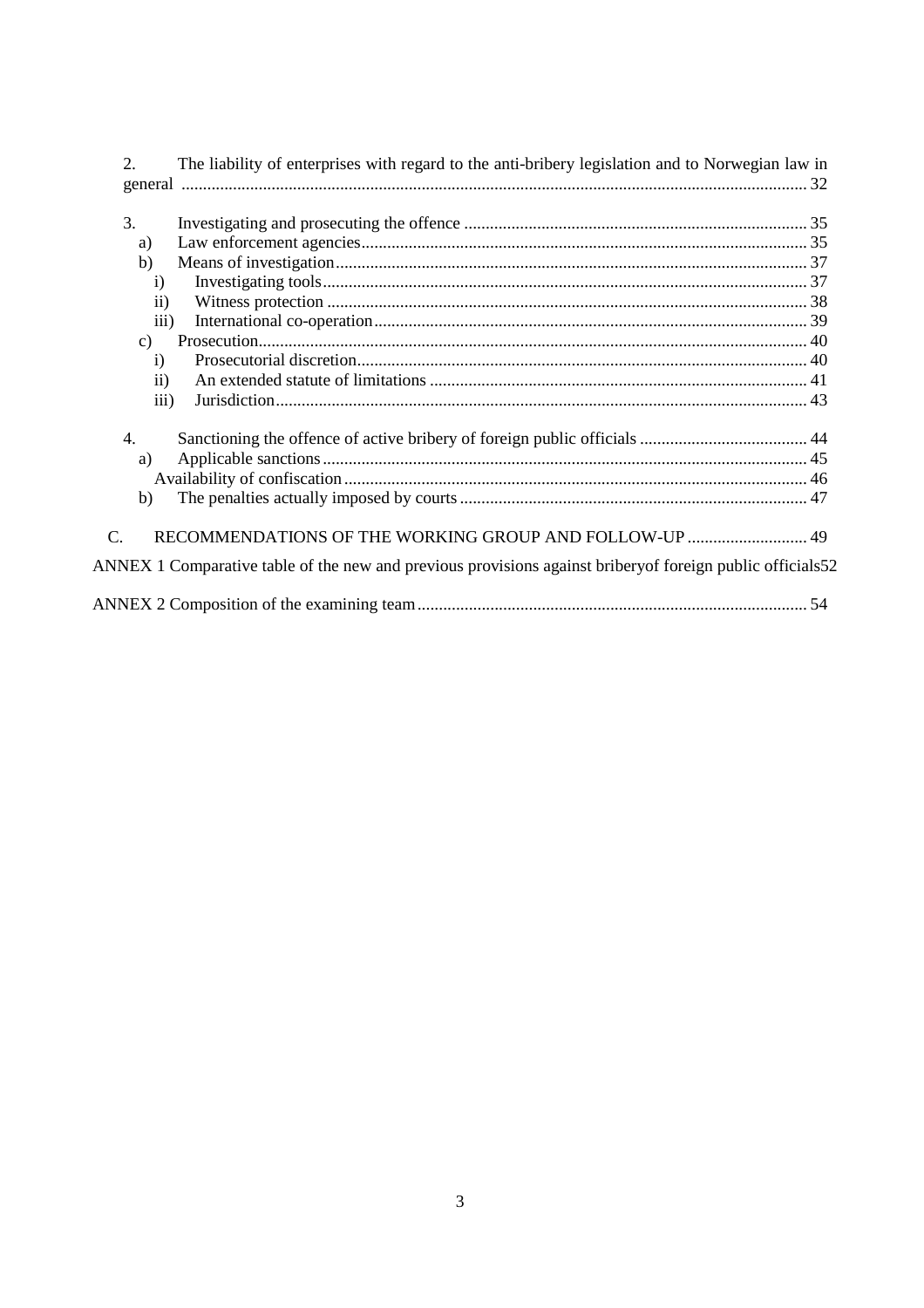## **INTRODUCTION**

1. The adoption by Norway of amendments to the Penal Code in 1998 to include the offence of active bribery of foreign public servants and servants of public international organisations (section 128) was a new step in Norway's continued commitment to combat more effectively bribery in international business transactions. As part of Norway's on-going process of reforms in this area, including the signing of the Council of Europe Criminal Law Convention on Corruption in 1999, amendments to Norway's antibribery legislation were subsequently introduced by Act №79 of 4 July 2003, which resulted in the complete reform of the existing set of provisions dealing with the offence of corruption at large, and their replacement by two new provisions criminalising active and passive bribery of domestic and foreign public officials, as well as private-to-private corruption in Norway and abroad (sections 276a for the basic offence and 276b for the aggravated offence) and one provision introducing the offence of trading in influence (section 276c) (see part B for developments).

## *a) Economic framework*

2. Norway is a country with important natural resources such as oil and gas, hydropower, fish and timber. Despite intensive industrial and technological developments, these natural resources continue to be a main backbone of the productive structure of the economy and account for the bulk of Norwegian exports: Norway is one of the world's largest fish exporter, with 95 per cent of its production exported, and is the world third largest net exporter of oil and supplies approximately 10 per cent of natural gas consumption in Western Europe. Norway's trade flows are and have traditionally been dominated by trade with countries in the European Union (EU): roughly three quarters of Norwegian exports go the EU, and around 70 per cent of the stock of Norwegian outward direct investment is in EU countries.<sup>1</sup> In this respect, Norway's participation in the European Economic Area (EEA) Agreement between the countries of the European Free Trade Association (Iceland, Lichtenstein, and Norway) and the EU plays an important role. Under this agreement, Norway, along with other EFTA states, is an integral part of the EU's internal market (with the exception of fisheries and agriculture). Additionally, the EEA Agreement requires Norway to adopt all EU legislation considered relevant to the Agreement.

3. The petroleum industry, Norway's most important export sector, accounts for 44 per cent of Norway's export revenues, while the manufacturing industry, the second most important, accounts for 31.5 per cent of total exports. Oil and gas is mainly exported to Western Europe. In 2001 nearly 80 per cent of crude oil was exported to Europe, while North America was the second largest market with around 19 per cent, and Asia the smallest market with only 2 per cent. The Chinese market is also a growing market for Norwegian oil: in 2001, nearly 86 per cent of the exported crude oil to Asia went to China, with exports to the country increasing by nearly 590 per cent from  $2000$  to  $2001$ .<sup>2</sup>

4. Major Norwegian companies are today heavily involved in foreign markets. The petroleum company Statoil ASA is involved in 25 countries, notably in Africa, Asia, South America and Eastern Europe. Norsk Hydro ASA, which operates in the petroleum, aluminium and agriculture industries, is active in 60 countries worldwide. Telenor ASA, the major telecommunications company, has fully or partly owned companies in 16 countries; 40 per cent of the company's employees work abroad. In these three top companies, the Norwegian state is the largest shareholder. The fourth largest company, Kvaerner

<sup>|&</sup>lt;br>|<br>| Source: OECD.

Statistics from the Norwegian Foreign Trade 2001, Norwegian Trade Council.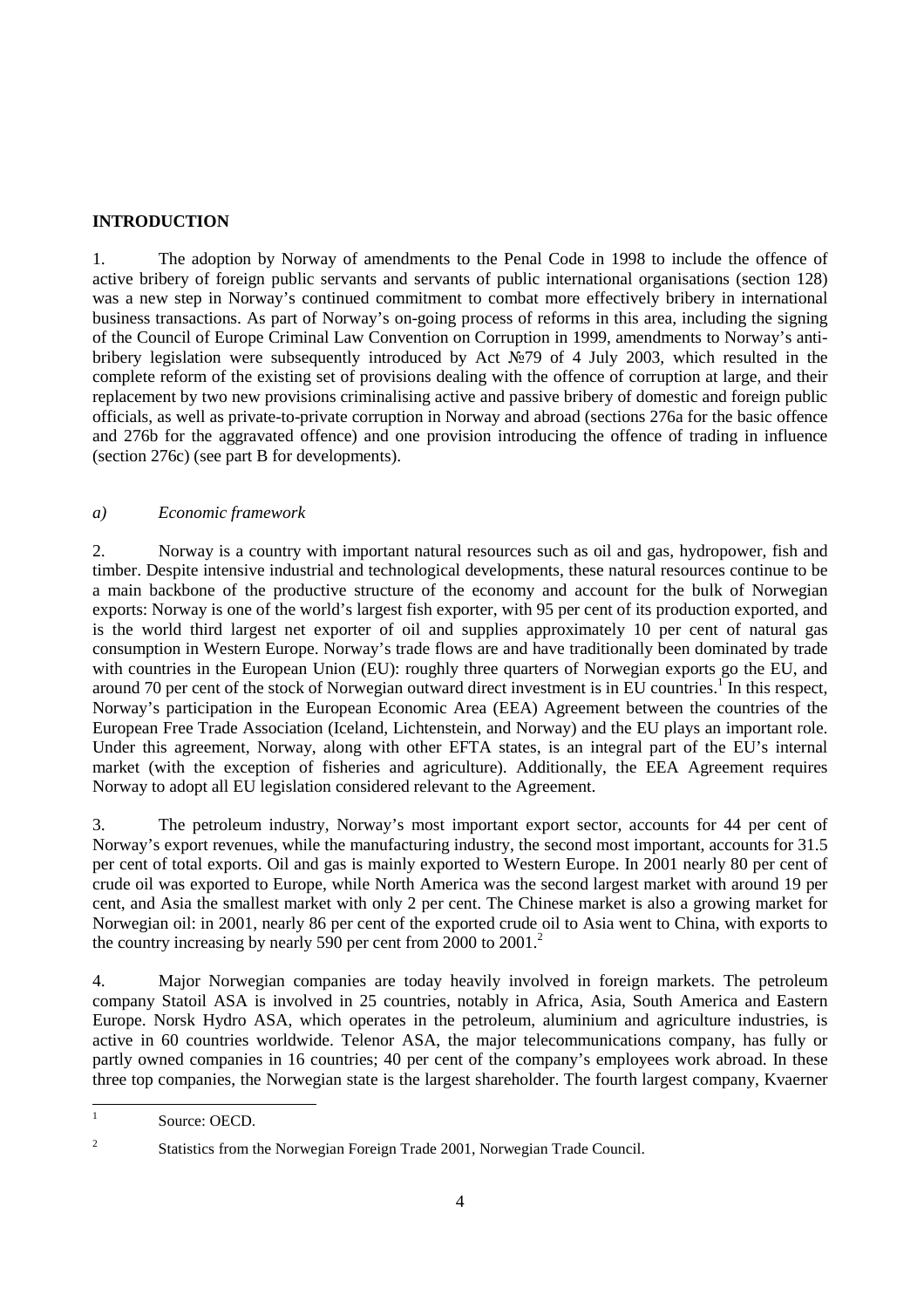ASA, operating within the petroleum, engineering and construction, pulp and paper and shipbuilding industries, is active in 30 countries in Asia, Australia/Oceania, Europe, Middle East, North America and South America. A survey conducted by the Norwegian Institute for Research in Economics and Business Administration (SNF) in 1996 showed that the largest Norwegian companies had a total of 43 percent of their employees in subsidiaries abroad, the equivalent of approximately 40 per cent of those employed in manufacturing goods in Norway.

5. Norway's exports of manufacturing goods to developing countries, while significantly smaller than that to industrialised countries (70 per cent of exported goods went to European Union countries in 2001 and around 10 per cent to North America), is continuously increasing both in absolute value and as a proportion of total Norway's global trade. Asia has become the second largest export market for traditional commodities, accounting for 10.5 per cent in 2001, with Japan, South Korea, Singapore and China as Norway's most important export markets in the region. Increases in 2001 in exports were most significant to the following countries: Singapore, Thailand, Malaysia, China, South Korea, Iran, Nigeria, Panama, Mexico and Chile.<sup>3</sup>

6. Norwegian businesses involved in foreign direct investments (FDI) are also increasingly being exposed to sensitive business environments. Norwegian FDI in developing countries, while significantly smaller than in industrialised countries, has been steadily increasing since 1990. Europe remains the major destination for Norwegian FDI, as 68 per cent of investment takes place in EU countries. America is the second largest market. Countries that attract the largest proportion of investment, and account for 66 per cent of the total FDI, are the United States, Sweden, Denmark and the United Kingdom. Norwegian investments in Asia increased from NOK 1.0 billion (approximately 122 million euro) at the end of 1990 to NOK 7.3 billion (approximately 892 million euro) at the end of 1998. The Asian share was 3 per cent at the end of 1998. In Asia, India, Singapore and Thailand are important countries for Norwegian investments. 76 per cent of all investments are in mining and oil extraction, financial services and manufacturing. Surveys carried out by Norges Bank show that a major proportion of the FDI is concentrated in a limited number of foreign companies. Almost three quarters of the investments were concentrated in some 100 foreign companies.<sup>4</sup>

## *b) Corruption awareness*

7. As in Nordic countries in general, domestic corruption and bribery are not viewed as significant concerns in Norwegian society. Transparency International's Corruption Perception Index for 2003 shows that Norway is perceived to be one of the least corrupt countries in the world.<sup>5</sup> The fact that there have been few court cases on corruption in Norway in the past 25 years, and even fewer relating to bribery of public officials in business transactions, would be a further confirmation for many that corruption does not really exist in Norway, including among industrial leaders. Thus, until recently, the public did not often hear about problems of corruption or the efforts carried out to fight it.

8. This general view is reinforced by the strong focus on corporate social responsibility that exists in Norway. For instance, a survey carried out on behalf of the European Commission showed that Norwegian small and medium enterprises are among the best rated in Europe when it comes to corporate

 3 Ibid.

<sup>4</sup> Ibid.

<sup>5</sup> Transparency International Corruption Perception Index (CPI) 2003.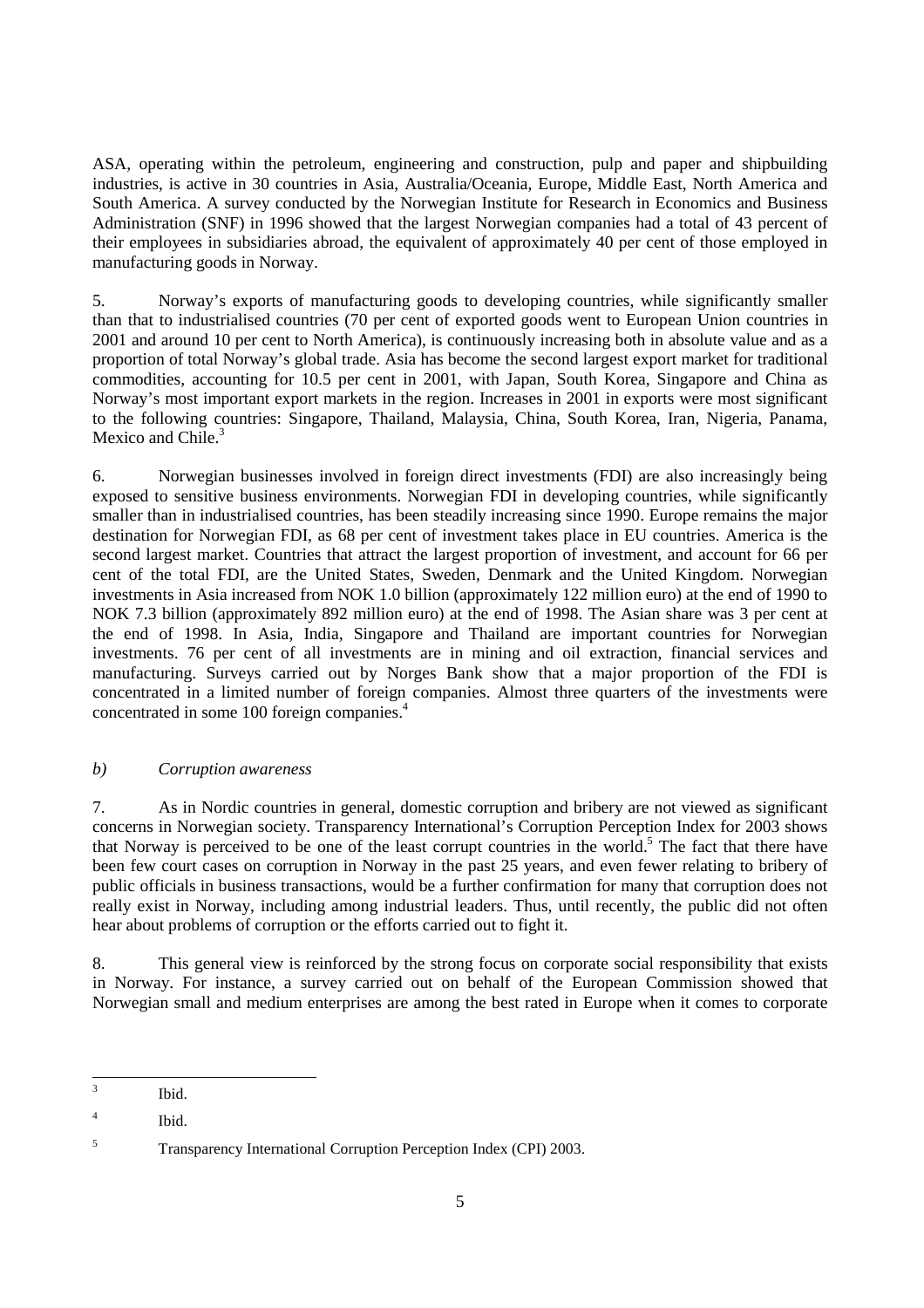social responsibility.<sup>6</sup> The explanation lies, to some extent, on demands from consumers: a survey showed, for instance, that 75 per cent of Norwegian consumers appreciate a firm's sense of social responsibility.<sup>7</sup>

9. Other factors tend, however, to indicate that corruption is an issue which Norwegian companies, like their counterparts from other OECD countries, are confronted with. A survey carried out by Price Waterhouse Coopers in 1998 amongst top leaders of 95 major Norwegian companies revealed, for instance, that 10 per cent of them had been exposed to solicitations of bribery/grease payments, and that 60 per cent felt that corruption was necessary to get into markets or to win contracts in developing countries.<sup>8</sup>

10. Partly to counter this perception by Norwegian business, and taking into account increasing exports by Norwegian enterprises to sensitive markets over the last years, attention to the issue of corruption has intensified. This has been reinforced, following the signature by Norway of the OECD and Council of Europe conventions against bribery, by recent reports in the Norwegian media of cases of corruption implicating Norwegian companies. For instance, in September 2002, Norwegian newspapers reported that a major contracting company in Norway had been put under investigation by Økokrim (the National Authority of Investigation and Prosecution of Economic and Environmental Crime) due to suspicions of active bribery of a public official in Uganda<sup>9</sup>. In September 2003, following Norwegian newspaper reports, Økokrim began investigations of a major petroleum company on suspicion of corruption of a public official in Iran.

11. Media reports on bribery cases, as well as measures taken by public authorities and the private sector, are having an impact on the level of awareness of the risks confronting Norwegian companies. Norway has embarked upon a wide range of reform initiatives, with particular relevance in the fight against bribery of foreign public officials. Norway signed the Council of Europe's Criminal Law Convention on Corruption in 1999, and transposed it through Act №79 amending the Penal Code, which entered into force on 4 July 2003. In line with the revised money laundering directive of the European Union, a new Law on Money Laundering will enter into force in January 2004, lengthening the list of institutions and professions which are under the obligation to declare any suspicions of money laundering to law enforcement authorities.

12. At the time of the on-site visit, there had been no conviction for the foreign bribery offence since the Norwegian implementation law came into force in 1999. Three cases were being investigated, two under section 128 of the Penal Code and one under both section 128 and the new sections 276a and 276b, depending on the dates of the acts. To these figures, it is appropriate to add a conviction for the alternative offence of breach of trust which concerned acts of bribery of a foreign public official committed before the entry into force of the implementing legislation.

## *c) Methodology and structure of the report*

13. In conformity with the procedure adopted by the OECD Working Group on Bribery for the second phase of self and mutual evaluation of implementation of the Convention and the Revised Recommendation, the purpose of this examination is to study the structures in place in Norway to enforce laws and regulations implementing the Convention and to assess their application in practice, as well as to

 $\overline{6}$ 6 Report 2002 / No. 4: European SMEs and Social and Environmental Responsibility.

<sup>7</sup> Survey carried out by the Market and Media Institute AS (*Markeds og Mediainstituttet AS*).

<sup>8</sup> Standpoint Corruption 2000, publication by the Confederation of Norwegian Business and Industry (NHO).

<sup>9</sup>*Aftenposten*, 12 September 2002. The case has been dismissed after the on-site visit.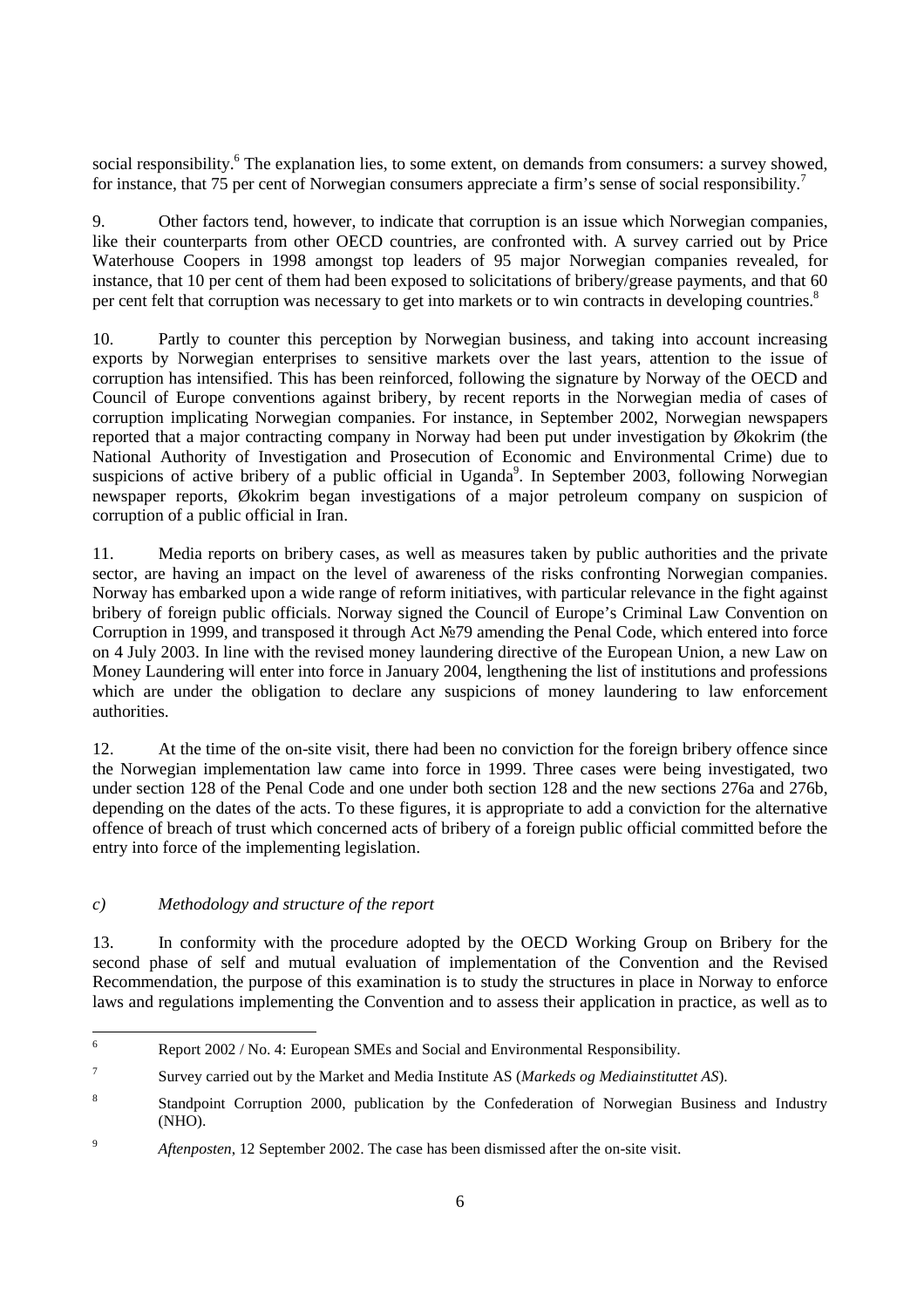monitor Norway's compliance in practice with the 1997 Recommendation. This Phase 2 report takes account of information obtained from Norway's responses to the Phase 2 questionnaires, interviews with government experts, company managers, lawyers, professional accountants and representatives of civil society during the on-site visit that took place on 7-10 September 2003, a review of all the relevant legislation, and independent research conducted by the lead examiners and the Secretariat.

14. The report is structured as follows: Part A focuses on the mechanisms in place for the prevention and detection of foreign official bribery, and discusses ways in which their effectiveness could be enhanced. Part B deals, in a similar manner, with the effectiveness of mechanisms for prosecuting and sanctioning the offence of foreign bribery and the related accounting and money-laundering offences. This part also includes a detailed examination of the most recent legislative amendments adopted by Norway to further comply with its international anti-bribery obligations and enhance efforts to fight corruption. The last part of the report sets forth the specific recommendations of the Working Group, based on its conclusions both as to prevention and detection, and as to prosecution and repression. It also identifies those matters which the Working Group considers should be followed up or further reviewed as part of the continuing monitoring effort.

## **A. PREVENTING AND DETECTING THE OFFENCE OF BRIBERY OF FOREIGN PUBLIC OFFICIALS**

#### *1. Prevention*

15. At the time of the on-site visit of the examining team in Norway, both the Norwegian authorities and the private sector were carrying out a number of initiatives to raise awareness among Norwegian companies investing abroad, as well as among civil servants, in particular those primarily concerned with the detection, prosecution and sanctioning of the foreign bribery offence. In the public sector, an Interministerial Project Group on Combating Corruption and Money Laundering has been established to deal, notably, with dissemination of information on the issue of foreign bribery. The lead examiners were informed by the Norwegian authorities that the organisation of co-ordination efforts is currently being given careful consideration in connection with the on-going revision of the Governmental Action Plan against Economic Crime (see below), scheduled for spring 2004.

#### *a) In the administration*

#### i) Generally

16. There appears to be a general awareness throughout the administration that bribery of foreign public officials constitutes an offence in Norway. Moreover, awareness of international agreements, such as the OECD and the Council of Europe Conventions, and their consequences for Norway is rising as activities are increasingly undertaken by various government institutions to this end.

17. As concerns the institutions primarily concerned with the enforcement of the new legislation, they have been widely approached and their views solicited prior to adoption of the new legislation. This is a usual process in Norway whereby, when any legislation is being drafted, those institutions concerned with the subject matter of the law are systematically contacted to comment on the draft law. Thus, when the new penal provisions on corruption were being drafted (sections 276a, 276b, and 276c), the project was sent for comments to a broad array of institutions, ranging from the local first instance courts, appeals courts, and Norway Supreme Court, to Økokrim and other police directorates, competition authorities,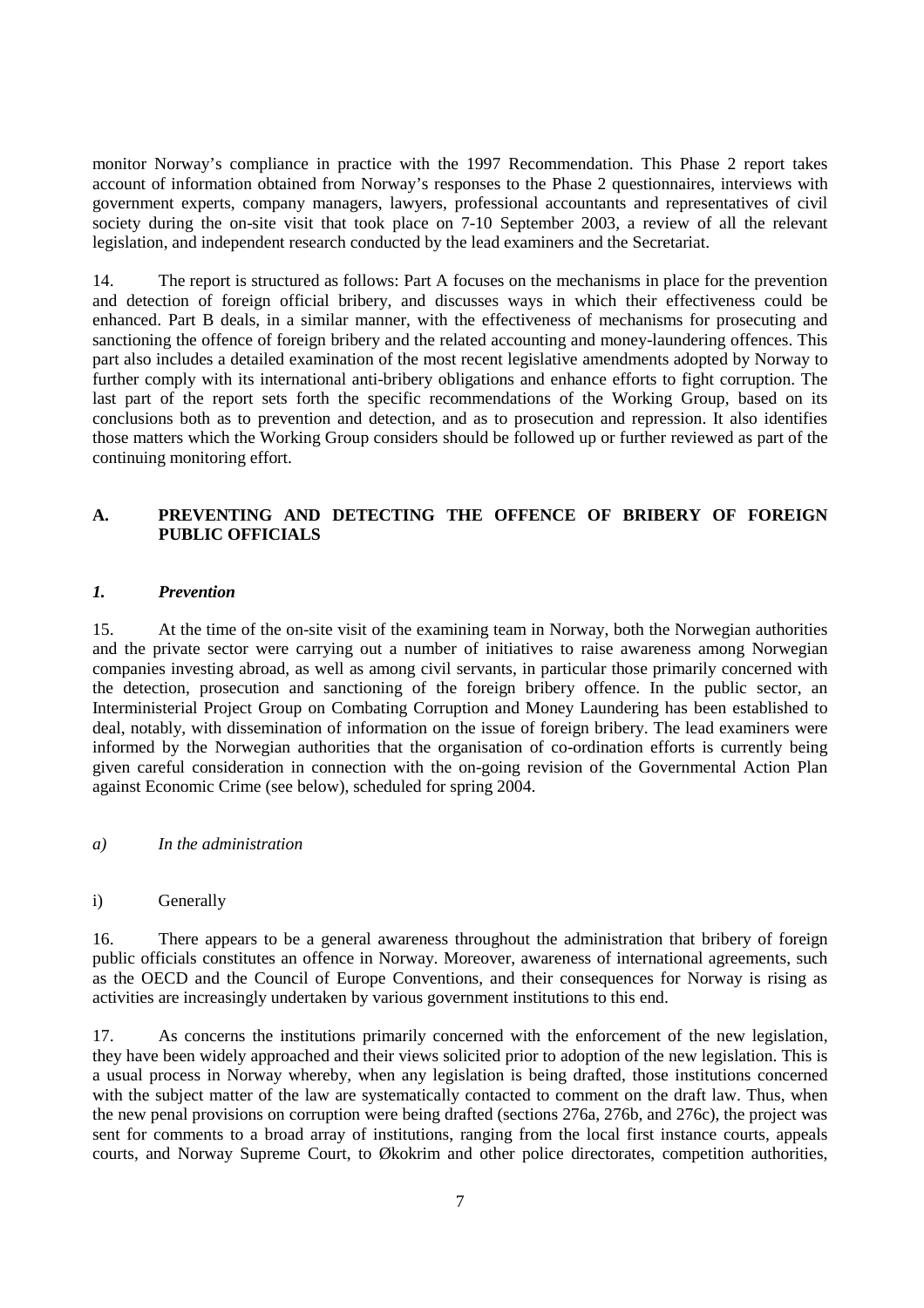banking supervisory bodies, and private sector representatives (see below). This has been an important instrument in allowing for broad awareness of those bodies primarily involved with law enforcement in Norway with respect to implementation of new legal provisions amending the Penal Code.

18. The lead examiners were also informed that an Interministerial Project Group on Combating Corruption and Money Laundering has been established since May 2002, under the joint initiative of the Ministry of Justice and Ministry of Foreign Affairs. As well as being involved in the drafting of the new penal provisions on corruption and new anti-money laundering legislation, the Group has as one of its tasks to raise awareness in the area of corruption; this has involved an important number of seminars and lectures aimed at various stakeholders, both in the public and private sectors. This task will be further enhanced when the Group takes responsibility for the revised plan of action for the government against economic crime, with corruption being given special attention. The first plan of action was adopted in 1992, and revised in 1995**,** under the responsibility of the Ministry of Justice**,** and in 2000 by EMØK (interministerial group of senior government officials working on economic crime); a revised plan of action is due to come out during the first quarter of 2004, and will include measures aimed at preventing bribery of foreign public officials.

19. Other measures include the publication of *Ethical Guidelines for the Government Service* by the Norwegian Ministry of Labour and Government Administration in spring 2004, which, the Norwegian authorities feel, will be an important tool in raising awareness of the new anti-bribery legislation in the public administration at large. Similarly, a booklet has been published by the Police Directorate on *Basic Values, Morals and Ethics – An Introduction to Ethical Codes for the Police Service10*, which includes ethical guidelines for police officers. A more focused handbook, specifically intended for tax inspectors, is also in preparation in the Ministry of Finance with the aim of heightening awareness in the profession on the many forms that fraudulent tax reporting may take. In the view of the lead examiners, this is a useful step forward to enhance the ability of the tax administration to detect instances of foreign bribery payments.

20. The Norwegian Trade Council (NTC), a foundation formed by the Norwegian state and the Norwegian Confederation of Business and Industry (NHO) to assist Norwegian business abroad, including through presence of the NTC in diplomatic missions, places great importance on behaviour of its staff in accordance with the values, norms and standards of the Norwegian state. NTC employees, when recruited and prior to being sent on assignments abroad, are informed about their obligations under the NTC mission statement. With specific regard to the issue of bribery, NTC employees are to "*discourage corruption in accordance with Norwegian law and international conventions, and […] will strive to be in the forefront of knowledge on corruption practices in various countries in order to be able to advise customers on why and how they should avoid corruption*". The NTC commits itself to providing specific information and training on this to their employees.

21. The Norwegian Agency for Development Co-operation (NORAD) appears, due to its focus on proper use of development aid, to have been particularly active in raising awareness of the offence of bribery of foreign public officials, notably through its Action Plan, and in cooperation with the Ministry of Foreign Affairs. The main goal of this Action Plan is to strengthen Norwegian assistance to partner countries' efforts to prevent and curb corruption within a context of good governance, through three main objectives: intensifying Norwegian assistance to good governance and the fight against corruption in partner countries; increasing awareness and knowledge of corruption prevention in the administration of aid in Norwegian-funded development co-operation; and establishing mechanisms for systematic collection, analysis and dissemination of experiences drawn from efforts at preventing and combating

 $10\,$ 

<sup>10 &</sup>quot;*Grunnleggende verdier, moral og etikk. En innføring i etikk for ansatte i politi- og lensmannsetaten*".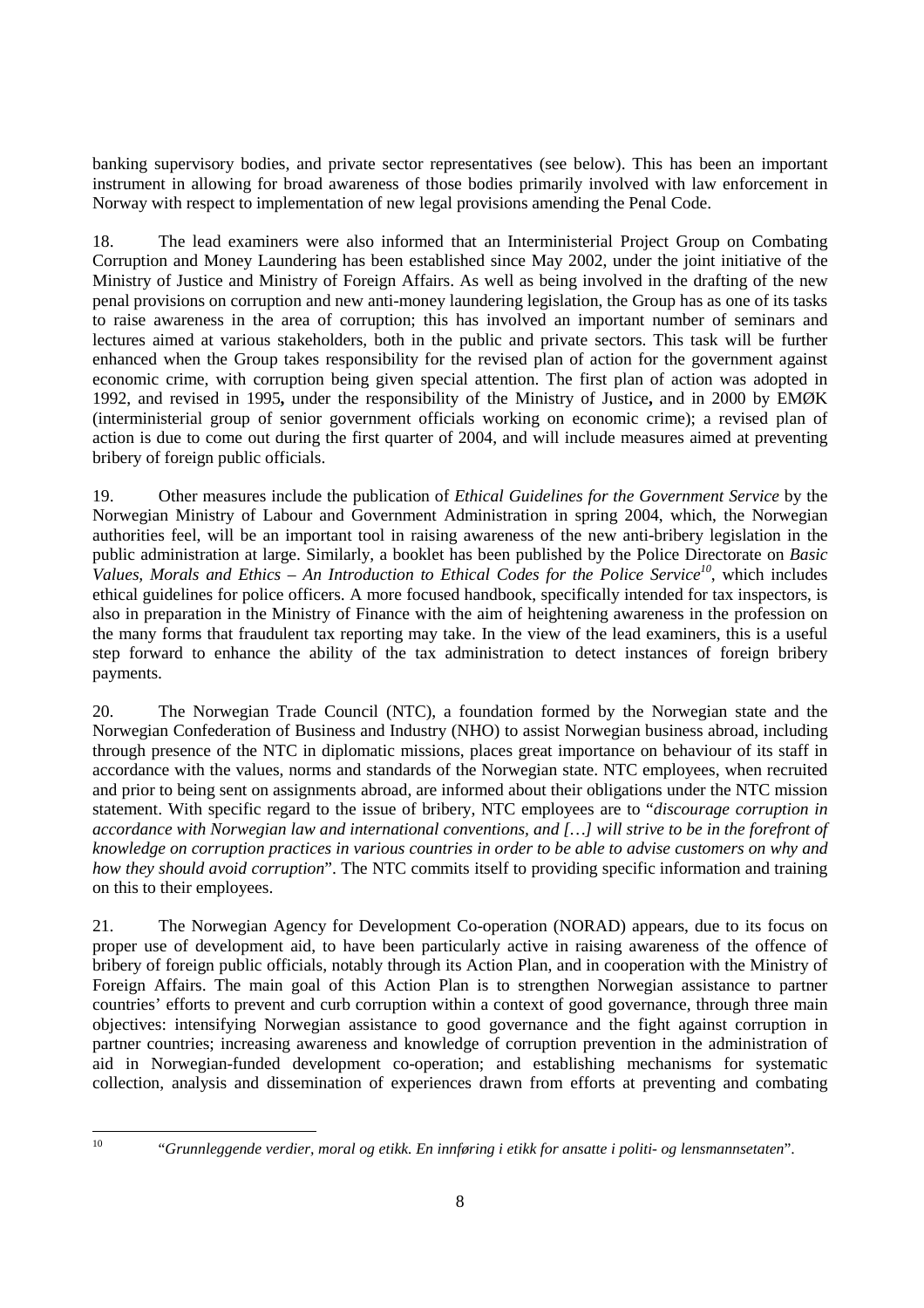corruption.<sup>11</sup> This has notably involved informing personnel from diplomatic missions, in particular those located in developing countries, providing training courses to NORAD staff and embassy personnel on the OECD Convention, and establishing guidelines for NORAD personnel in charge of establishing bilateral aid contracts.

## ii) Development aid and export credits

22. NORAD has specifically developed an Action Plan with the aim of integrating the fight against corruption into all development co-operation. In connection with this plan, and in coordination with the Ministry of Foreign Affairs, the plan includes efforts to increase awareness, not only among Norwegian civil servants, but also in partner countries, notably developing countries. With respect specifically to bilateral aid agreements, NORAD stated that greater transparency is sought through systematic publication of all NORAD agreements and information on their follow-up. Furthermore, all agreements since 2000 incorporate adequate clauses providing for prosecution in the event of corruption, and those not containing such clauses are to be renegotiated.<sup>12</sup> NORAD informed the examining team that, where occurrences of corruption are suspected, and following some investigation on their part, the agreements concerned may be terminated. Norwegian development aid being systematically untied, it is very rarely the case that Norwegian companies benefit from procurement contracts emanating from agreements between NORAD and partner countries. Nonetheless, NORAD clearly stated that, should Norwegian companies be suspected of corrupt practices in relation to bilateral aid agreements, NORAD employees would report to their director immediately, who would then refer such occurrences to the investigating team at Økokrim. Lead examiners were informed that no such situation has arisen to date.

23. With respect to export credits, a publication on bribery of foreign public officials has been distributed by the Norwegian Guarantee Institute for Export Credits (GIEK) to its clients. Additionally, applicants requesting official export credit support are systematically informed of the legal consequences of bribery in international business transactions and are required, prior to obtaining public support, to officially undertake, through a signed statement, to respect relevant provisions of the Norwegian Penal Code against bribery of Norwegian or foreign officials. The terms of the contract expressly state that an exporter found in breach of these rules would lose the right to compensation, and, if compensation had already been paid, the amount of the compensation would have to be reimbursed; the same applies to "assistants", should they act in violation of this prohibition.<sup>13</sup> The scope of the term "assistant" raised

 $11$ In this latter regard, several publications on corruption have already been published by NORAD and have been made publicly available on their website (see http://www.norad.no).

<sup>&</sup>lt;sup>12</sup> Text of clause in form contracts for institutional cooperation required by NORAD from parties to a bilateral aid agreement:

 <sup>&</sup>quot;*The Parties declare their commitment to counteract corrupt practices in the execution of the Contract. Further, the Parties commit themselves not to accept, either directly or indirectly, as an inducement or reward in relation to the execution of the Contract, any kind of offer, gift, payments or benefits, which would or could be construed as illegal or corrupt practice.*"

<sup>13</sup> Text of statement required by GIEK from applicants requesting official export credit support: "*We undertake to respect the prohibition in Section 128 of the Norwegian Penal Code Section against bribery of Norwegian or foreign public servants or officials of intergovernmental organisations and agree that the guarantee coverage lapses if the obligation is not met. We confirm that in that case we will compensate GIEK for payments GIEK may have made to recipients of supplier credit guarantees, lender guarantees and bonds as well as associated cost and loss of interest. The same shall apply should our assistants act in violation of the prohibition and we knew or should have known this.*"

Norwegian authorities informed the examining team that GIEK is in the process of modifying this statement to reflect changes in the Penal Code and refer to new articles 276a and 276b.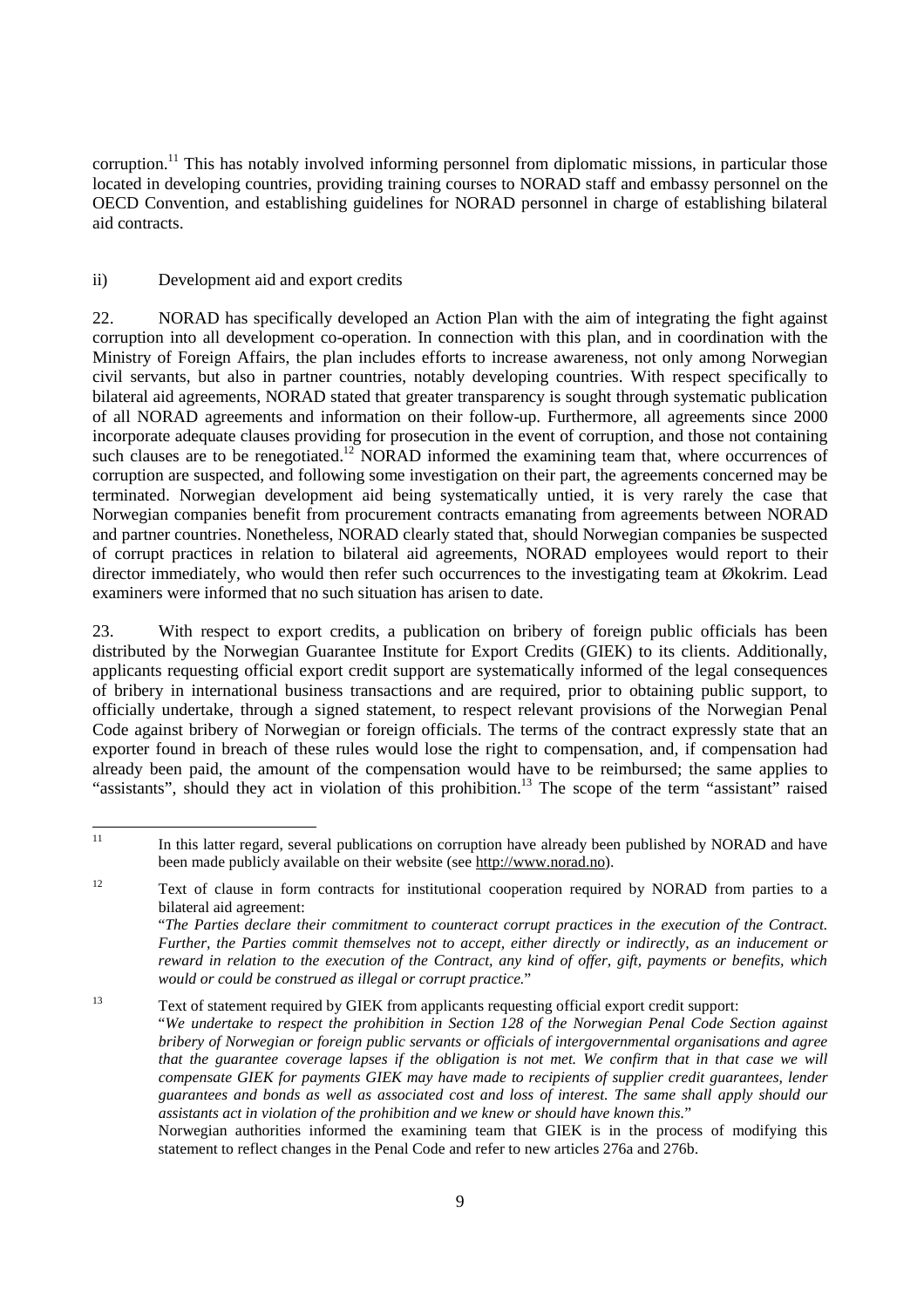questions among lead examiners; according to the Norwegian authorities, this term is to be given wide interpretation. Representatives of GIEK were well aware of current discussions within the OECD on state responsibility regarding export credits. They appeared however unsure of how and when such sanctions should occur in practice. GIEK informed lead examiners that they felt they had very little power to find out whether the companies involved dealt in corrupt practices, as the credits are often granted to banking institutions rather than companies directly, and suggested that additional information and training may be necessary within GIEK to raise their capacity to detect corruption cases. Representatives of GIEK appeared unsure as to what channels were available to them to find out whether a company had been sanctioned for acts of bribery, or whether business secrecy would be an obstacle. Additionally, they admitted some lack of clarity in GIEK rules as to when the contract could be suspended depending on the trial process, or whether sentencing in the first instance, appeals or Supreme Court was necessary for suspension of the contract. As no such case has arisen to date, there was no concrete experience to build on. To remedy this lack of clarity, the Ministry of Trade and Industry, GIEK and the Norwegian Export Credit Agency (*Eksportfinans*) are in the process of elaborating guidelines, supplementing the regulations on export credits and specifically aimed at preventing corruption.

## *b) In the private sector*

24. Large companies are increasingly aware of the adoption by Norway of the Council of Europe and OECD Conventions, ensuing amendments to the national legislation, and the potential sanctions they face if they are found in breach of these provisions. Thus, major Norwegian corporations made such changes in their internal rules. According to lawyers interviewed during the on-site visit, small and medium sized enterprises, on the other hand, remain less conscious of these legislative changes and the ensuing criminalisation of bribe payments, and are mainly aware of the issue of non-tax deductibility of bribes.

25. While further efforts to raise awareness among the private sector may continue to be necessary, this is not to say that corruption is overlooked as an important issue among the Norwegian business community. A 2000 survey carried out by the Norwegian Confederation of Business and Industry (NHO) indicated that 80 per cent of the companies considered the fight against corruption was important for their company, although only 10 per cent of Norwegian companies were familiar with the OECD Convention, and only 2 per cent were familiar with the amendments made to Norwegian legislation following the signing of the Convention.<sup>14</sup> Representatives of the NHO interviewed during the on-site visit felt that public authorities in Norway had made many more efforts, notably in the past year, to publicise the implications of the ratification of international conventions by Norway for international business.

26. In a first instance, the Norwegian authorities, as they did with relevant public bodies, informed several private sector institutions of the upcoming changes in the Penal Code and requested them to provide comments to the draft Penal Code provisions on corruption. Those contacted included the NHO, several bar associations, the law faculty of major Norwegian universities, and various non-governmental organisations. Both prior to and following adoption of the new legislation, the Interministerial Group on Combating Corruption and Money Laundering has contributed to raising awareness in the private sector with seminars targeted at lawyers, law and business university students, journalism schools, as well as important auditing firms, and has taken part in public debate on corruption and economic crime.

27. The Anti-Corruption Team in Økokrim also contacted specific companies to inform them of the consequences of legal provisions governing foreign bribery. The lead examiners were informed that Økokrim has, in particular, targeted companies involved in public procurements abroad, operating in

Standpoint Corruption 2000, publication by the NHO.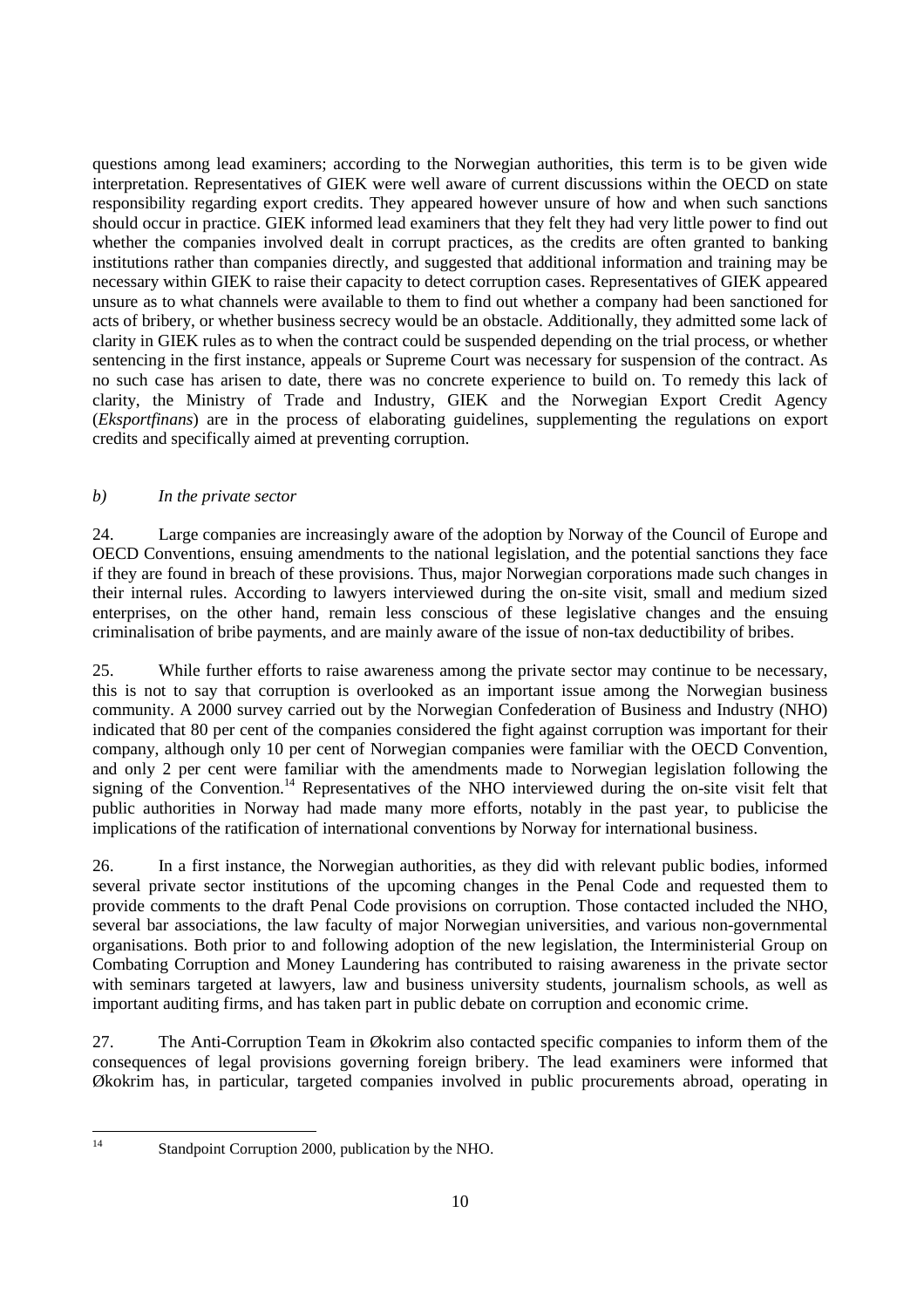sectors which may be more sensitive to corruption (such as the energy or transport sector), or situated in geographically sensitive areas (such as the Norwegian border with Russia).

28. Where action by the Ministry of Foreign Affairs is concerned, seminars on corruption for staff in diplomatic missions abroad have been held, in cooperation with NORAD. Lead examiners were of the impression that further information efforts directed at the private sector could usefully be carried out. The Norwegian National Contact Point (NCP), situated within this Ministry and responsible for effective implementation of the OECD Guidelines for Multinational Enterprises, did not report discussing the issue of corruption with its business and trade union counterparts. Beyond the NCP, lead examiners felt that the Ministry of Foreign Affairs was uniquely placed to inform Norwegian enterprises wishing to invest abroad of potential situations of corruption and ways to face solicitation of bribes, notably through its diplomatic missions in foreign countries which are likely to be contacted by such companies; staff from the Norwegian Trade Council present in embassies could usefully assist in this respect. The Embassies could also play an important supportive role for Norwegian companies present abroad; representatives of several large Norwegian corporations stated that they would feel it useful to be able to turn to their embassy in cases where they feel, for instance, that they have been sidelined by less scrupulous competitors in bidding for public procurement. In answer to the lead examiners' concerns, representatives of the Norwegian Ministry of Foreign Affairs indicated their intention of developing awareness raising activities aimed both at their own staff and the private sector. These will include internal guidelines for diplomatic staff that may be in a position to detect acts of bribery, and the publication, in cooperation with the Norwegian Trade Council, of an information brochure for enterprises. Additionally, the Norwegian Ministry of Foreign Affairs indicated that it was in the process of elaborating a white paper to be submitted to Parliament in 2004, which will also focus on strengthening ways to combat corruption through Norway's development cooperation.

29. To complement efforts by the national authorities and in order to raise the low level of awareness to the Council of Europe and OECD Conventions revealed by its 2000 survey, the NHO, in turn, has carried out a number of measures among its constituents. This has included seminars to discuss corruption situations facing Norwegian businesses and publications focusing on corporate social responsibility at large, and corruption in particular (such as "*Responsible Engagement*" and "*Standpoint Corruption*"). The lead examiners were also informed that further action is planned by the NHO, such as studies examining the perception of corruption on international markets and the costs incurred for businesses in terms of lost contracts, or the difficulties facing companies wishing to raise corruption cases legally abroad.

30. According to representatives of the NHO, such awareness raising efforts, as well as greater media attention to corruption cases, have brought a shift in Norwegian companies' position from wide-eyed innocence to realisation that they too, when conducting business abroad, can be faced with corruption situations. This change in behaviour was confirmed by representatives from large Norwegian companies who admitted that, while they may have preferred to ignore why or to whom certain payments were made on international markets when deductibility of bribes was allowed in the past<sup>15</sup>, they are now very cautious about tracking all company disbursements. Adoption by Norway of new legislative provisions to fight corruption, as well as ensuing information and training on the issue of bribery, has thus prompted Norwegian companies to establish new behavioural corporate patterns.

31. Many Norwegian businesses, including those interviewed during the on-site visit, have developed ethical principles in company codes of conduct or group policies. The four codes of conduct examined by the lead examiners all cover the issue of bribery, expressly stating that the offer of payments or other gifts to public officials is prohibited and detailing what should be considered a bribe. One of the codes refers specifically to the OECD Convention and quotes exact language from Article 1. The codes examined all

<sup>15</sup> Deductibility of bribes was expressly prohibited in 1995.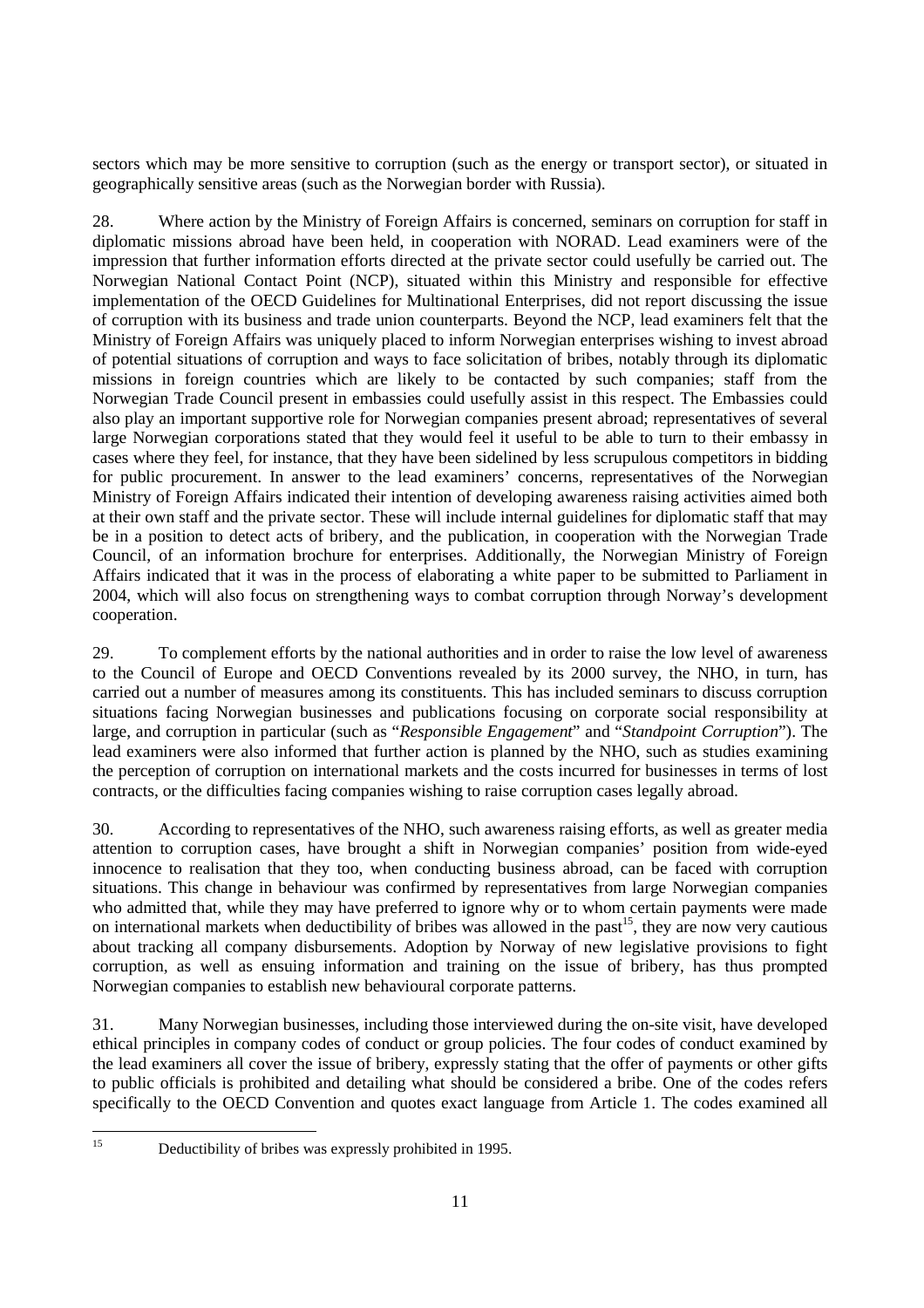provide for reporting procedures for employees, either directly to their supervisor or to a compliance officer, the head of internal audit, and, in one case, an ethics helpline established specifically for the purpose of providing advice or assistance with issues of an ethical nature and for reporting concerns. Additionally, most codes guarantee to employees who report such concerns in good faith protection against any professional sanction. These ethical principles are all accompanied by internal control mechanisms and specific bodies in charge of informing employees, providing relevant training and receiving reports.

32. However, in the view of the lead examiners, no matter how comprehensive and specific these ethical codes or charters may be with respect to bribery issues, they need to be accompanied not only by efficient internal control procedures, but also by strong commitment on the part of company management. Indeed, the recent case under investigation by Økokrim concerning irregular consultancy agreements signed by a Norwegian company, has shown the limits of such internal systems: in this specific instance, whistleblowers within the company first tried to raise the matter with senior management, in keeping with internal procedures. When management failed to address their concerns, it was eventually through the press that this issue was raised.<sup>16</sup>

33. Whereas receiving bribes is considered not only legally but morally reprehensible in Norwegian society, several participants in the on-site visit indicated that the payment of bribes by companies conducting business abroad was considered somewhat more acceptable. Representatives of the legal profession underlined that whereas Norwegian companies would probably never volunteer to pay bribes on foreign markets, they would be more likely to accept if they felt that was the only way to carry out business in certain situations. These lawyers felt that, since the implementation of the new legislation prohibiting bribery of foreign public officials in international business transactions, the approach of Norwegian companies to bribe payments had evolved: where, prior to the new legislation, management preferred to ignore how certain funds were used in some foreign countries, they were now largely aware that the payment of bribes constitutes a criminal offence and that turning a blind eye to such practices could jeopardise both their reputation and their situation vis-à-vis the law. Nonetheless, according to lawyers interviewed, Norwegian companies may still seek to make such payments where they are solicited and feel that business can only be carried out in such a manner, while striving to remain within the boundaries of the new law by relying on the defence of facilitation payments. Indeed, the allowance for facilitation payments in the Norwegian legislation together with the notion of "impropriety" have been welcomed by corporate sector representatives interviewed by the lead examiners.

## *Commentary*

*The lead examiners congratulate the Norwegian government for their increased actions to raise awareness, in particular since 2002. They encourage Norwegian authorities to continue their efforts in this respect, notably through the establishment of the Interministerial Group as a coordinating body for corruption issues. They recommend that further and more proactive action to raise awareness in the corporate sector be taken by institutions such as GIEK, and the Ministry of Foreign Affairs (notably its diplomatic missions abroad), in view of their particularly important interaction with Norwegian enterprises involved abroad. These institutions should also further develop their internal procedures for dealing with foreign bribery cases in practice.* 

## *2. Detection*

34. Across the board, over the past four years or so, allegations of violations of the anti-corruption legislation and other relevant laws have come to the attention of the Norwegian law enforcement

<sup>16</sup> Source: Aftenposten, 23 September 2003, "*Game over for Statoil's CEO"*.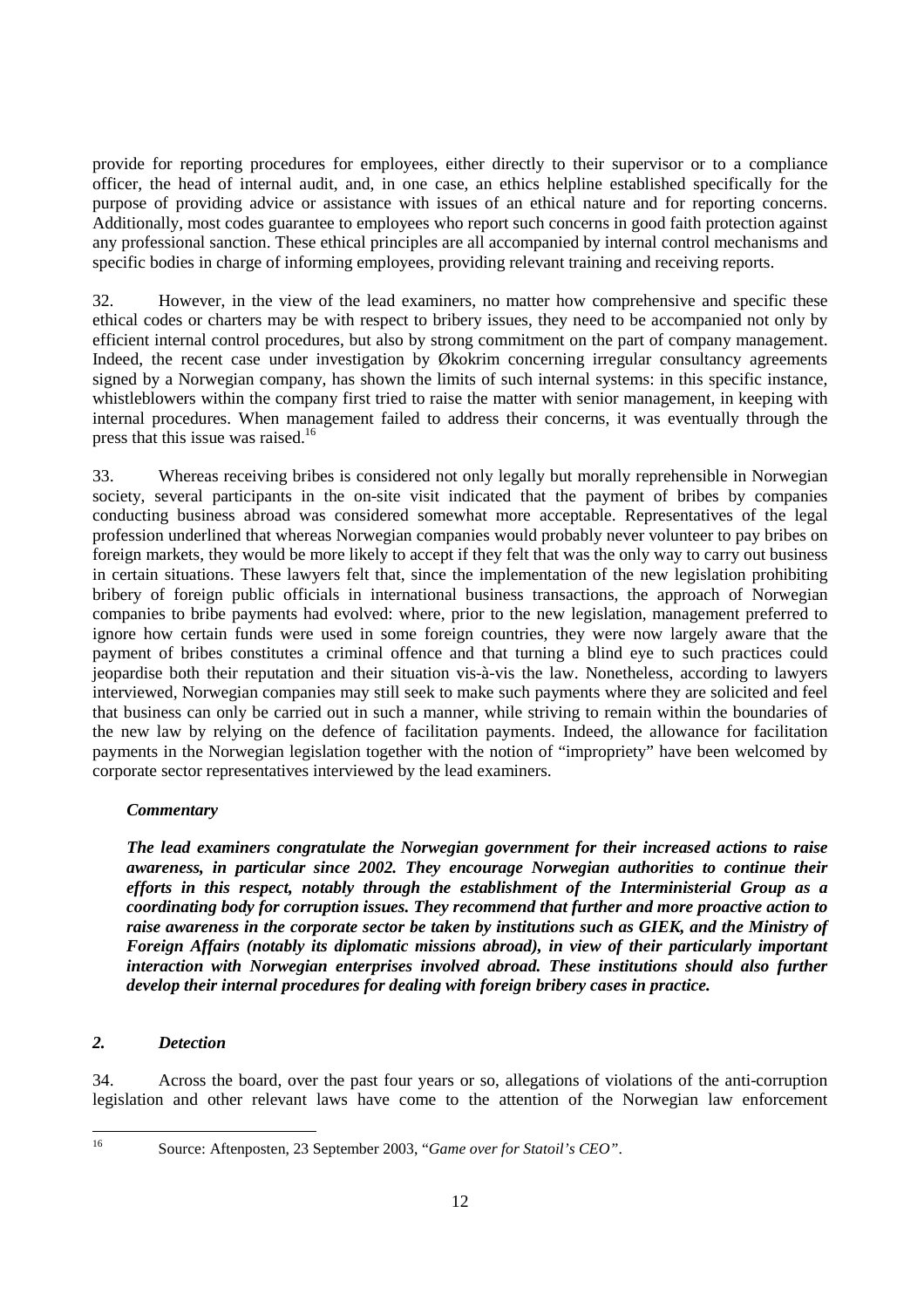authorities by a number of routes. Although no central mechanism exists for recording, tracking or compiling statistics about the initial complaints or who makes them, the Norwegian authorities indicated that sources of allegations include financial institutions, international organisations, public administrations such as the customs or tax administration, companies that have an internal audit process and have discovered suspicious payments, employees, external companies and persons (such as competitors or customers), and media reports. For instance, the latest case under investigation by Økokrim at the time of the on-site visit, concerning illegal influencing of foreign government officials and possible acts of corruption by a Norwegian company in the oil sector, came about in the wake of articles published first in a Swedish newspaper and then in the Norwegian media, allegedly based on reports by employees. This is reflected in the statements made by the representatives of Økokrim during the on-site visit who regard employees of companies as one of the most efficient sources of information.

## *a) In public administrations*

35. Public administrations may play a large part in contributing to the detection of bribery offences. Yet, to date, there is no general legal obligation in Norway for civil servants who become aware of potentially criminal activities to report these either to their superiors or to competent investigating and prosecuting authorities. While NORAD has, for instance, issued guidelines instructing its staff to report to their superior any offence or suspicious act which may come to their knowledge in the course of their work, this is not the case in most public administrations. Norwegian authorities informed the examining team that a general non-statutory principle of loyalty to the employer nonetheless exists, established through case law and legal theory, whereby public officials are obliged to report knowledge of serious misconduct to their superiors.

36. The legal situation remains unclear, however, for those civil servants who decide to go against the decision of a superior not to follow-up on such information, and who report directly either to investigating and prosecuting authorities, or to the media; these civil servants may risk administrative sanctions or dismissals by their employer, especially if it is later revealed that the suspicions were unfounded.<sup>17</sup> Representatives of the police expressed the view that public administration employees should be allowed to go to investigating authorities to report alleged offences, as the police is in a better position to evaluate the seriousness of alleged offences. The lead examiners were informed that the *Ethical Guidelines for the Government Service*, to be published by the Norwegian Ministry of Labour and Government Administration in spring 2004, will address this question and may shed some light on the issue, impact and modalities of revealing misconduct.

37. This being said, certain public administrations nonetheless play a role in the chain of public authorities leading to judicial proceedings. One of these is the Norwegian Customs and Excise, an administration with a potentially major role in detecting bribery offences, both at the national and international level. Under Chapter X of the Customs Act, Customs officials are implicitly required to report to law enforcement authorities, at the discretion of the Chief of the Customs District, suspicious activities they become aware of. The Customs Service cooperates extensively with the police and prosecution authorities, and reports regarding suspected criminal activity are made on a regular basis; such reports have been made on several occasions, concerning, for instance, affairs of fish exports to the EU or alcohol smuggling. Representatives of the Customs and Excise informed the examining team that they considered co-operation with Russian customs of great importance, in view of its land and sea borders with Norway, and that measures have been taken in order to establish border regulations, train Russian customs officers, and set up a common custom house. Co-operation also traditionally exists with other Scandinavian customs

 $17\text{ }$ 

<sup>17</sup> According to Norwegian authorities, prosecution, though possible in principle, would be highly unlikely, and has never occurred to date.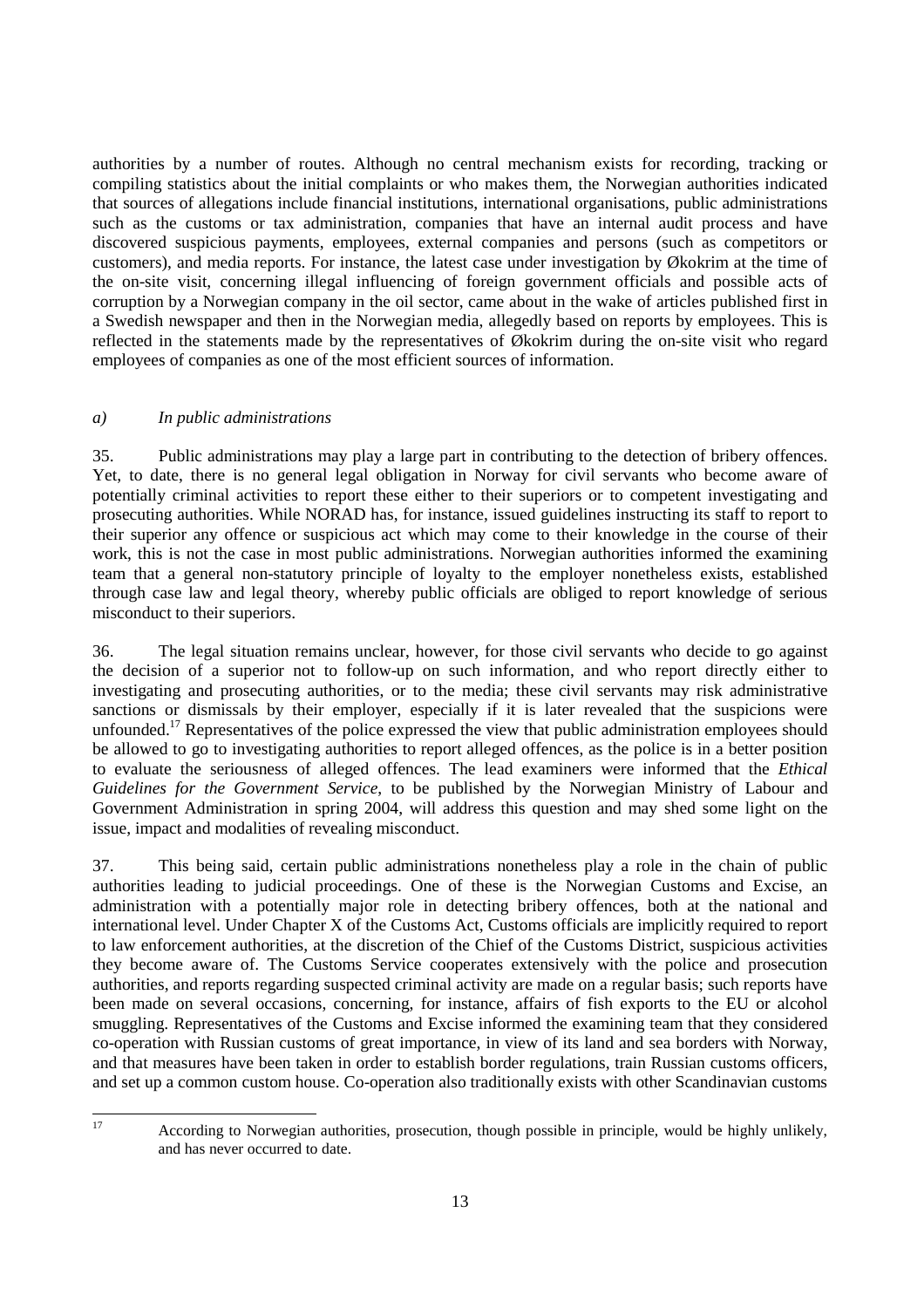administrations. Further co-operation work to increase capability of customs administrations in the region will be on the agenda when Norway takes up chairmanship of the Task Force for Customs Co-operation of the Barents Euro-Arctic Council.

38. In the context of an overall trend in Norway aimed at improving the sources of detection of foreign bribery through a strengthening of co-operation between the different public institutions and the law enforcement authorities, the role of the Auditor General is in the process of being expanded with respect to detection of acts of bribery. The main task of the Office of the Auditor General is to monitor that public assets are used and administered according to sound financial principles and in keeping with the decisions and intentions of Parliament. This includes monitoring of the management of the Norwegian state's proprietary interests in companies, banks etc., and reporting on this to Parliament. In a country where a number of the largest corporations are wholly or partially state-owned, the role of the Auditor General can thus be particularly important in the fight against bribery. While corporate control does not include a financial audit of the enterprise's accounts (this task being performed by chosen private-sector auditors), it does encompass all tests, examinations, and inquiries that the Office of the Auditor General considers necessary in order to be able to give a qualified opinion regarding the individual ministry's administration of the state's proprietary interests in companies. Furthermore, although corporate controls are not targeted at a specific individual enterprise, but focuses rather on attainment of policy targets and performance within a particular sector, they may entail an investigation within an enterprise, as a means to  $\frac{1}{2}$ an end.  $\frac{18}{2}$ 

39. To date, the Auditor General reported only to Parliament, with no legal right or obligation to contact prosecuting authorities in cases of suspected illegal transactions within a wholly or partially stateowned company. A draft law modifying this state of play, due to be approved by Parliament in the course of the first half of 2004, is underway, and would allow the Office of the Auditor General to report to the police suspicions of misconduct on the part of the companies it controls. Disclosure of such misconduct will however not be an obligation but will remain at the discretion of the Office of the Auditor General. This measure is welcomed by investigating and prosecuting authorities in Økokrim and other police districts as a helpful broadening of detection sources in the fight against bribery.

40. An interesting feature of the Norwegian system, and a useful tool which could be used to greater potential in detecting acts of bribery by Norwegian companies, is the Brønnøysund Register Centre, the Norwegian administrative agency responsible for national control and registration schemes for business and industry. One of the registers that the Centre is responsible for, the Register of Business Enterprises, includes information on all Norwegian and foreign business enterprises in Norway. This Register provides an overview of the financial structure of a business enterprise, up-to-date information about the various positions held, changes to shares in the capital, whether a business enterprise has been sent to the bankruptcy court for enforced dissolution or is undergoing liquidation proceedings, as well as a number of other matters. All enterprises operating business activities are obliged to register with the Register of Business Enterprises, and failure to report requested information regularly to the Register may result in sanctions ranging from penalty fees to dissolution of the enterprise in the most extreme cases. Police officers and prosecutors at Økokrim and in local police forces reported relying on this register on a regular basis to obtain exact and complete information on a company suspected of economic crime. Various other entities, such as law firms and media, also normally rely on these publicly accessible databases. While the Brønnøysund Register Centre does not have any legal obligation to forward to law enforcement authorities any suspicious report concerning a company, a mechanism has been set up to allow for monitoring, through subscription to an alert system, of certain information pertaining to enterprises. For instance, police forces specialised in dealing with economic crime could subscribe to this system in order to be alerted when repeated changes in an enterprise's external auditor occur, as such repeated changes may be,

See the website of the Office of the Auditor General of Norway, http://www.riksrevisjonen.no.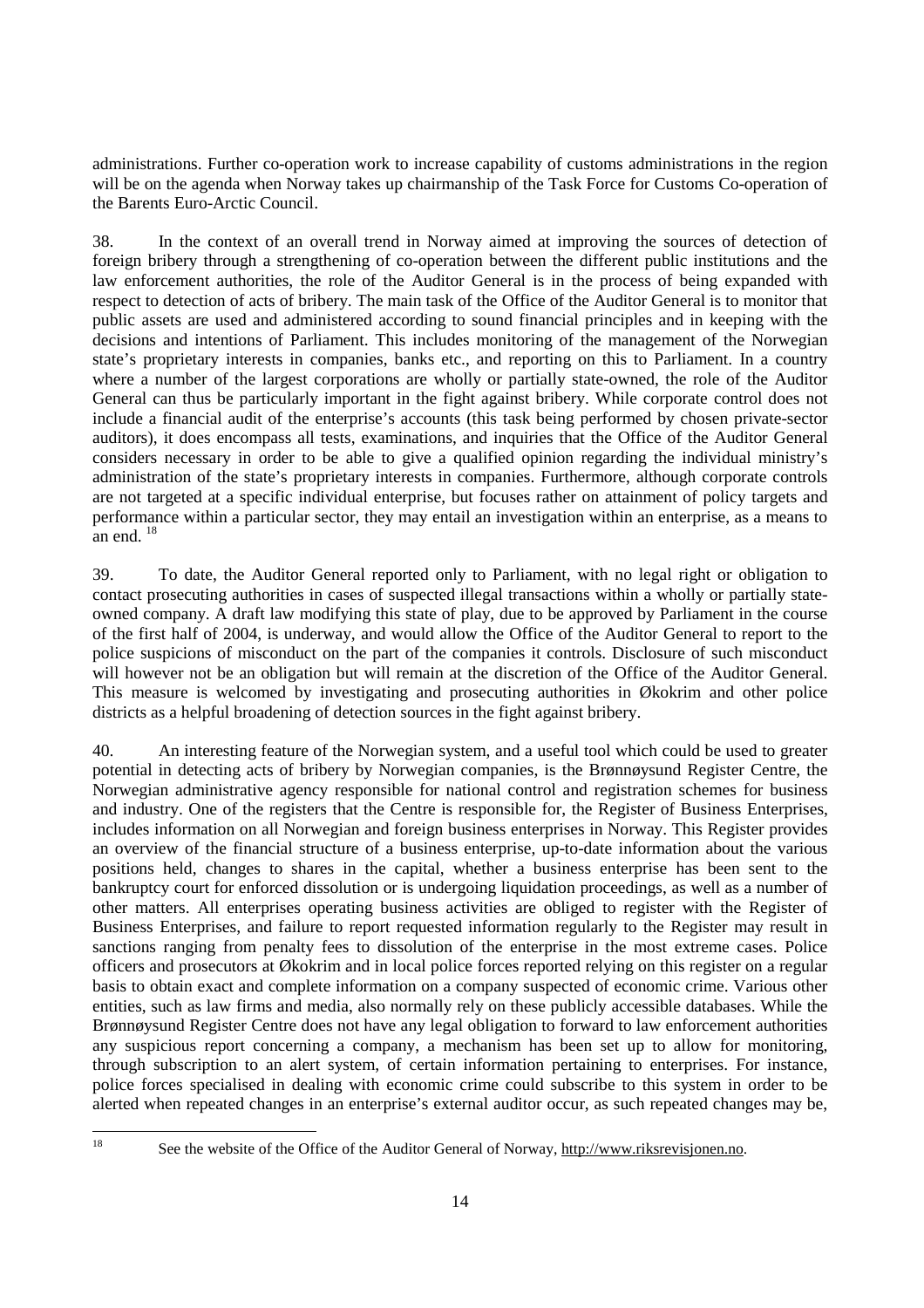pursuant to duties established by Audit and Auditors Act, indications that the enterprise's accounting practices are suspicious. Økokrim welcomed the setting up of such a system and informed the lead examiners that this would be a useful tool in proactive detection of corruption, which they would consider making use of.

## *b) By tax authorities*

41. The Tax Administration can be a useful source of information on the offence of active bribery of foreign public officials. Indeed, pursuant to section 6-22 of the Tax Law of 26 March 1999, it is not permissible to deduct from taxable profits bribes and similar payments if they were made "in compensation for an inappropriate service"<sup>19</sup>. Detection of the offence of foreign bribery may thus originate from tax inspectors when carrying out a tax inspection.

42. The Tax Administration, which is part of the Royal Ministry of Finance and Customs, comprises the Directorate of Taxes, 19 county tax offices, 18 tax collectors' offices, 435 local tax offices and population registration offices, and three central offices whose responsibility is to assess special business activities/trades or particular tax payer groups. Of the various structures operating within Norway's tax administration with responsibility for inspecting companies, the three central offices are especially wellplaced for detecting the offence of active bribery of foreign public officials: the Central Office in charge of Taxation of Large-Sized Companies, whose task is to assess and control of large taxpayers, including companies which either have a high annual turnover, are engaged in activities in many municipalities, have substantial ties abroad or are organised as a group of companies, as well as shipping companies; the Central Office in charge of foreign tax affairs, which assesses foreign activities without permanent ties to Norway, foreign activities engaged on the Norwegian continental shelf or in onshore building and construction activities; and the Petroleum Tax Office, which assesses and controls pipeline companies.

43. When carrying out controls, the Tax Administration has at its disposal a number of tools, including the statutory requirement that a deduction must be claimed in income-tax returns. A study of such returns can help tax officials in detecting sums which are by definition suspicious; according to the Norwegian tax authorities interviewed by the team of examiners, tax officials pay special attention to entertainment allowances, invoices in respect of offshore subcontractors and cash payments. The Tax Administration also has the right to require production of documents from financial institutions and, pursuant to the Assessment Act, to access the accounts of companies that carry on business activity in Norway or on the Norwegian Continental Shelf.

44. Despite these potentially powerful tools to detect instances of bribery, reporting of such offences remained somewhat limited until recently, as tax inspectors were barred from disclosing fiscal information regarding suspected fraud, including suspected bribery transactions, to competent investigating and prosecuting authorities on their own initiative. The only way for law enforcement authorities to obtain tax related information was if an offence relating to tax fraud was tried before the courts, thus making the tax information a matter of public record. A step forward was taken in 1992 when Parliament authorised law enforcement authorities to request information in the course of investigation, if there is suspicion of a criminal act punishable with more than six months imprisonment, to fiscal authorities, although there was still no possibility for tax inspectors to alert authorities of their own initiative. By a letter to the Tax Directorate of 12 July 2002, the Ministry of Finance gave new directives as to when information on

Section 6-22 of the Tax Law of 26 March 1999 provides that:

 <sup>&</sup>quot;*An expense will not be deductible if the payment is a compensation for an unlawful service in return, or if the payment is meant to achieve such service in return. The service in return will be unlawful either when it is inconsistent with general business ethics or administrative customs where it takes place or when it is inconsistent with general business ethics or administrative customs in Norway.*"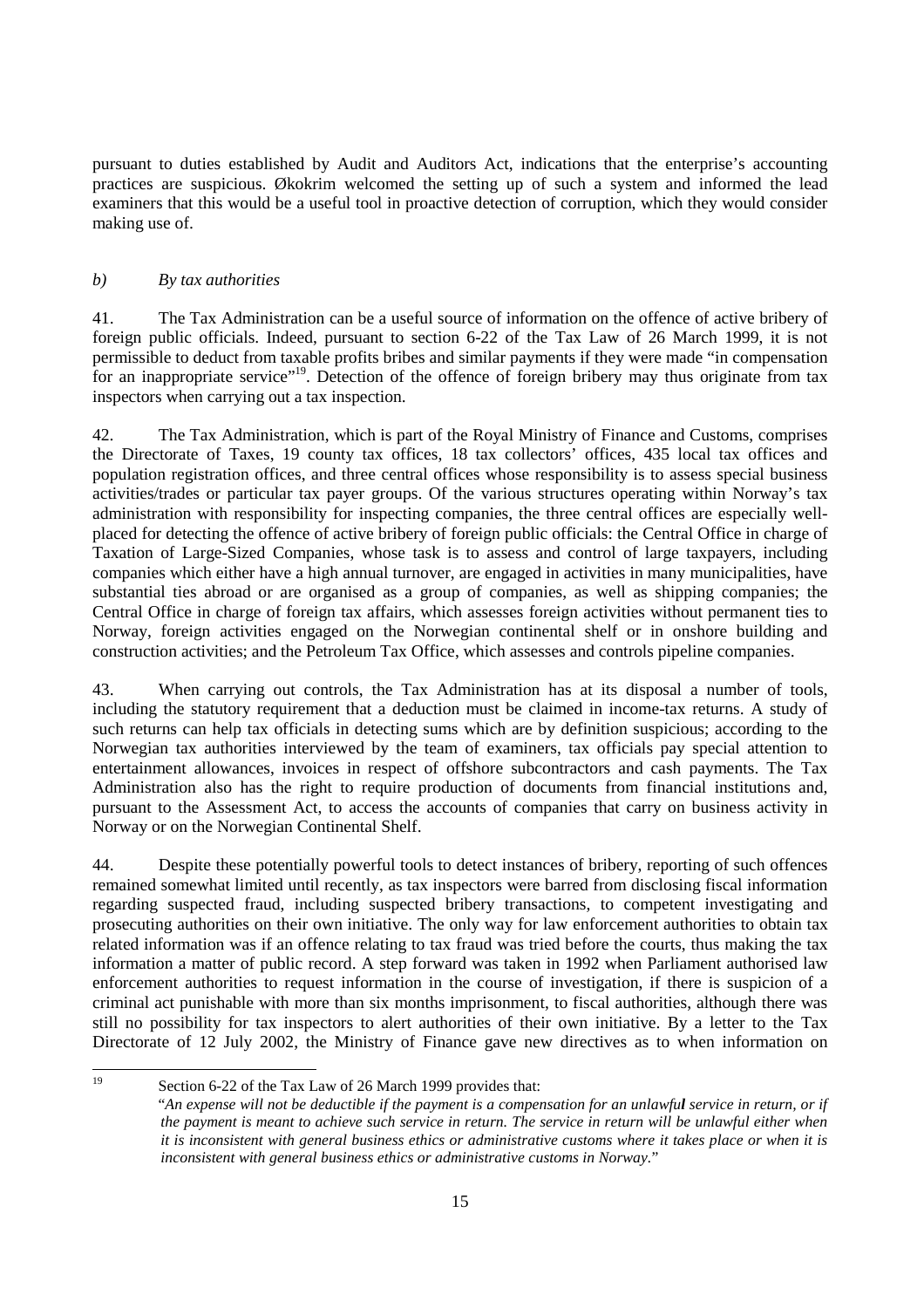suspicions of criminal acts could be conveyed to the police and prosecution authorities. Based on these directives, and following a debate in Parliament, the Tax Directorate issued guidelines, which explicitly allow tax authorities to disclose information when there is just cause for suspicion of criminal acts; with specific regard to serious cases of corruption, there will now be an obligation to report such cases to the police where there is just cause for suspicion. The interpretation to be given to the terms "just cause for suspicion" raised interrogations among lead examiners. The Norwegian authorities indicated that further, more specific guidelines are being developed by the Ministry of Finance, which will include specific comments and guidance on the terms of "just cause for suspicion". These guidelines will be accompanied by the Norwegian translation of the OECD handbook on the detection of bribery, in order to help tax inspectors identify operations which could cover suspicious transactions. This increased co-operation between tax and law enforcement authorities could well constitute an important step in maximising opportunities for detection of bribery offences, as tax fraud may often cover a broader range of criminal offences, including corruption. Indeed, during the on-site visit, the Ministry of Finance cited as an example a case involving breach of trust which had been uncovered as tax fraud by the tax administration.<sup>20</sup> The lead examiners were also informed of pending civil proceedings addressing the issue of tax deductibility when the briber was acquitted in criminal proceedings.

## *Commentary*

*The lead examiners welcome the overall trend of developing better co-operation between public institutions, such as the tax authorities or the Auditor General, and law enforcement authorities. They encourage Økokrim and economic units in police districts to make further use of these mechanisms, and to take full advantage of potentially available tools for proactive detection of bribery (such as the Brønnøysund registers). The lead examiners note, however, that there is, to date, no general reporting obligation in public administrations; they encourage the Norwegian government, in its current work of developing Ethical Guidelines for public officials, to include in these guidelines a description of steps that should be taken by public officials where credible allegations arise that a Norwegian company has bribed or taken steps to bribe a foreign public official, including the reporting of such allegations to the competent authorities in Norway.* 

#### *c) In relation to money laundering cases*

45. Section 317 of the Penal Code provides for the prosecution of the receiving or obtaining of any part of the proceeds of a criminal act, as well as aiding and abetting the securing of such proceeds for another person. This provision therefore forbids the laundering of money deriving from the active bribery of foreign public officials. Under the provision of this section, participation in such acts is punishable by a fine or a term of imprisonment not exceeding three years, and six years in the case of an "aggravated" offence. To facilitate the detection of money-laundering transactions, the law has established extensive obligations whereby the professions closest to the point at which such transactions occur are required to exercise vigilance. These obligations will be further expanded when the new money-laundering act approved by Parliament in 2003 enters into force in January 2004.

46. Pursuant to this legal framework, financial organisations and other professions must draw up and retain information regarding the identity of their clients for a period of five years when a business relationship is being established, in the case of transactions of NOK 100,000 or more, and when there is suspicion that the transaction is linked to the proceeds of a criminal offence, irrespective of its size. In addition, financial organisations and other specified professions are under obligation to report details about transactions where there is a suspicion that they may be linked to a criminal offence. Wilful contravention

 $20<sup>o</sup>$ 

This case involved the payment of provisions to a privately owned Swedish company.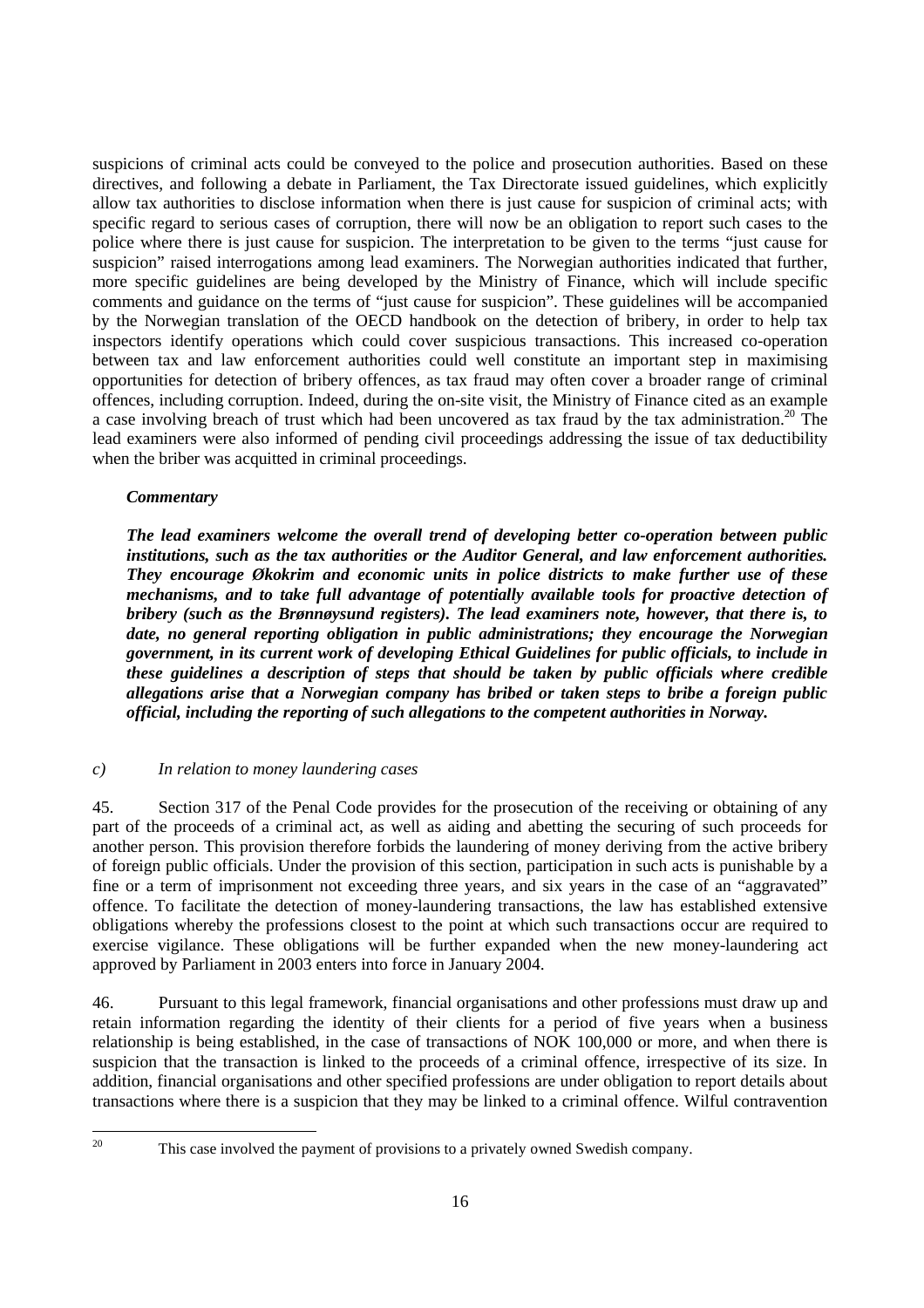of the provisions of the Financial Services Act or of the new Money Laundering Act may be punishable by fine, or under particularly aggravating circumstances, by imprisonment up to one year.

47. The scope of the reporting regime covers the whole banking and financial sector, the Central Bank of Norway, e-money companies, persons and undertakings operating activities consisting of the transfer of money or financial claims, investment firms, management companies for securities funds, insurance companies, pension funds, postal operators in connection with provision of postal services, securities registers, as well as other undertakings whose main activity is subject to items 2 to 12 and 14 of annex I to the second European anti-money laundering directive of 4 December 2001 relating to the taking up and pursuit of the business of credit institutions, including the provision of loans, stock broking, payment transmission, financial leasing, advisory services and other services associated with financial transactions and letting of safe deposit boxes.

48. An interesting feature of Norway's anti-money laundering system is that branches of banks and other mortgage credit institutions having their registered offices in another state within the European Economic Area (EEA) are also obliged to report suspicious transactions, pursuant to section 8 of Regulation of 2 May 1994. Pursuant to § 5 of Regulation of 22 September 1995, the same requirement applies to insurance companies registered in another EEA country which carry on insurance business in Norway. Branches of other kinds of foreign institutions may also be obliged to do so if the Norwegian authorities make this a condition for their business activity.

49. With the enactment of the new money-laundering act, the reporting system will also apply to state authorised and registered public accountants, authorised accountants, estate agents, housing associations that act as estate agents, insurance brokers, project brokers, currency brokers, lawyers, other persons who provide independent legal assistance on a professional or regular basis when they assist or act on behalf of clients in planning or carrying out financial transactions or such transactions concerning real property or movable property, and dealers in objects, including auctioneering firms, commission agents and the like, in connection with cash transactions of NOK 40000 (4,900 euros) or more or a corresponding amount in foreign currency. As there are no casinos in Norway, these are not listed as persons obligated to report under the money laundering act.

50. The Norwegian Financial Intelligence Unit situated in Økokrim has the authority to analyse, investigate and prosecute cases. Its task is to receive and analyse declarations of suspicion made by organisations required to do so by law and to launch an investigation when appropriate. In 2002, Økokrim received 1290 suspicious transaction reports about possible money-laundering activities, against 992 in 2001 and 788 in 1999.

51. At the time of the on-site visit, no potential cases of bribery of foreign public officials which were subject to investigation had been opened as a result of suspicious transaction reports to Økokrim, however. To explain this lack of cases, the representatives of Økokrim interviewed by the examining team pointed out that until the entry into force of the new money-laundering act in January 2004, pursuant to section 2-17 of the Financial Services Act, financial institutions and other professions were obliged to report only where there is suspicion of a criminal offence punishable by more than 6 months of imprisonment. In other words, a report is required for active bribery, but not for some forms of passive bribery. The representatives of Økokrim felt that financial institutions found this distinction misleading and therefore decided not to report. In the view of the Norwegian authorities, the situation should change for the better in the near future as, under the new legislation, financial institutions and other specified professions will be under an obligation to report details about transactions where there is a suspicion that they may be linked to *any* criminal offence. Those institutions and professions, in implementing their new reporting duties, should be helped by the Kredittilsynet, Norway's Banking, Insurance and Securities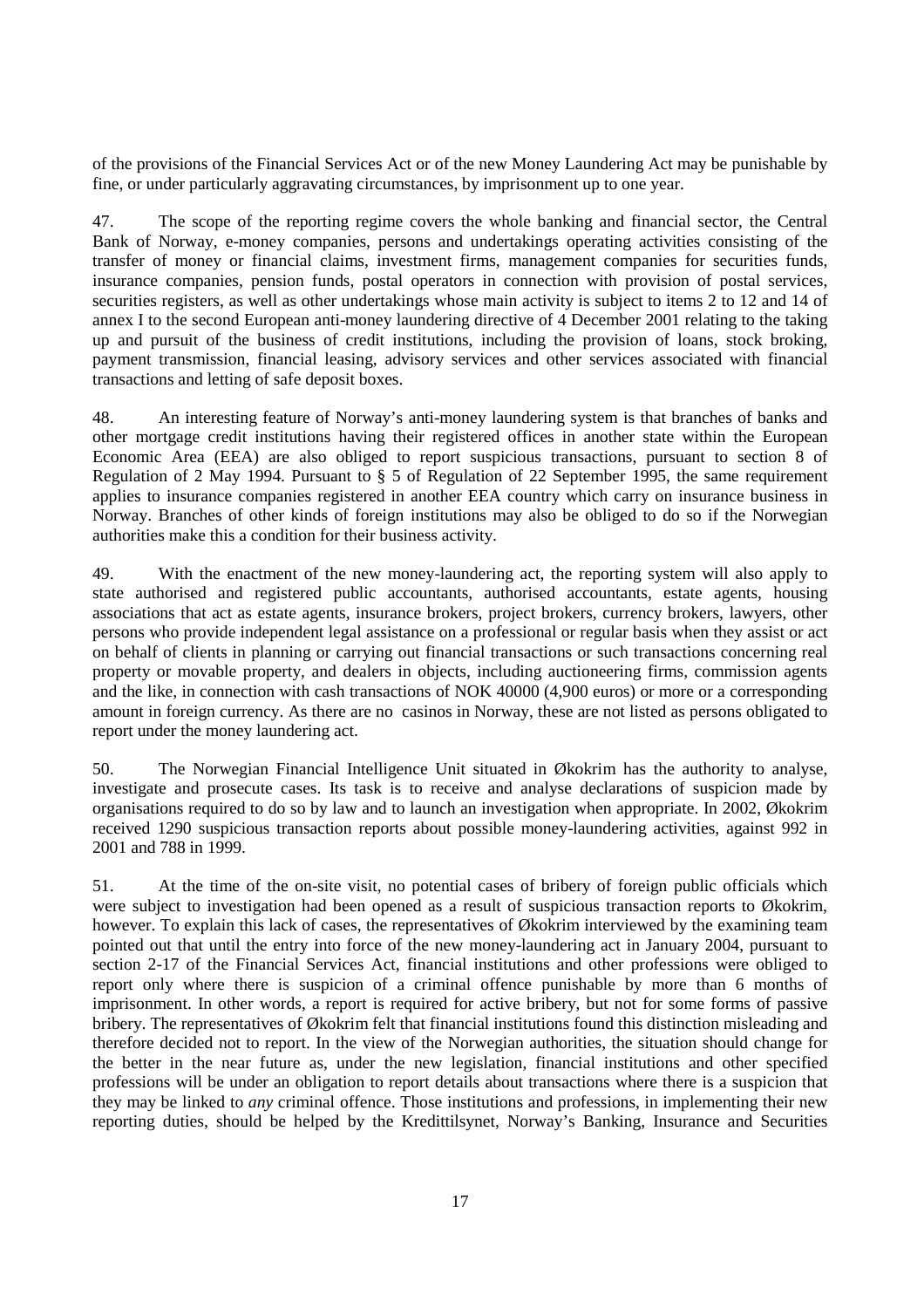Commission, which has issued extensive guidelines about the new legislation and mechanisms to be put in place in order to detect suspect activities.

#### *Commentary*

*The lead examiners congratulate Norway for having extended the list of financial intermediaries and other professions subject to the obligation of reporting suspicious activities to Økokrim, which now includes further sectors such as chartered accountants, auditors and lawyers. This mechanism could be strengthened by introducing stricter detection standards.* 

#### *d) Accounting and auditing professionals*

52. Pursuant to the Auditing Act, all limited and unlimited companies, with the exception of certain small unlimited companies which are defined as those with revenue of less than NOK 40 million, a total of assets less than NOK 20 million and fewer than 50 employees*,* are subject to statutory audit. This includes all private and public limited companies, branches of foreign companies with total revenues of more than NOK 5 million, partnerships with revenues more than NOK 5 million or more than five partners<sup>21</sup>, and sole proprietors if assets exceed NOK 20 million or if they have more than 20 employees.

53. The Accounting Act, on the other hand, applies more broadly to all Norwegian companies, including individual enterprises with more than 20 employees or total assets of less than NOK 20 million. Accounting requirements under Norwegian law require, among other things, that enterprises must register transactions which are of importance to the size and composition of their assets, liabilities, income and expenses in an accounting system. The registration must include all information which is of importance to the preparation of the annual accounts and other financial reporting which follows from acts and regulations (statutory reporting). The accounting system must itemise all registered information which forms the basis for the amounts stated in statutory reporting. Pursuant to section 4-6 of the Accounting Act, accounts must be kept in line with good accounting practice;<sup>22</sup> Norway intends to introduce the "true and fair view" principle in the next amendment to the Accounting Act. Although the Norwegian Accounting Act does not expressly prohibit off-the-books or inadequately identified transactions, the recording of nonexistent expenditures or the use of false documents, provisions in both the Penal Code (section 182) and the Accounting Act do cover falsified documents. The lead examiners noted, however, that sanctions for breach of accounting rules in the Penal Code (Section 286 stipulates imprisonment for up to 1 year or 3 years in aggravated cases) are substantially lower than sanctions according to the Accounting Act (Section 8-5 stipulates imprisonment for up to 3 years or 6 years in aggravated cases). This could lead to inconsistent law enforcement response.

54. Accounting records, including annual accounts, directors' report, auditors' report, vouchers, time sheets, business agreements, correspondence, etc. must be preserved in Norway for 10 years subsequent to the end of the financial year for possible inspection and control by relevant authorities, including law enforcement agencies and tax authorities. Norway requires, with a few exceptions including one for small enterprises, that companies provide consolidated accounts if a parent company has a controlling interest in another company. In addition, subsidiary companies including foreign subsidiaries must follow the same accounting methodology as the parent (unless foreign laws require a different accounting methodology).

 $21$ 21 Limited partnerships where the general partner is a legal entity with limited liability are always subject to statutory audit.

<sup>&</sup>lt;sup>22</sup> Court decisions have elaborated on this concept of "good accounting practice".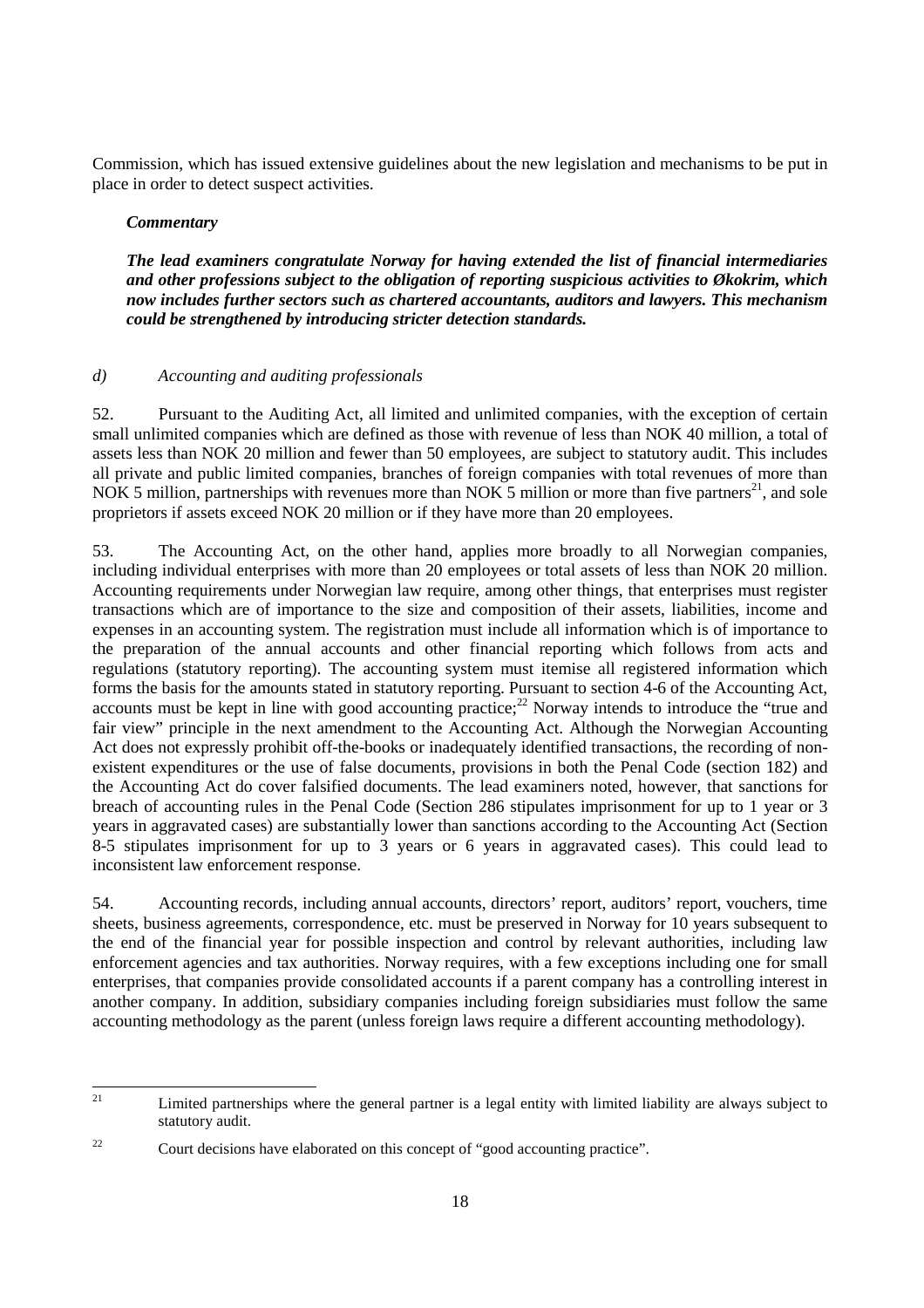55. Audits are conducted in accordance with the Norwegian Act on Auditing and Auditors and auditing standards generally accepted in Norway. Auditing standards generally accepted in Norway require that auditors plan and perform the audit to obtain reasonable assurance as to whether the financial statements are free of material misstatements. An audit includes examining, on a test basis, evidence supporting the amounts and disclosures in the financial statements. An audit also includes assessing the accounting principles used and significant estimates made by management, as well as evaluating the overall financial statement presentation. To the extent required by law and auditing standards generally accepted in Norway, an audit also comprises a review of the management of the Company's financial affairs and its accounting and internal control systems $^{23}$ .

56. The duties of the auditor are to document the transaction including the separate documentation of factors indicating the possible existence of irregularities and errors. An auditor is required to point out in writing to management inadequacies within the accounting information for errors and defects in the organisation and control of assets, including any irregularities or errors that may cause misstatements in the annual accounts. If appropriate action is not taken, the auditor is obliged without delay to resign from his engagement as auditor pursuant to section 7-1 of the Act; the Act further provides that the auditor shall without undue delay inform the Register of Business Enterprises that the engagement has been terminated. Finally, pursuant to section 6-1 of the Act, an auditor who, in the course of an auditing assignment or other services, detects criminal transactions or simply suspects that a criminal act has been committed, may decide, regardless of professional secrecy, to inform law enforcement agencies.

57. Norwegian law lays down rules to preserve the independence of auditors in performing their duties. Consulting services that could be in conflict with the audit are prohibited. There is also a prohibition of excess fee dependency on a single client where that fee could influence decisions. In addition, a statutory auditor is prohibited from having any interest in a company he/she is assigned to audit. This interest is absolute, allowing for zero flexibility on this matter. The law however allows for others within an audit company to own or have a limited interest in the company provided that they do not own or control over 10 per cent of the shares or invested capital of the audit company.

58. To further guarantee the quality and independence of auditors' work, auditors, like accountants, are under the direct supervision of the Kredittilsynet, Norway's Banking, Insurance and Securities Commission. Kredittilsynet's supervisory role includes the approval of individuals and firms that may perform an audit (auditors must have theoretical training, three years of experience and passed an exam), provision of continuing professional education (auditors must take 105 hours of training seminars during 3 years), and regular verification that auditors' activities comply with laws and regulations and are conducted in an appropriate manner. To perform this task, regular on-site inspections are undertaken by a Kreddittilsynet's department which controls external accountants and auditors and has accounting and auditing experts who are familiar with accounting and auditing legislation and standards. Such inspections often lead to sanctions, including the withdrawal of an auditor's licence: between 1994 and 2002, a total of 63 auditors had their licences withdrawn. In case of bankruptcy Kredittilsynet asks for previous opinions from the auditors and for auditors' reports. It verifies, among other things, whether the auditors discovered any errors or irregularities and whether the owner or board of directors were informed by the auditors.

59. Despite the potential for detecting business-related offences provided by Norway's accounting and auditing legislation, accountants and auditors apparently have played only a small role in helping law enforcement agencies such as Økokrim to detect instances of bribery or even accounting offences. At the time of the on-site visit, none of the foreign bribery cases under investigation had been opened as a result of reports by auditors to Økokrim. According to law enforcement representatives met during the on-site

Amendments made in the area of internal control require that all institutions with assets under management for their own and their clients' account in excess of NOK 10 billion require internal auditing.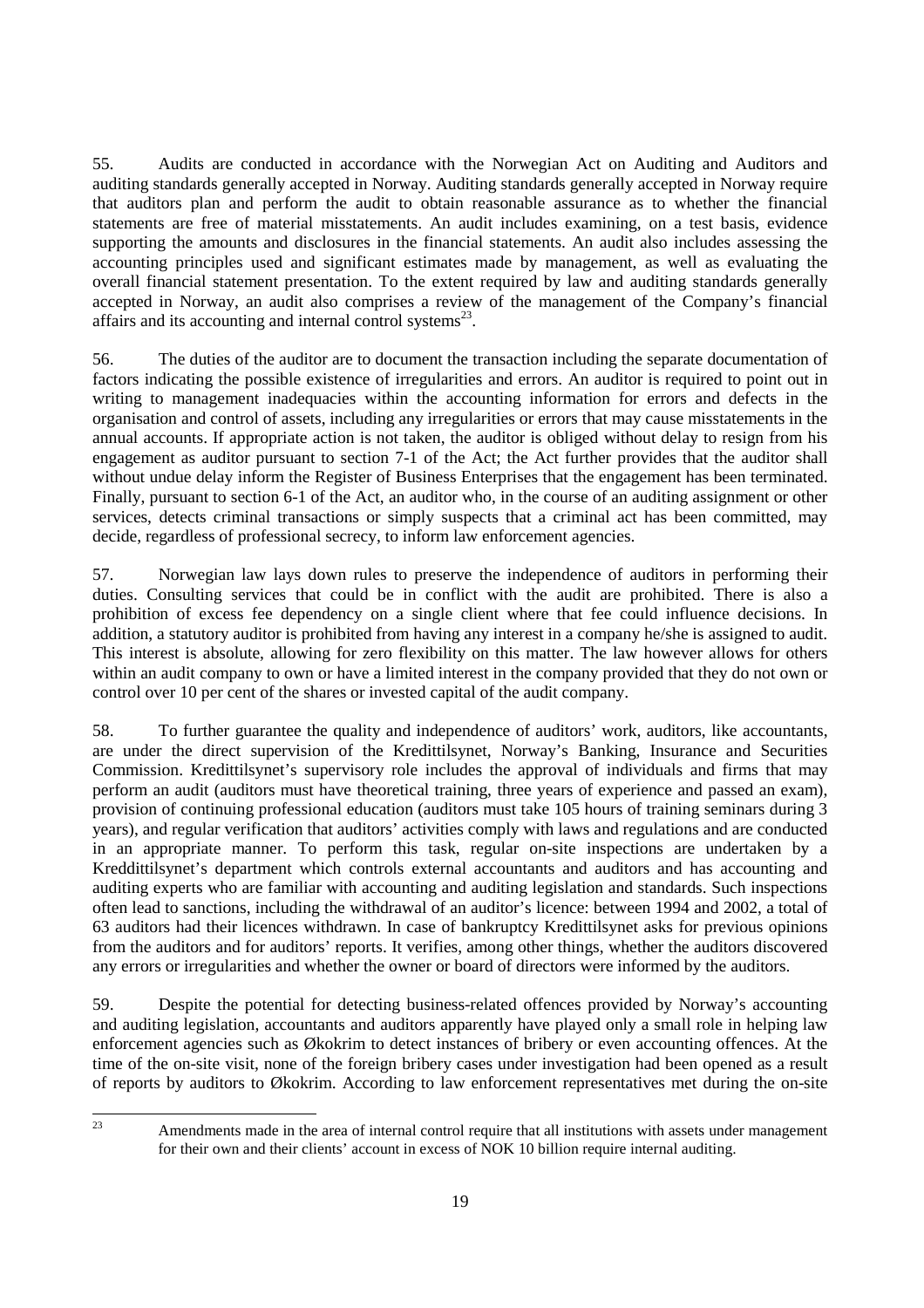visit, tax auditors and liquidators have been so far the two main sources of information on accounting offences.

60. Under the auditing act, an auditor has an obligation only to report suspected illegal acts to the management or the owners of the company; however, if appropriate measures are not taken by management, auditors have a right (but not a duty) to disclose suspicions of such illegal acts to the police.<sup>2</sup> Lead examiners felt that this does not necessarily encourage external disclosure. One senior member of the accounting and auditing profession, recognising that the auditors' priority was understandably to preserve an open relationship with their clients, observed that, for that reason, a clear obligation to report suspected illegal acts to the police would help overcome the overcautious attitude of auditors in this respect. There was also uncertainty among representatives of the profession on how this issue is covered by the obligation of auditors to file suspicious transaction reports. Although, in the view of the Ministry of Justice, the provisions in the money laundering legislation would cover the majority of cases, the Ministry of Finance is nonetheless considering amending the Auditing Act to impose an obligation to report suspected illegal acts to the police, thus supplementing provisions in the new money-laundering legislation;<sup>25</sup> by letter of 8 October 2003, the Ministry of Finance has asked Kredittilsynet to consider this issue and report back.

61. In the opinion of the Ministry of Justice and representatives of the criminal system justice interviewed during the on-site visit, the situation could nevertheless change for the better in the near future since, under the new money-laundering act, accountants and auditors are now obliged to report details about transactions where there is a suspicion that they may be linked to *any* criminal offence. For its part, the agreement between Kredittilsynet and the Norwegian Institute of Public Accountants — the Den Norske Revisorforening (DnR) which is the self-regulatory professional association for accountants and auditors in Norway — on guidelines for coordinating control of auditors, effective since the beginning of 2003, should ensure greater auditor independence and objectivity since there will now be a requirement that all accountants with audit responsibility are to be controlled on five-year cycles.

## *Commentary*

*The lead examiners are of the opinion that the Norwegian legislation governing auditing and accounting could play a more active role in detecting the offence of active bribery of foreign public officials. Given the complex nature of bribery of foreign public officials, they recommend that Norway introduce measures to make accounting professionals more aware of the provisions on accounting and auditing standards of the OECD Convention through increased training which targets the detection and prevention of bribes. Norway could also introduce and promote more stringent detection regulations and practices, making auditors subject to a clearly understood obligation to report to law enforcement authorities any suspect activity that would indicate an unlawful act of bribery.* 

#### *e) Protection of whistleblowers*

62. Complaints by corporate employees have increasingly been a source of allegations of violation of anti-bribery legislation in recent years. In fact, corporate employees are, according to representatives of Økokrim interviewed by the lead examiners, one of the main sources of reports to law enforcement authorities with respect to bribes or other economic crimes committed by companies. According to Transparency International representatives at the on-site visit, whistleblowers are however discouraged from reporting violations by the fact that, on the one hand, where the identity of the complainant is known,

 $\overline{24}$ This obligation stems from the new anti-money laundering act of June 2003 which entered into force in January 2004.

<sup>25</sup> Section 6-1 of the Auditing Act.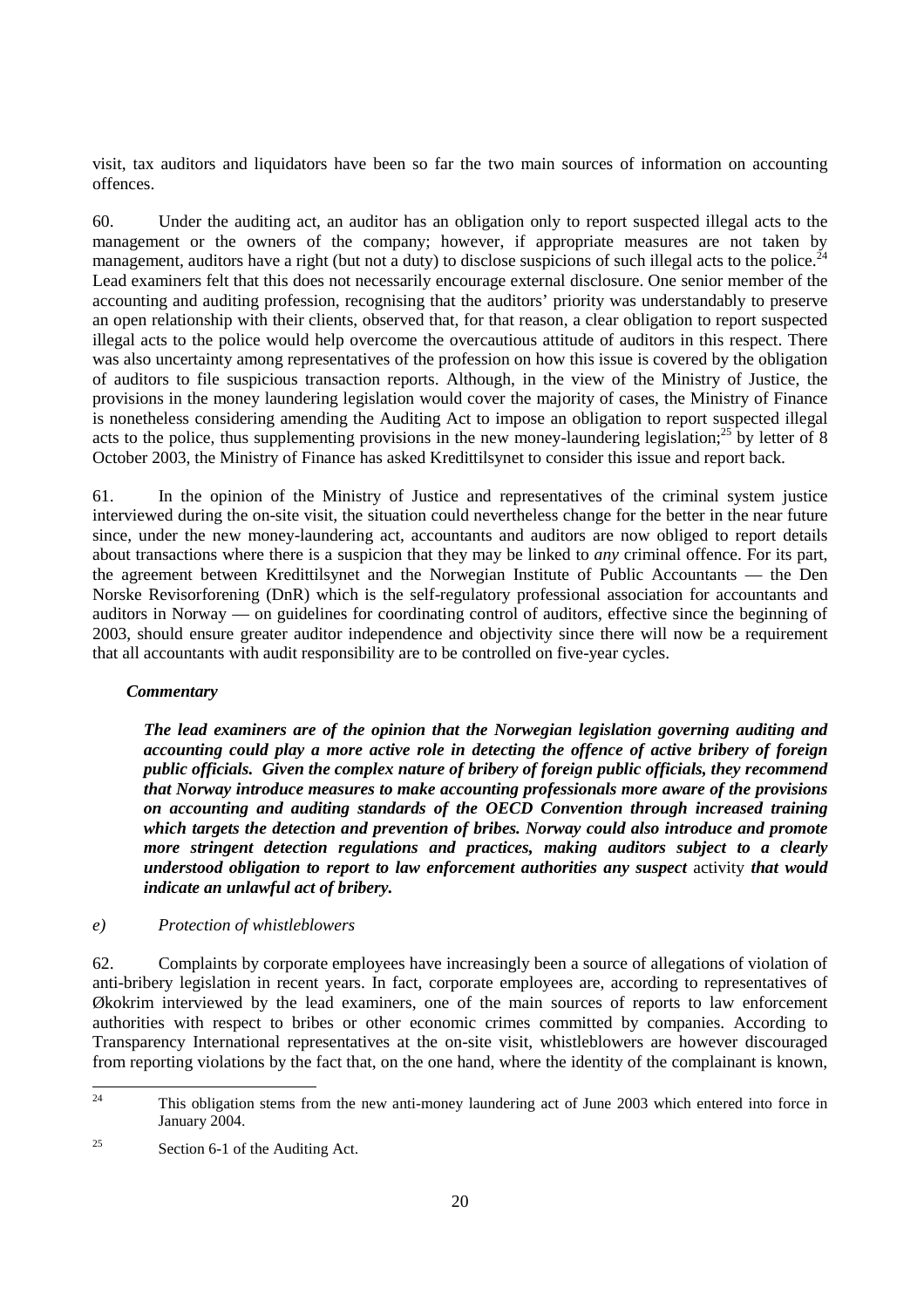enforcement authorities cannot guarantee that it will not be disclosed during the course of an investigation or prosecution, and, on the other hand, that no specific safeguards exist in Norwegian law to protect employees who become aware of misconduct on the part of their employer and decide to report it to senior management, law enforcement authorities or the media. The trade union representative, however, did not consider protection of whistleblowers to be a major issue, as collective agreements may be used to cover such cases; the representative of the Confederation of Norwegian Business and Industry expressed his agreement in this respect.

63. Within the corporate sector, some initiatives have been taken to guarantee to employees reporting possible violations of the law that no sanctions will be taken against them (see above on companies' codes of conduct). However, this protection, often expressed in the company's code of conduct or ethical principles, usually only applies to reports made by the employee to a body within the company, and does not extend to reports made to law enforcement authorities or to the media. Additionally, in situations where the employer who is responsible for offering protection to an employee is simultaneously accused by the employee of wrongdoing, the effectiveness of these measures may be questionable.

64. Thus, in the view of the lead examiners, broader protection for whistleblowers, guaranteed by law, could usefully be developed. This is the position that has been expressed by the Governmentappointed Commission on Freedom of Expression in its 1999 report, recommending that whistle blowing should be statutorily regulated. A representative of the Commission interviewed during the on-site visit indicated that, currently, employees wishing to report possible violations of the law that they may come across in the course of their work are faced with contradictory rights and obligations: freedom of speech and the duty of loyalty to the employer. He further stated that there have, in fact, been cases where whistleblowers have been sanctioned by their employer for reporting alleged offences, although never, to date, relating to bribery. To remedy this absence of legislation in the area of whistle blowing, the Commission on Freedom of Expression has issued a report proposing a range of measures, and most notably a recommendation to modify Article 100 of the Norwegian Constitution on freedom of speech. At the time of Norway's Phase 2 examination, it was yet unclear what would become of these proposals: recommendations by the Commission are with the Ministry of Justice; lead examiners were informed that the Ministry was currently working on a white paper on this matter, which is expected to be submitted to Parliament in the course of 2004. Additionally, the Norwegian authorities indicated that the Commission on Revision of the Working Environment Act is also considering whether whistleblowers should be offered statutory protection. Finally, the Council of Europe's Civil Law Convention on Corruption, which requires that signatories provide appropriate protection against unjustified sanction for employees reporting suspected acts of corruption, $^{26}$  is currently being circulated for public comment in Norway, specifically on the issue of whistle blowing and the necessity to regulate this statutorily; the deadline for the submission of comments is 8 January 2004.

## *Commentary*

*In view of the fact that corporate employees are a significant source of detection for the bribery offence in Norway, the lead examiners encourage the Norwegian government to regulate statutorily the issue of whistle blowing, in order to guarantee sufficient protection to employees reporting possible violations of the law in good faith.* 

<sup>26</sup> 

Article 9 of the Council of Europe's Civil Law Convention on Corruption provides that:

 <sup>&</sup>quot;*Each Party shall provide in its internal law for appropriate protection against any unjustified sanction for employees who have reasonable grounds to suspect corruption and who report in good faith their suspicion to responsible persons or authorities.*"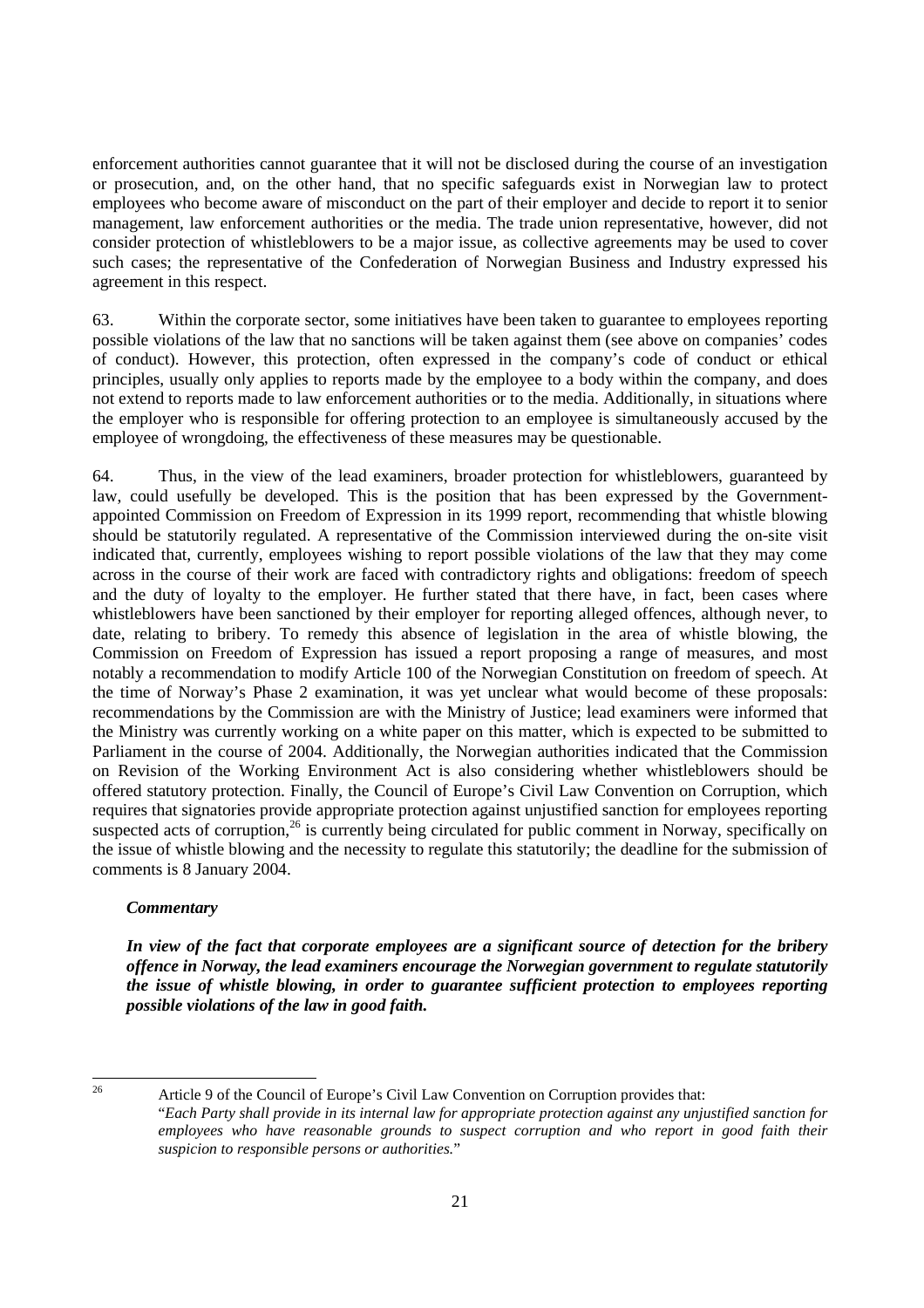## **B. PROSECUTING AND SANCTIONING THE OFFENCE OF BRIBERY OF FOREIGN PUBLIC OFFICIALS AND RELATED BREACHES OF THE LAW**

65. Since the entry into force of the implementing legislation in Norway in January 1999, there has been no conviction for bribery of a foreign public official. However, Norway has one conviction for acts of bribery of a foreign public official committed before the entry into force of the implementing legislation, under the alternative offence of breach of trust (the UNICEF case). Moreover, by the time of the on-site visit, Norway was investigating three cases of bribery of a foreign public official: two under former section 128 of the Penal Code and one under both section 128 and the new sections 276a and 276b, depending on the dates of the acts.

66. The 2002 UNICEF case, sanctioned under the offence of aggravated breach of trust (sections 275 and 276 of the Penal Code) as the illegal acts took place before the entry into force of the implementing legislation (1991-1996), was concerned with a Norwegian national having bribed a Norwegian official of UNICEF in Denmark to obtain UNICEF procurements. The official was sanctioned for aggravated breach of trust towards his employer (UNICEF in Denmark), and the Norwegian company's manager who had bribed him was convicted as his accomplice. $27$ 

67. One of the cases under investigation at the time of the on-site visit (the "Sweden case") involved four Norwegian citizens charged with bribing a Swedish public official (section 128), who on behalf of a certificate issuer, issued them inspection certificates for sailing ships for their private use. The case is scheduled for trial in  $2004<sup>28</sup>$ . The second case under investigation at the time of the on-site visit concerned a Norwegian company, whose foreign subsidiary was suspected of having hired a consultancy company to facilitate bribes to Ugandan officials in relation to the construction of a hydropower dam, contrary to section 128 of the Penal Code.<sup>29</sup> The third case under investigation involved a consultancy agreement between a major Norwegian oil company and a foreign consultancy company. The oil company was investigated for violation of the provision on bribery and illegal influencing of foreign government officials. The investigation was launched in September 2003 under both the former section 128 for the alleged acts committed before 4 July 2003, and the new sections 276a and 276b for the alleged acts committed after this date.

68. Because of the extensive reforms made to the foreign bribery offence since the Phase1 report of Norway, this part of the Phase 2 report analyses the recent amendments to the foreign bribery offence before turning to actual experience in investigation and prosecution.

 $\overline{27}$ 27 Other bribers were identified in that case in other countries (Denmark, Iceland, Sweden, the United-Kingdom and the United-States). Because bribery of a foreign public official was not an offence at the time of the acts in Denmark and Iceland, bribers have not been sanctioned for that offence. Nevertheless, in Denmark, the briber has been sanctioned for fiscal offences.

<sup>&</sup>lt;sup>28</sup> Investigation was opened in August 2001. The official charges were first issued on the  $11<sup>th</sup>$  of September 2001 and the indictment by the public prosecutor on the  $23<sup>rd</sup>$  of May 2002. At the time of the on-site visit, the case was pending after the prosecution had been delayed once due to the merging of the Norwegian and the Swedish case.

<sup>&</sup>lt;sup>29</sup> Since the on site visit, the case has been dismissed.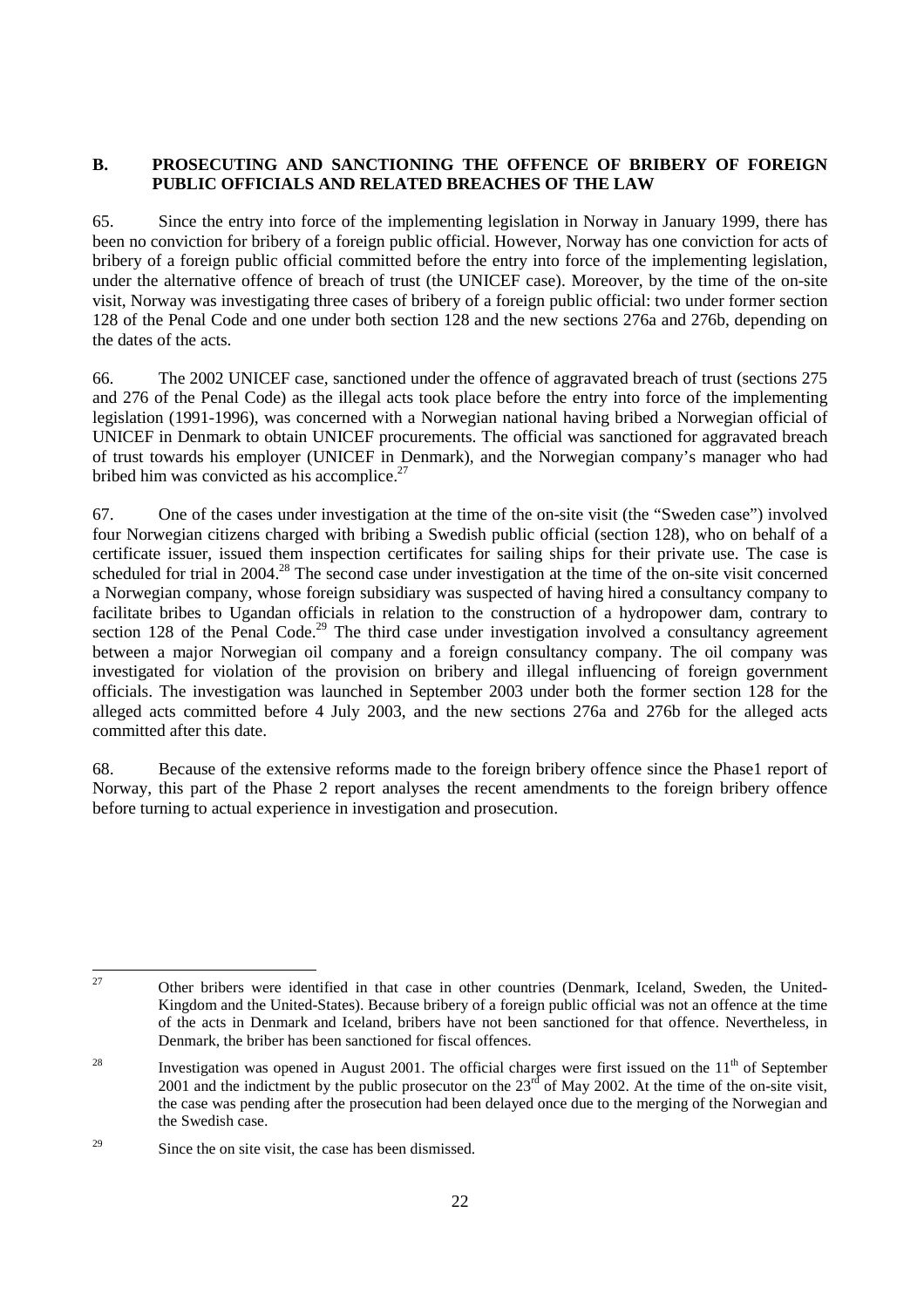## *1. The 2003 amendments and the introduction of two new offences of bribery of a foreign public official*

69. Up to 4 July 2003, active bribery of a domestic or foreign public official was covered by section 128 of the Penal Code<sup>30</sup>, together with threats against public officials. Passive bribery was provided for in other sections of the code (sections 112 to 114), and bribery in the private sector was covered by several specific provisions (section 405b of the Penal Code, sections 6 and 17 of the Marketing Control Act).

70. This set of provisions was completely modified by Act n°79 amending the Penal Code, adopted by Parliament on 10 June 2003, and which entered into force on 4 July 2003. The law amended the offences of corruption in the private sector, which had contained several shortcomings, as well as the offences of passive bribery of Norwegian public officials, where problems of interpretation and enforcement had been encountered.<sup>31</sup> Section 128 was not very frequently used either; the Norwegian authorities indicated that, generally speaking, there was a preference for using sections 275 and 276 on breach of trust where applicable, as these provisions carry more severe penalties and have more adequate statutes of limitation.<sup>32</sup>

71. With the 2003 amendments, section 128 is now limited to threats against public officials (including foreign public officials), and provisions on passive bribery and bribery in the private sector were repealed. Active and passive bribery of domestic or foreign public officials or private agents are now covered by the new section 276a<sup>33</sup>, gross or aggravated bribery by the new section 276b, and trading in influence by the new section 276c. The lead examiners noted that those provisions go beyond the requirements of the Convention in that they cover bribery in the private sector and trading in influence. The elements of the new offence of bribery are contained in section 276a. Section 276b contains a higher sanction for aggravated bribery and elements that may be taken into consideration in deciding whether the bribery is aggravated. The distinction between bribery and aggravated bribery always depends on the specific circumstances of a case. It entails differences in sanctions and procedure (statute of limitation, availability of specific investigative tools). As a consequence of this reform, the offence of active bribery of a foreign public official has changed both substantially, entailing numerous amendments to the elements of the offence, as well as formally because of the modernisation and simplification of the language of the Penal Code dated 1902 (see annex 1). All those amendments are commented in detail in the preparatory works to the 2003 Act. Some elements of the offence under section 276a are similar to the one under section 128, whereas other elements have been extensively modified. Finally, section 276b on aggravated bribery and section 276c on trading in influence constitute innovations in the Norwegian Penal Code.

<sup>30</sup> A new paragraph 2 extended the active bribery offence to foreign public officials.

<sup>&</sup>lt;sup>31</sup> The background of those amendments is provided for by the Penal Code Council's report on the new

general provision on corruption, NOU2002:22. 32 The phase 1 evaluation of the 1998 Norwegian implementing legislation focused *inter alia* on the definition of foreign public officials and the coverage of bribes given to third parties; the Working Group decided to follow-up on these questions during the phase 2 of the evaluation process, because of the absence of supporting case law to confirm the interpretation presented by the Norwegian authorities. Thus, no amendments were requested at that time. As regards sanctions and statute of limitations, the Working Group welcomed the intention of Norway to raise sanctions and to prolong the period of limitations.

<sup>33</sup> Section 276a, first paragraph (a) is directed against passive bribery, whereas section 276a, first paragraph (b) applies to active bribery.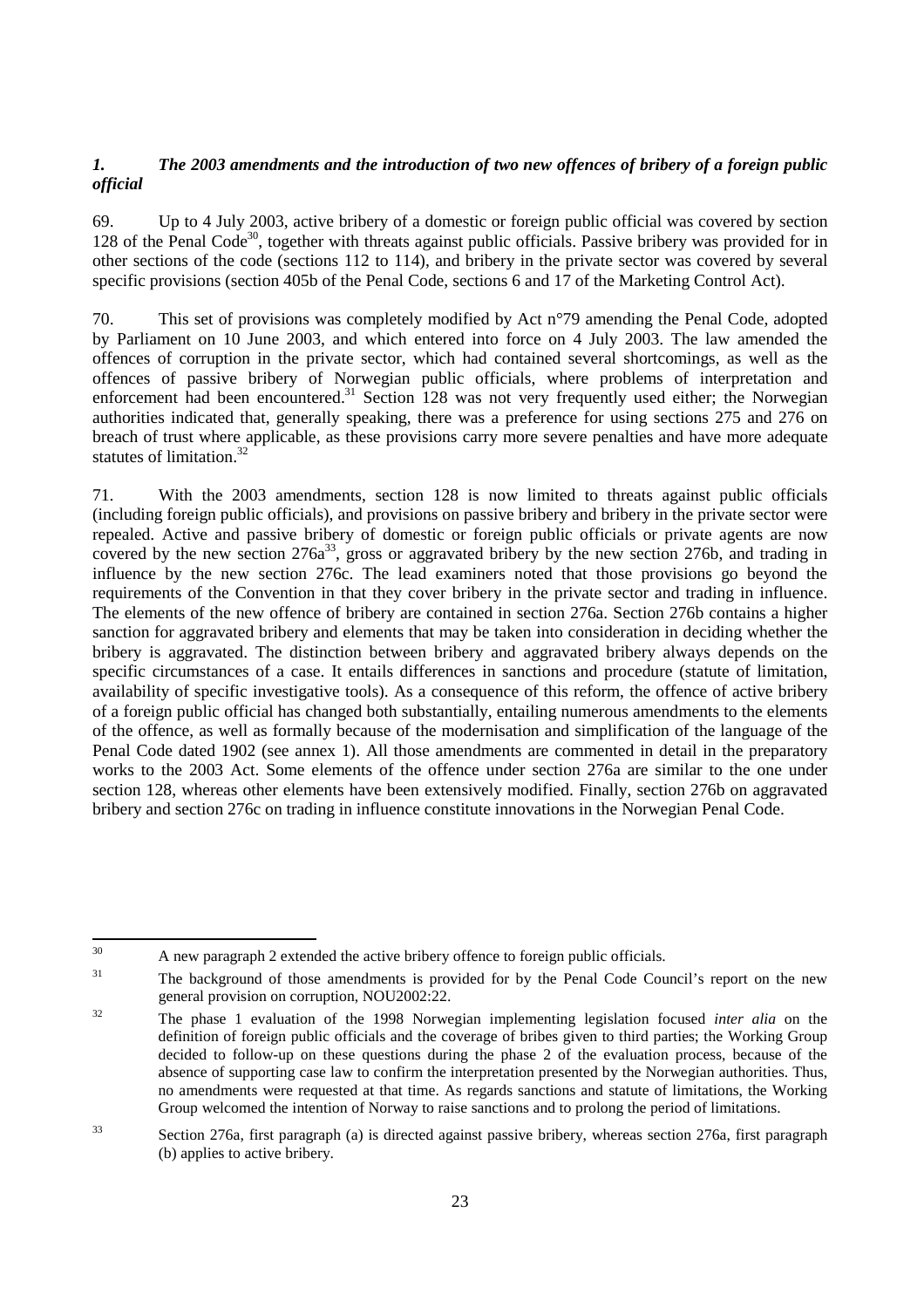#### *a). The role of the preparatory works*

72. The preparatory works to the 2003 amending Act (Ot.prp. nr. 78  $(2002-2003)^{34}$ ) provide extensive explanations, clarifications and reasoning for the new sections 276a, 276b and 276c. The Norwegian authorities and lawyers interviewed during the on-site visit explained that, in accordance with Norwegian legal tradition, preparatory works go beyond merely giving explanations to the Parliament prior to the adoption of a new legislation, but also establish guidelines concerning the interpretation. Therefore explanatory reports are published and regarded as relevant sources of law.

73. A representative of the Ministry of Justice indicated that the law usually does not regulate everything in detail, further explanations being given in the preparatory works which may thus somewhat extend the wording of the law. However, as recalled by a judge, the penal law should be strictly applied, as a certain limit is nevertheless set by Article 96 of the Norwegian Constitution, which provides that "no one may be convicted except according to the law". The representative of the Ministry of Justice indicated that the only situation where a court would not rely on the preparatory works would be where these preparatory works have excessively stretched the provision. The courts are not obliged to refer to the preparatory works when resolving a problem of definition or interpretation. Nevertheless, courts attach importance to such documents, which are regarded as an expression of the will of the legislature, and a great number of the Supreme Court decisions refer to preparatory works. A judge indicated to the evaluating team that, when deciding on a case, he would rely first on the provision under consideration, second on the interpretation already provided by the Supreme Court on this provision, and third on the preparatory works.

74. The Convention and its commentaries may also have interpretative weight. The Norwegian authorities indicated that pursuant to the "presumption principle" (*presumsjonsprinsippet*), national law is presumed to be in accordance with binding international instruments, except if the law clearly provides otherwise.<sup>35</sup> Here again this principle must be applied in accordance with the legality principle laid down in Article 96 of the Constitution. The Norwegian authorities consider that there will rarely be need for a judge to take the OECD Convention into account when trying a bribery case. In practice, a judge interviewed during the on-site visit considered that he and his colleagues would initially presume that the Norwegian law and preparatory works had fully implemented the relevant international conventions, especially as several judges were consulted at the drafting stage of the law and its preparatory works, and furthermore because the Convention has not been published in the law book (*Norges Lover*). However, the judge indicated that he could consult international law, and even optionally look at foreign decisions and the arguments retained therein.

<sup>34</sup> Annex to the Responses by Norway to the Phase 2 Questionnaire.

<sup>&</sup>lt;sup>35</sup> The scope of the presumption principle has been discussed by the Norwegian Supreme Court in several judgments, inter alia the Finanger judgement (full chamber, 16 November 2000) by referring to the preparatory documents of the Act 27 November 1992 no. 109 transposing the Main Part of the EEA Agreement into Norwegian law, which contains the description of the principle. Case law from the Supreme Court and Courts of Appeal refer to international conventions as source of law.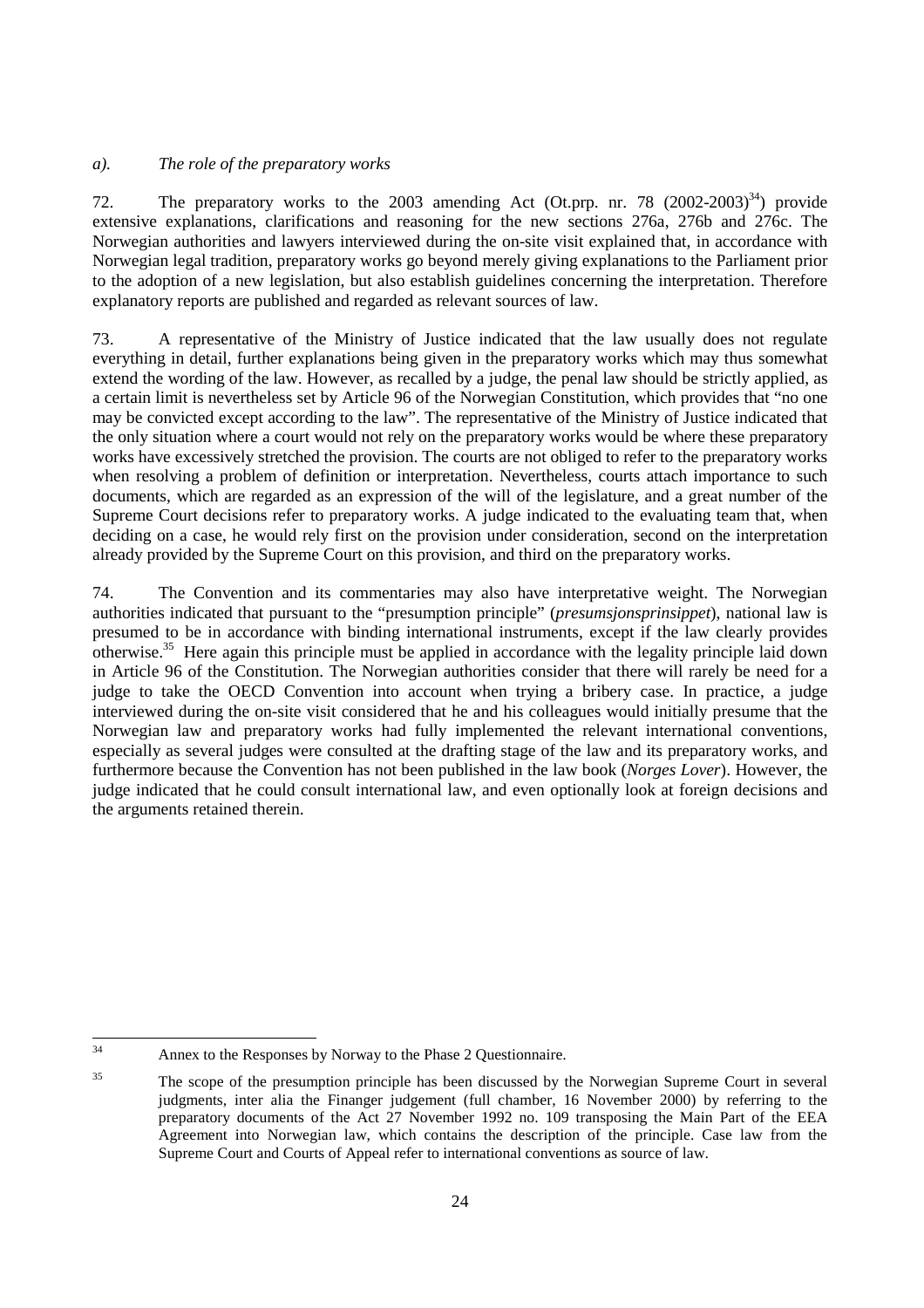## *b) Elements not affected by the 2003 amendments*

## i) The intentional element of the offence

75. Section 128 used the term "seeks to induce", which has not been retained in section 276a. Nevertheless bribery remains an intentional offence (see section  $40(1)$  of the Penal Code<sup>36</sup>). General defences excluding the liability of a natural person are also applicable to bribery. Among them, insanity and unconsciousness, being under the age of criminal responsibility (15 years old), and self-defence have never been applied to bribery cases. The defence of persons and property from an unavoidable danger  $37$ cannot exempt a briber from sanctions, according to the Norwegian authorities. Also, in a case of bribery of an official of a Russian state-owned company by Norwegian companies, the argument of a general climate of corruption surrounding the activity was not taken into account by the judges as a defence. However, this general atmosphere of corruption, if not relevant in determining the culpability, could be taken into account as a mitigating circumstance in determining the level of the sanction. As concerns section 57 of the Penal Code providing a defence of ignorance of the illegal nature of the acts, a prosecutor indicated that this would certainly not cover a briber arguing that he thought the advantage given to a foreign public official to be legal, as the Norwegian law is clear on this point.<sup>3</sup>

## ii) Whether directly or through intermediaries

76. The issue of bribery through intermediaries is not explicitly incorporated into legal text **(s**ection 276a of the Penal Code, like the previous section 128). During Phase 1, Norway stated that a person bribing through intermediaries would be held directly liable and would be treated as being in direct breach of section 128. Similarly, during the on-site visit the Norwegian authorities referred to the preparatory works, which explain that, as concerns section 276a paragraph 2 dealing with the coverage of foreign public officials, "it has no significance for criminal liability if the active party to bribery uses another person, for example a person who resides in the passive party's home country, to carry out the act of bribery itself." In those instances in which an intermediary – unknowingly – is used in connection with an act of bribery, this will have no effect as regards the assessment of criminal liability incurred by acts of the briber.

77. The issue of bribery through intermediaries under section 276a and the previous section 128 of the Penal Code has not been yet tested by the Norwegian courts: the issue has been so far considered in a corruption case only pursuant to section 276 of the Penal Code (gross breach of trust)<sup>39</sup>. The lack of case

<sup>36</sup> Section 40(1): "The penal provisions of this code are not applicable to any person who has acted unintentionally unless it is expressly provided or unambiguously implied that a negligent act is also punishable." Sections 276a and 276b do not refer to negligence.

<sup>&</sup>lt;sup>37</sup> Section 47 of the Penal Code: "no person may be punishable for any act committed in order to save someone's person or property from an otherwise unavoidable danger when the circumstances justified him/her in regarding this danger as particularly significant in relation to the damage that might be caused by his/her act".

<sup>&</sup>lt;sup>38</sup> The Norwegian authorities further indicated that this defence was applied in approximately 15 criminal cases tried by the Supreme Court, where the ignorance has been qualified as "excusable" because of special extenuating circumstances.

<sup>&</sup>lt;sup>39</sup> Supreme Court decision, 13 February 2001. Section 275 on breach of trust, as with section 276a, is silent on the use of intermediaries. Section 275 provides: "Any person who, for the purpose of obtaining for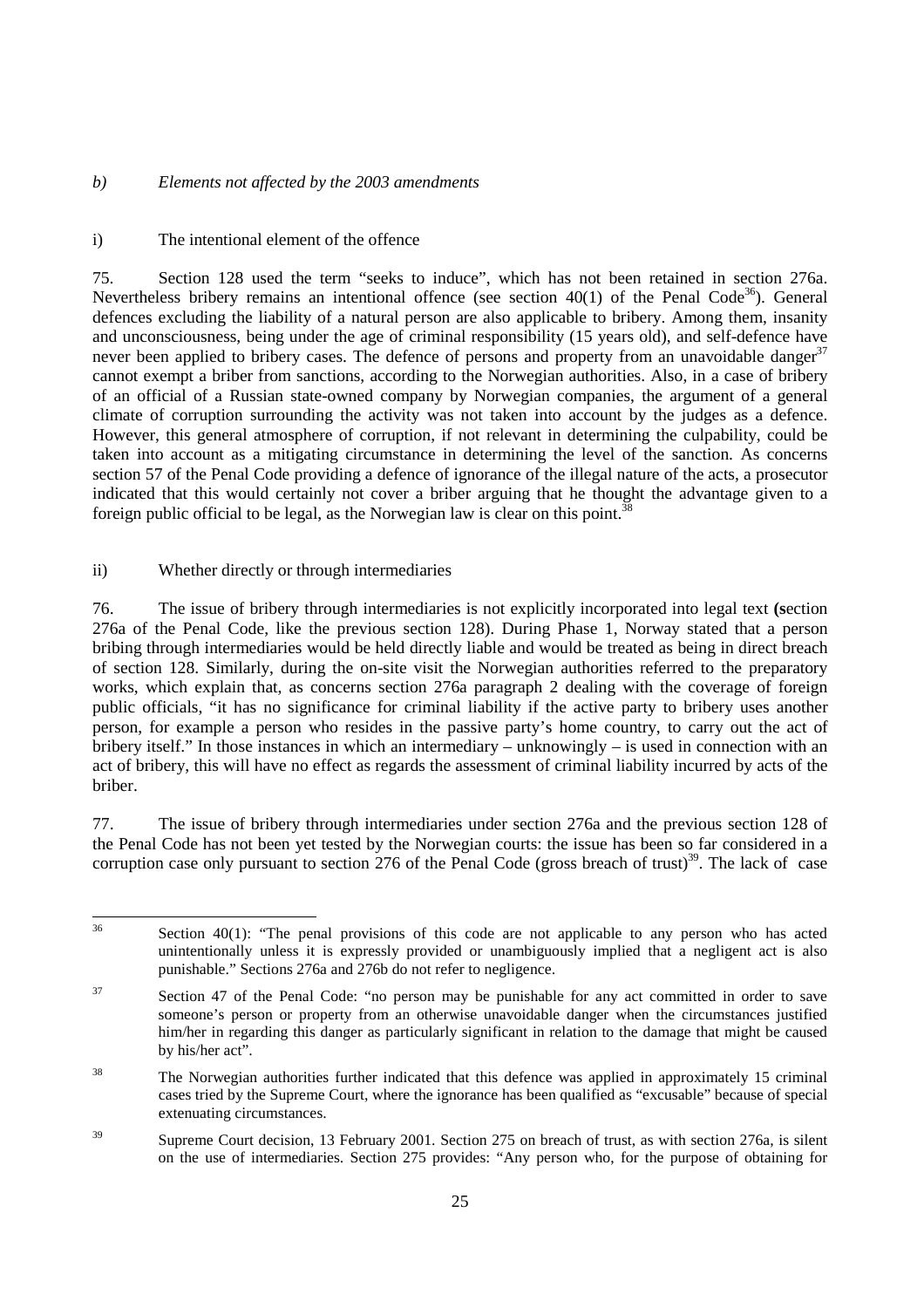law under section 276a and former section 128 of the penal Code, as well as the fact that the new penal provisions governing the offence of bribery had been introduced in Norwegian law only a couple of weeks before the on-site visit may explain why the coverage by section 276a of acts committed abroad by foreign companies under contract with Norwegian companies did not seem to be yet fully appreciated by some lawyers interviewed by the examining team at the time of the on-site visit. Indeed, some representatives of the legal profession were of the opinion that such a case could be covered by the new section 276c dealing with trading in influence, rather than by the sections on bribery. The treatment of the recent alleged case of bribery of an Iranian public official by the offshore consultancy<sup>40</sup> of a Norwegian company will certainly shed some light on this issue, as well as the on-going Sweden case in which the alleged bribers and the intermediary have been charged simultaneously under former section 128 of the Penal Code.The lead examiners are therefore confident that case law will soon confirm the Norwegian authorities' explanations; this should help solve the uncertainty that some practitioners might have as to the coverage of the offence.

#### iii) For that official or for a third party

<u>.</u>

78. Neither former section 128 nor sections 276a or 276b specify whom the favour must be intended to benefit. A judge conceded that the wording of section 276a could raise questions, but that, given the preparatory works' clarity on this point, there should not be any problem in courts. However, the preparatory works adopt the same reasoning as the one presented by the Norwegian authorities during Phase 1.<sup>41</sup> The preparatory works indicate that "punishment may be imposed even if the advantage is intended to benefit persons other than the passive party, cf. *'for himself or other persons'* in section 276a, first paragraph (a) [passive bribery] and the word *'anyone'* in section 276a, first paragraph (b) [active bribery]. The bribe may for example be deposited in an account held by a limited company or by a relative of the passive party. Even advantages donated to charitable organisations may constitute grounds for punishment pursuant to section 276a. In such cases, the recipient of the advantage may be punished for complicity in corruption if the act can be regarded as corruption owing to the manifest fault of the person concerned in relation to the actual circumstances."

79. The Working Group had concluded that it was unclear whether section 128 of the Penal Code also applies to cases where a third party receives the benefit and that it would be advisable to re-examine this issue in Phase 2 of the evaluation process to establish whether the actual practice reflects the intent in this regard. As there is no case law to date that confirms this point, either on the basis of section 128 or on the basis of section 276a, Norway, in the opinion of the lead examiners, should report to the Working Group when case law confirms this interpretation, especially in respect of cases where the bribe is directly transferred from the briber to a third party beneficiary.

iv) In order to retain business or other improper advantage in the conduct of international business

80. As with the former section 128, section 276a does not address the "aim" of the bribery. The provision contains no requirement that bribery has any relation to national or international business. In

himself or another an unlawful gain or inflicting damage, neglects another person's affairs which he manages or supervises or acts against the other person's interests shall be guilty of breach of trust."

<sup>40</sup> Based on reports of Aftenposten, the Horton Investments is a small firm registered in Turks & Caicos.

<sup>41</sup> The Norwegian authorities had explained that there was nothing in the wording of section 128 that limited its application to favours accepted by the foreign public official himself/herself. In addition, Norway had drawn attention to the "passive" bribery offence in section 112, which established criminal liability for the receiving of bribes by a public servant "for himself or another". Thus it was clear for the Norwegian authorities that it was the intent that section 128 applied where the favour was meant for a third party.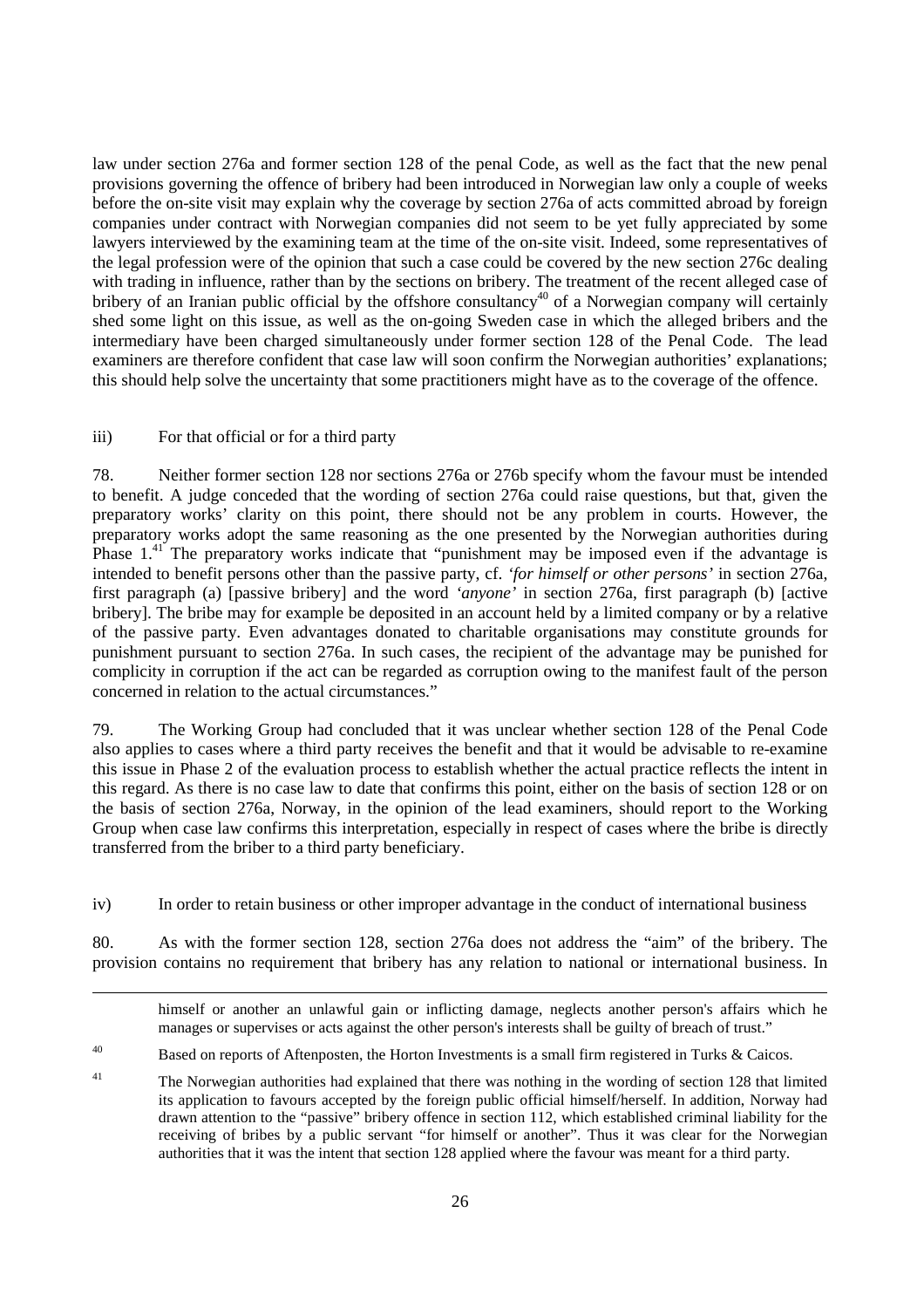Phase 1 the Norwegian authorities stated that pursuant to the principle that laws should be interpreted in accordance with the treaties by which Norway is bound, the courts would interpret section 128 so that it only covers bribes given in relation to international business. However, during Phase 2 the Norwegian authorities affirmed that this interpretation was no longer valid, first because in the Swedish case the Norwegian nationals are prosecuted for bribes given for a personal benefit, and second because the Council of Europe Convention that the 2003 Amending Act implements does not contain such a restriction. The offence is, in this sense, broader than required by the Convention.

## *c) Elements affected by the 2003 amendments*

#### i) To offer, promise or give

81. Section 128 covered the actions of "granting or promising a favour". Section 276a, first paragraph (b) now provides for the punishment of a person who "gives or offers anyone an improper advantage". The preparatory works explain the terms "gives" and "offers" as follows:

− "The alternative *'gives'* constitutes the counterpart of 'receives' in section 276a, first paragraph (a). The Ministry finds that the commission of an offence by a person who gives anyone an improper advantage is completed at the same time as the other party – alternatively a third person or another legal person – receives the advantage." A representative of the Ministry of Justice indicated that in case the advantage is transferred but not received, a person may be convicted of the offence of attempt which may result in sanctions as severe as the completed offence.<sup>42</sup>

− "A person who *'offers'* anyone an improper advantage may also be punished pursuant to section 276a, first paragraph (b). A violation of this alternative will normally be completed when the offer comes to the attention of the other party. If the offer has been dispatched but has not yet been received by the addressee, punishment for attempted active bribery may nevertheless be appropriate. (…) The active party may also be punished even if he did not intend to follow up the offer by giving the passive party an improper advantage." According to the Norwegian authorities, the offer can take any form: letter, oral conversation, etc., as well as implicit offers.<sup>43</sup>

82. In the view of the lead examiners, these two interpretations introduce a difference between the new provisions and former section 128. As explained by the Norwegian authorities during phase 1, the stage of an attempt to bribe a domestic or foreign official was included in the offence<sup>44</sup>, and the offence was considered to have been committed irrespective of whether the bribe had become available to that public official.

 $42$ Section 49 of the Penal Code: "When a felony is not completed, but an act has been done whereby the commission of the felony is intended to begin, this constitutes a punishable attempt." Section 51: "An attempt shall be punished by a milder penalty than a completed felony. The penalty may be reduced to less than the minimum provided for such felony and to a milder form of punishment. The maximum penalty provided for the completed felony may be applied if the attempt has led to any such result as, if it had been intended by the offender, could have justified the application of so high a penalty."

<sup>&</sup>lt;sup>43</sup> In addition, the preparatory works indicate that ex-post corruption may be covered by the new section 276a, as "the alternative 'offers' is applicable when the active party to bribery offers anyone an advantage in return for specific conduct, but also when he/she offers anyone an advantage in return for an act or omission that has already taken place."

<sup>44</sup> According to Norway, the words "seek to induce" had been included in section 128 in order to indicate that there is no stage of attempt in the act of bribing a domestic or foreign public servant.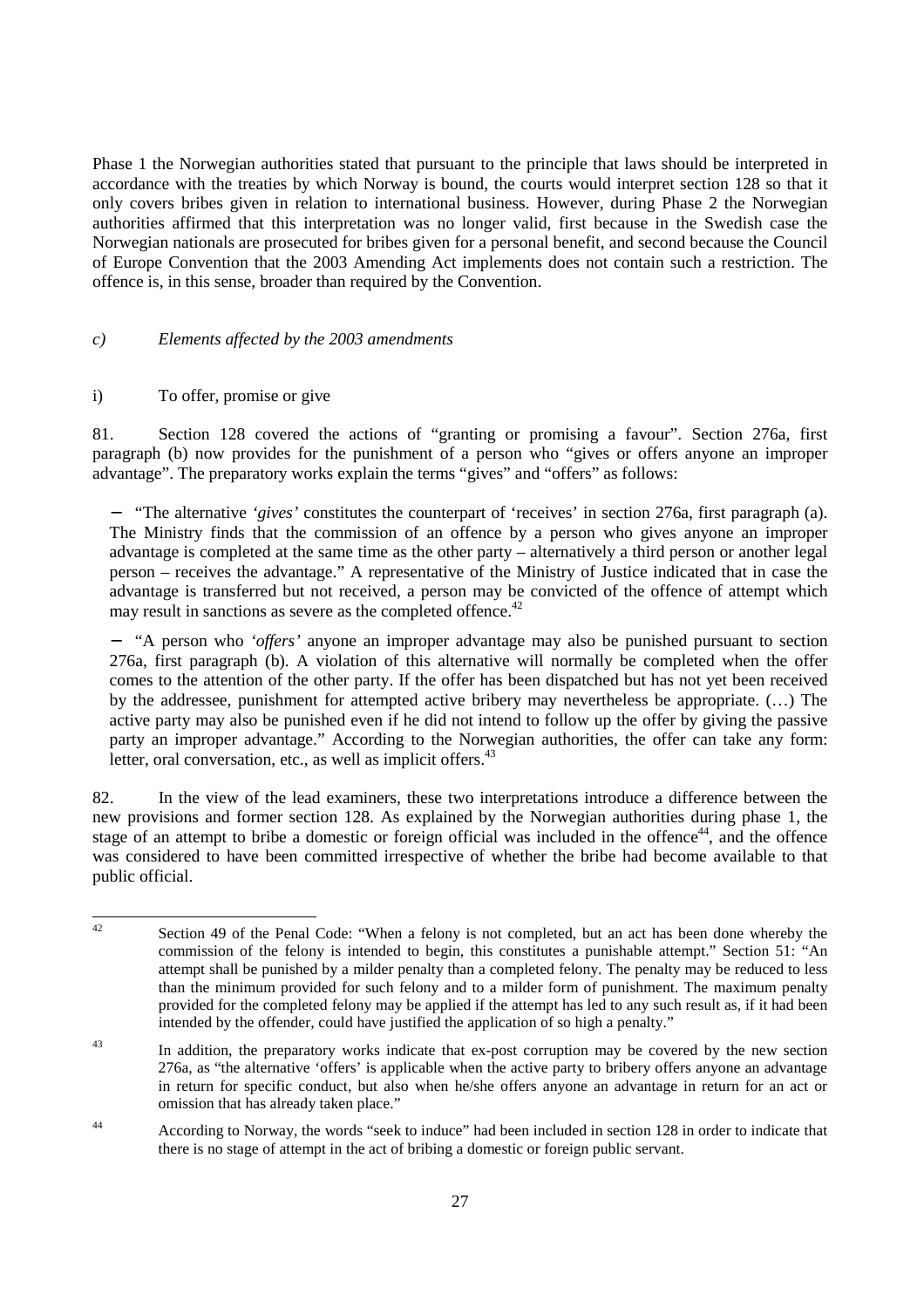83. Although the promise of a bribe is no longer expressly mentioned in the law, the preparatory works clearly state that the word "*promises*" has been intentionally omitted, as "the Ministry cannot see that the alternative "promises" would have any independent significance in a Norwegian penal provision against corruption in addition to the alternative "*offers*"". In response to concerns expressed by the lead examiners about whether an offer would cover the situation where the briber agreed to a solicitation from the foreign public official (i.e. no offer is made per se by the briber)<sup>45</sup>, the Norwegian authorities confirmed to the Working Group on bribery that "promise" is covered by the offence, because of both the preparatory works' clarification on this specific point and the presumption principle.

## ii) Any undue pecuniary or other advantage

84. Section 128 was directed at "a favour" while the new section 276a is directed at "an improper advantage". The preparatory works specify that the term "advantage" is intended to mean the same as the term "favour". The differing language is therefore not intended to affect application, but merely reflects the modernisation of a Code dating back to 1902. The only substantive difference is that, pursuant to section 276a, an advantage may only constitute grounds for punishment if it is "improper" (see below).

85. Neither section 128 nor section 276a specifies that the advantage may be pecuniary or nonpecuniary, but the Norwegian authorities reaffirmed that both are covered. This is confirmed by the preparatory works, which broadly define the term "advantage" as "everything that the passive party finds in his/her interest or can derive benefit from". The preparatory works further indicate that the advantage is not required to have an independent material value (unlike money or even services), as punishment for corruption may be appropriate in cases where the passive party is awarded an honour, is admitted to an association with restricted membership, receives sexual services or inside information concerning a limited company (which may have no intrinsic value, but which may be used when buying or selling shares), or where his/her child is accepted by a private school. To date, however, case law covers pecuniary advantages only including money in cash or in bank accounts (Supreme Court decision, 13 February 2001, breach of trust), a car, free trips and shares in a company (UNICEF case, Oslo District court judgement, 28 January 2002, breach of trust).

86. As concerns the notion of what is an "improper" advantage, the preparatory works contain an extensive explanation of what is proper and what is improper, citing examples and guidelines<sup>46</sup>. Because section 276a covers the offence of corruption at large (active and passive bribery of domestic and foreign public officials, as well as private-to-private corruption in Norway and abroad), it is recognised that the threshold for impropriety may vary from sphere to sphere, from enterprise to enterprise and from agency to agency. The preparatory works establish criteria for deciding whether an advantage is improper or not, including the purpose of the advantage, the openness between the employee and his/her principal (i.e. whether or not the principal is aware of the advantage received or offered), and the internal rules or contract applying to the passive side. None of these factors is decisive and all of the circumstances are to be considered on a case by case basis. As to facilitation payments, the Norwegian government confirmed that they are not allowed. The new law treats such payments in the same manner as other bribes: if a facilitation payment is considered improper, then criminal sanctions will apply. However, the lead examiners were concerned that this point was not sufficiently communicated to the business sector.

87. A police representative who participated in the on-site visit was confident that if the application of those guidelines appears difficult in practice, the Director of Public Prosecution would issue general

 $45$ It should be noted that section 276a first paragraph (a) on passive bribery expressly covers the reverse situation, since a public official who "requests", "receives" or "*accepts*" an offer is punishable.

<sup>&</sup>lt;sup>46</sup> See annex to the Responses by Norway to the Phase 2 Questionnaire, DAFFE/IME/BR/WD(2003)12.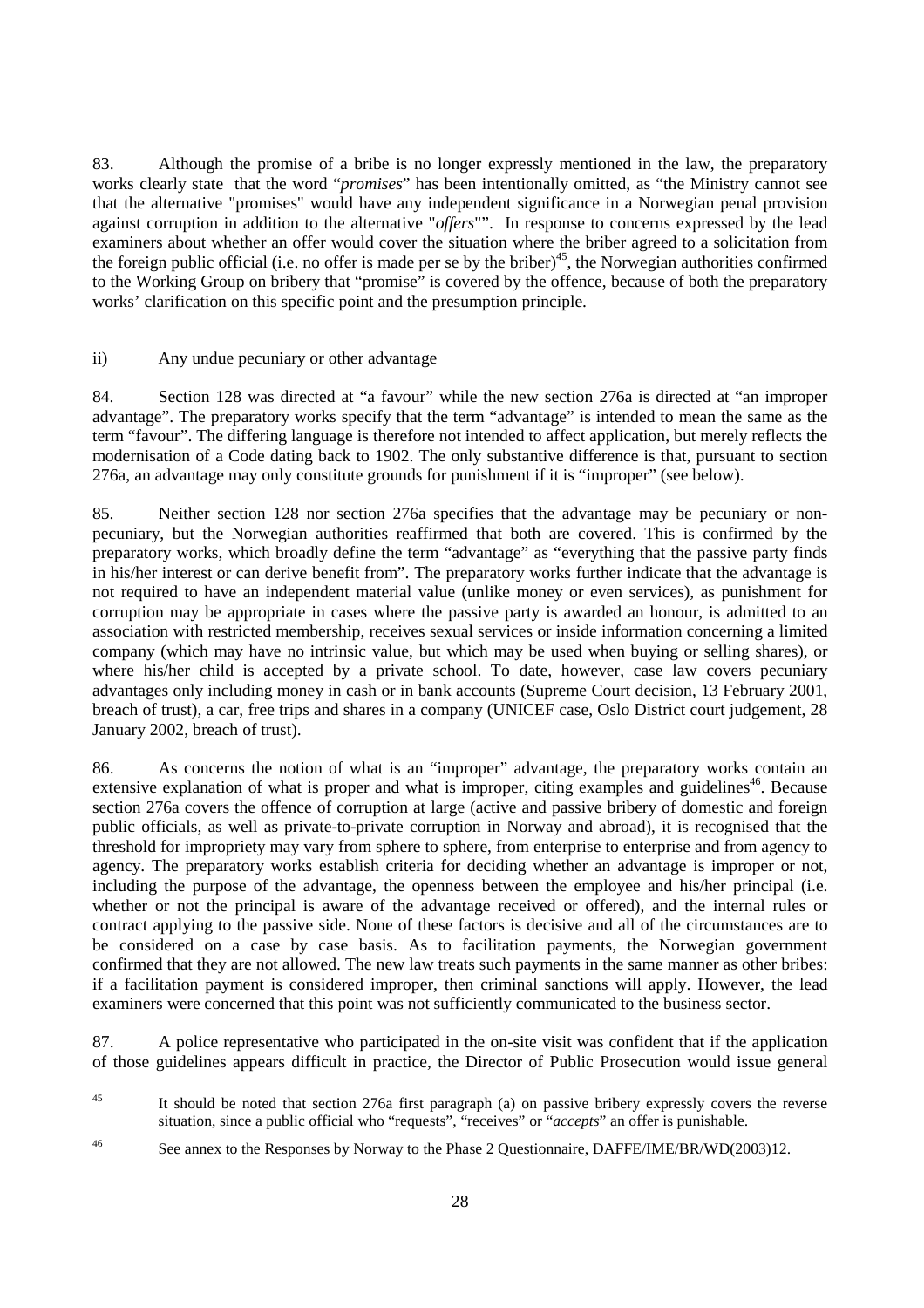instructions as to which cases should be prosecuted. The lead examiners welcomed Norway's explanations, but nevertheless expressed the view that there is latitude for interpretation and that the issue should be followed-up as case law develops. Special attention should be drawn to Commentary 9 to the Convention on small facilitation payments and to Commentary 7, when applying section 276a to cases of active bribery of foreign public officials.

## iii) Definition of foreign public officials

88. References to foreign public officials were completely modified by the 2003 amendments. Section 128 covers "foreign public servants and servants of public international organisations". Section 276a now covers "anyone in connection with a post, office or commission in a foreign country". This fundamental change has been inserted with the aim to cover both public and private officials. In Phase 1, the Working Group decided to follow up the development of any case law in this regard in the context of the Phase 2 evaluation process, because the Norwegian Penal Code did not contain a definition of "foreign public official", and there was no case law supporting the Norwegian authorities' interpretation.<sup>47</sup> So far there has been no trial on the basis of section 128. In the Swedish case scheduled to be tried by the court in 2004, the prosecution authority was confident that the Swedish Maritime Inspector will be regarded as a foreign public servant for the purposes of applying section 128.

89. Although the preparatory works indicate that "the Ministry wishes it to be made clear that Norway complies with its obligations pursuant to the OECD Convention and the Council of Europe Convention in respect of acts of corruption committed by or against persons in all the posts, offices or commissions covered by the conventions", the terms "anyone in connection with a post, office or commission in a foreign country" in the new section 276a are quite different from the definition of foreign public officials set in article 1.4 of the Convention.<sup>48</sup> Posts, offices or commissions in Norway or in a foreign country are not further defined and the qualification as foreign public official seems to depend on the contractual link between the foreign person involved and his Administration (post, office or commission).

90. The preparatory works to section 276a also indicate that the reference to foreign countries was "not strictly necessary" but was included in respect of both active and passive corruption, as well as trading in influence, "to avoid uncertainty". In fact, the Ministry of Justice "wished to make it quite clear that the amendment is directed at corruption committed by or in relation to persons holding all the posts, offices and commissions affected by the Council of Europe Convention and the supplementary protocol."<sup>49</sup> For

 $\Delta$ 7 47 The Working Group was satisfied with Norway's assurances that a foreign public official would be understood in the same manner as a domestic public official as described in section 128 of the Penal Code. Additionally Norway had affirmed that (foreign) public official would be interpreted to mean any person exercising a public function either appointed or elected.

<sup>48 &</sup>quot;'foreign public official' means any person holding a legislative, administrative or judicial office of a foreign country, whether appointed or elected; any person exercising a public function for a foreign country, including for a public agency or public enterprise; and any official or agent of a public international organisation".

<sup>49</sup> Article 1 of the 1999 Council of Europe Criminal Law Convention on Corruption provides: "a) "public official" shall be understood by reference to the definition of "official", "public officer", "mayor", "minister" or "judge" in the national law of the State in which the person in question performs that function and as applied in its criminal law; b) the term "judge" referred to in sub-paragraph a above shall include prosecutors and holders of judicial offices; c) in the case of proceedings involving a public official of another State, the prosecuting State may apply the definition of public official only insofar as that definition is compatible with its national law".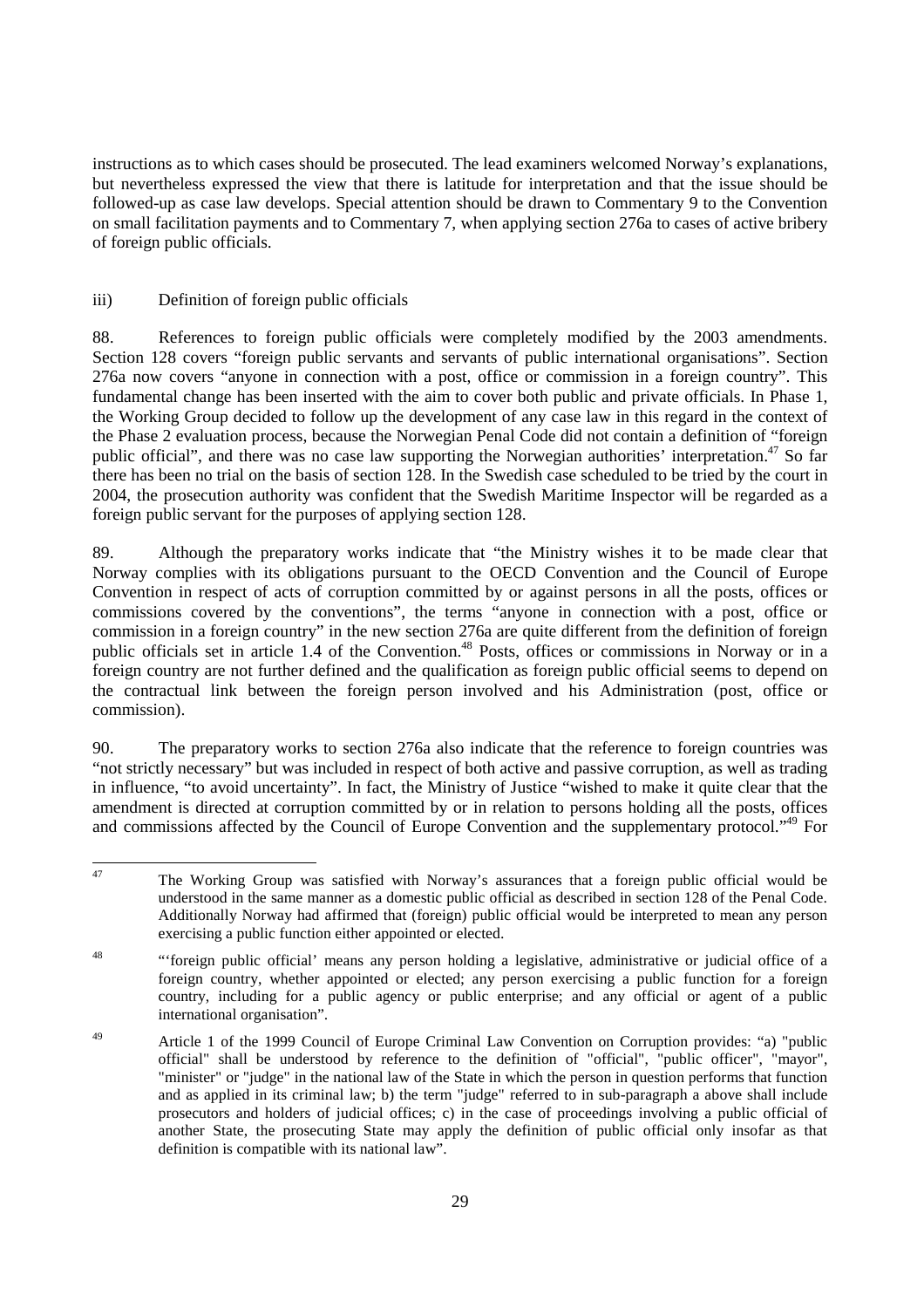that reason, the coverage of public international organisations is implicit. The preparatory works indicate that the reference to posts, offices or commissions "in foreign countries" in the legislation clearly implies that acts of corruption committed in connection with posts, offices or commissions in both intergovernmental and other international organisations (such as the Red Cross and Amnesty International) are covered.<sup>50</sup> In the Ministry's view, this is why the decision was taken to omit the reference to public international organisations.

91. The Council of Europe Criminal Law Convention on Corruption does not provide for an autonomous definition, as it refers both to the definition in the law of the State of the public official, and to the domestic definition of the prosecuting State. As to the coverage of officials, pursuant to the preparatory works, "the provision covers corruption committed by or in relation to a number of groups of persons that fall outside the penal provisions that currently apply in relation to corruption. Any public employee who falls outside the term 'public official' is also covered". The preparatory works further define the three concepts:

− "By corruption in connection with a '*post'* is meant act of corruption committed in connection with ordinary service and employment."

− "Through the alternative '*office',* the proposed amendment covers corruption committed by or in relation to persons with political office, board appointments or other positions of trust. It is not a requirement that the passive party to bribery receives remuneration for the position of trust, and it is immaterial whether the person concerned occupies the position by virtue of election or appointment. Elected officers in associations and organisations fall into this category, as do members of the Storting [Parliament], municipal councillors and other popularly elected representatives. Judges, lay judges, jury members and arbitrators are also included, although it may be more natural to say that an arbitrator has a 'commission' for the litigating parties."

− "Contractors also fall under the first paragraph, cf. the alternative '*commission'*. Section 276a may therefore be applied in cases where a lawyer, a consultant or an estate agent holding a single commission for an enterprise, an organisation or a public agency requests or receives improper advantages. Acts of corruption in contracts of extremely brief duration may also be punished pursuant to section 276a. An adjudicator during a sporting event who receives an improper advantage from a contestant or from a person who has staked money on a specific result may therefore be punished for corruption provided that the remaining conditions for criminal liability are fulfilled."

92. The Norwegian authorities highlighted that the absence of an autonomous definition of foreign public officials is compensated by the possibility to punish the briber, whatever the public or private status of the person corrupted, and thus this should not result in any difficulty before the courts. Moreover, the categories of persons listed in the preparatory works as covered by section 276a(1) seem to cover all the categories of "foreign public official" within the meaning of the OECD Convention.

iv) Act or omission sought from the foreign public official

93. The link between the bribe and the act or omission from a foreign public official has been modified with the adoption of section 276a. Section 128 was directed at persons who seek to induce a

The preparatory works also mention as examples "posts, offices or commissions in foreign and international courts and arbitration tribunals, in foreign and international parliamentary assemblies."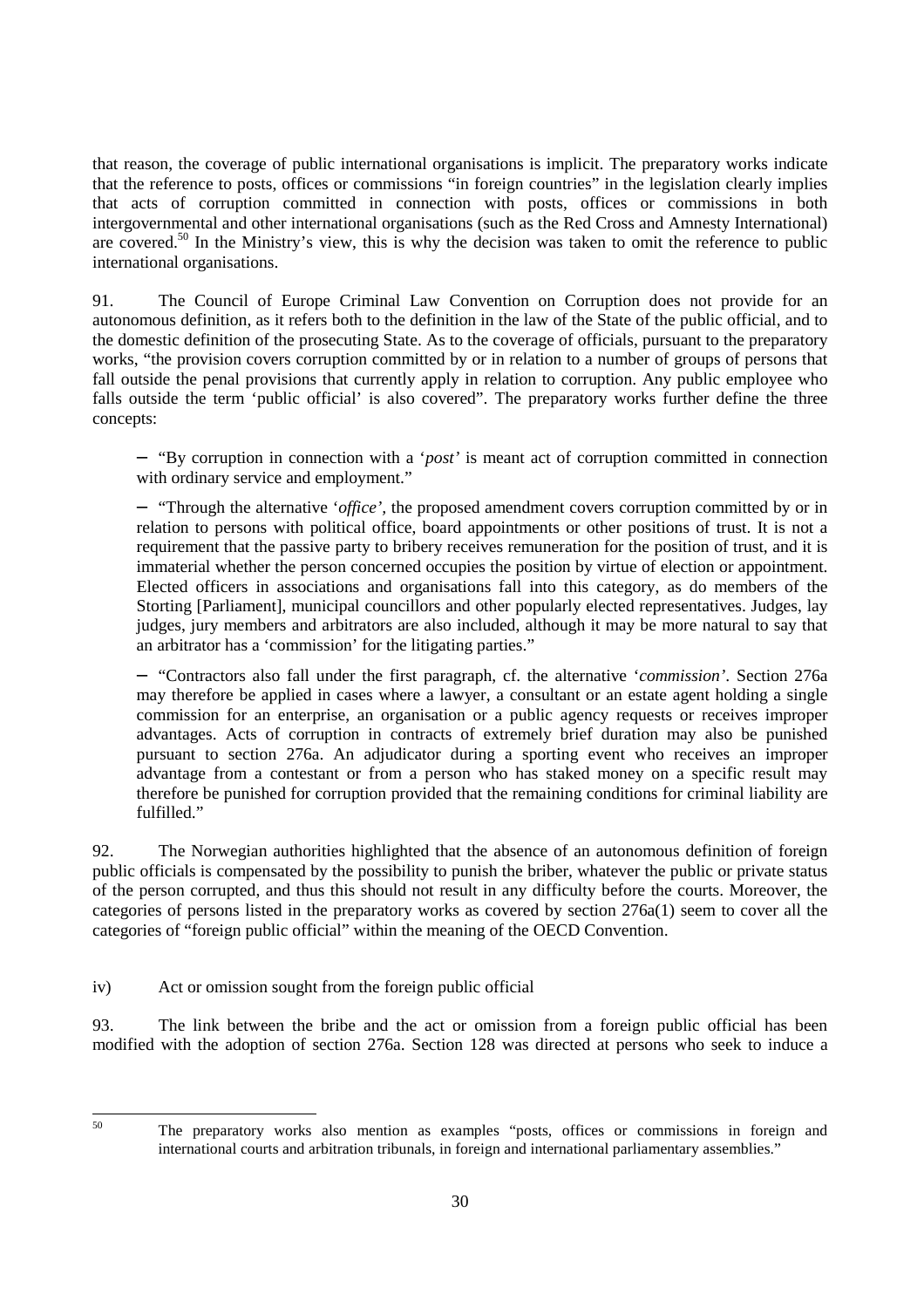public servant "illegally to perform or omit to perform an official act"<sup>51</sup>, whereas section 276a is now directed at persons who give or offer an improper advantage "in connection with a post, office or commission". It is explained in the preparatory works that conditions such as breach of duty or illegality have not been included in the new section 276a, as "it is sufficient that the bribery has taken place 'in connection with' the passive party's post, office or commission".

94. Both acts and omissions appear to be covered, even if this is not expressly mentioned in the provision, as the preparatory works specify that "the advantage normally involves a benefit provided in return for something that the passive party to the bribery will do or omit to do in connection with the performance of his duties in the post, office or commission". The preparatory works specify that the new provision against corruption "only affects advantages offered, requested or received 'in connection with' the post, office or commission of the passive party to bribery. This entails a required association between the advantage and the post, office or commission." It is not specified, however, whether bribes given in order for the public official to perform acts that are not directly within his tasks are covered, as, for example, bribes given to a foreign public official so that he forges a document that he is not entitled to take. The Norwegian authorities consider that the provision on bribery would be applicable, even though the provision of trading in influence was also mentioned.

95. As to the exercise of discretion, the preparatory works provide that punishment pursuant to the new section 276a "may be imposed even if the passive party could not have acted otherwise within the framework of current legislation. However, characterisation of such acts as improper requires a stronger case than otherwise". The Norwegian authorities indicated that this means that evidence regarding the impropriety of the act must be stronger than if there is a breach of law (see the discussion on improper advantages and small facilitation payments). One limit mentioned is the distinction between the professional and private lives of the passive party, as the preparatory works indicate that "advantages offered, requested or received by the passive party as a private person are not associated with that person's post, office or commission and fall outside the scope of the provision."

## *d) The aggravated bribery offence*

96. The elements of the offence of basic bribery must all be present for aggravated bribery to be applicable. The Norwegian authorities indicated that "whether an act of corruption is to be considered as aggravated or not, will depend on an overall evaluation." Paragraph 2 of section 276b gives indications of the elements that may be taken into account: "In deciding whether the corruption is aggravated, special regard shall *inter alia* be paid to whether the act has been committed by or in relation to a public official or any other person in breach of the special confidence placed in him as a consequence of his post, office or commission, whether it has resulted in a considerable economic advantage, whether there was a risk of significant economic or other damage or whether false accounting information has been recorded or false accounting documents or false annual accounts have been prepared".

97. The lead examiners were particularly interested in the notion of a public official having special confidence placed in him, and the definition that would be retained, as the preparatory works do not clarify this point. The Norwegian authorities unanimously consider that the public status of the passive party

 $51$ In phase 1, it was explained that Norway intended section 128 to be a limited breach of duty concept, thus applicable only where the foreign public official would have acted in breach of duty, including the case where, for instance, the foreign public servant would not have exercised judgement or discretion impartially, would have accelerated the mode of treatment or performed an act outside his or her authority (see Commentary 3 to the Convention). Indeed, a Supreme Court decision from 1993 established that section 128 also covers instances where the favour is given in order to influence a public official to make a particular decision when choosing between several possible options that are all by themselves legal.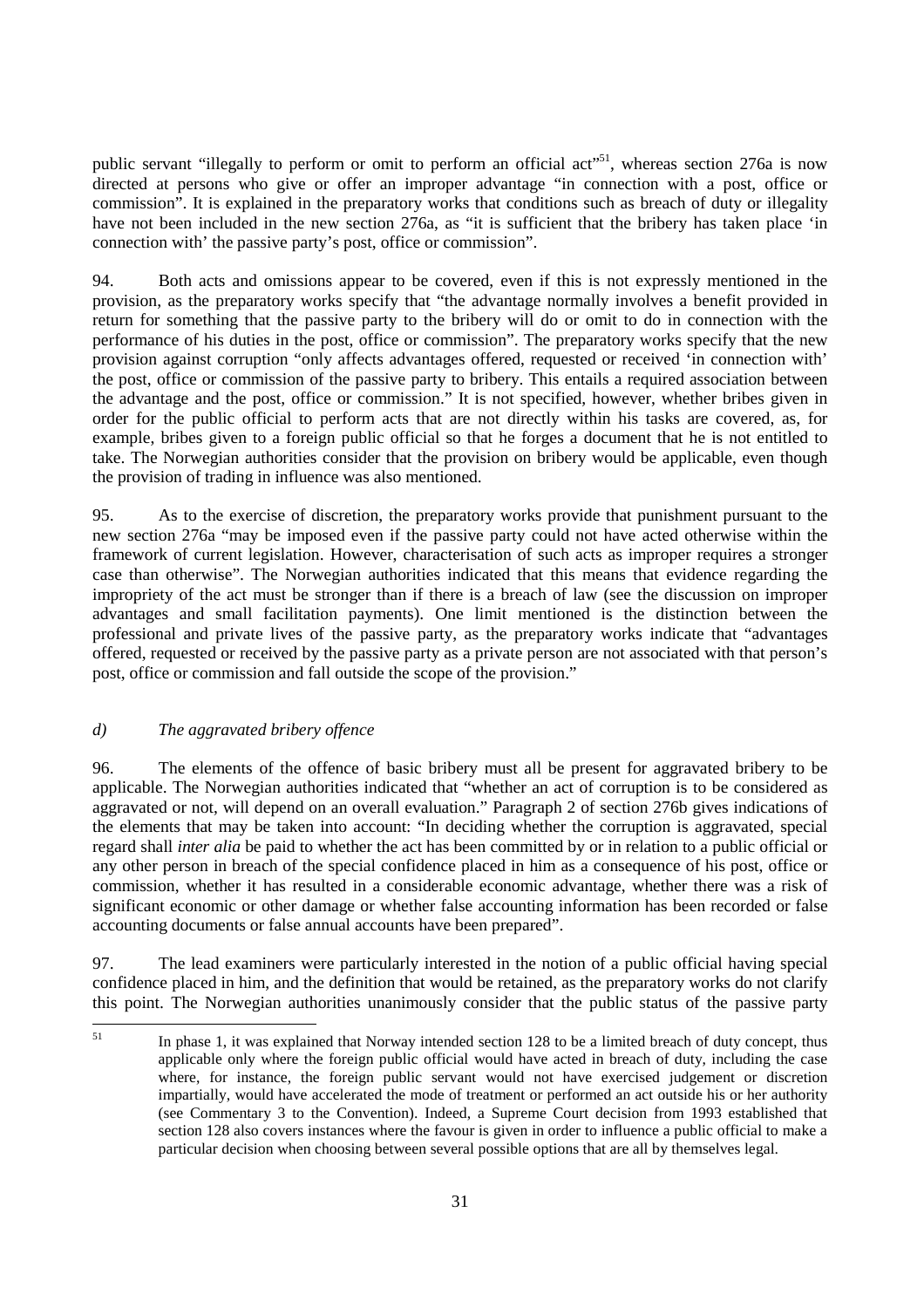would not be decisive, a more important factor being whether the person concerned holds a position of special trust. Nevertheless, uncertainty remains as a prosecutor indicated that he would try to obtain relevant information abroad as to the position of the passive party, whereas a judge stated that he would not pay very much attention to the foreign law's definition of a public official.

98. However, the Norwegian authorities indicated that, as stated in the preparatory works, the decision to apply section 276b in a specific case depends upon a concrete assessment of the circumstances, and that the list in paragraph 2 contains only examples of elements to be taken into account. A prosecutor indicated that the distinction between basic and aggravated economic offence is an important legal tradition, and that this distinction with similar criteria also exists for other offences such as breach of trust, fraud, embezzlement or theft. A representative of the Ministry of Justice indicated that a usual threshold to distinguish between basic and aggravated offences is approximately 12,000 euros (NOK 100,000). For a bribery offence, this threshold will likely be applied to the amount of the bribe. As such, according to him, most situations covered by the Convention would certainly be considered as aggravated cases. However, a representative from Økokrim indicated that if, for instance, a bribe was only 1,200 euros (NOK 10,000) but was directed at a judge, this would also be considered a case of aggravated bribery, as a judge has special trust placed in him/her.

#### *Commentary*

*The lead examiners welcome the 2003 amendments to the offence of active bribery of foreign public officials, which are supported by extensive preparatory works which have important weight in the Norwegian legal tradition. As no definitive assessment on the effectiveness of such provisions can emerge until court interpretation develops*, *in particular as regards the notion of impropriety of the advantage they recommend that the Working Group follow up this question as case law develops.* 

## *2. The liability of enterprises with regard to the anti-bribery legislation and to Norwegian law in general*

99. Norway introduced the concept of criminal liability for legal persons in 1991 (act of 20 July 1991 No 66), governed by a special discretionary prosecution. The liability is provided for in section 48a of the Penal Code, and rules for exercising discretionary prosecution, applying liability by the court and assessing the penalty are codified in section 48b. These sections apply to the criminal liability of Norwegian or foreign legal persons on account of bribery of Norwegian or foreign public officials introduced by the 2003 Amending Act, and previously covered by section 128.

100. At the time of Norway's evaluation under Phase 2, there had been no cases of domestic or foreign bribery in which a legal person had been charged with active bribery, nor money laundering. Similarly, no optional fines have been imposed (see the discussion under prosecutorial discretion). Prosecutors interviewed by the examining team indicated that the absence of prosecution of enterprises for the bribery offence after 1991 was not due to a lack of awareness – as it is considered that bribery is an offence for which the liability of the enterprise involved should be sought<sup>52</sup> – but to the particular circumstances or profiles of the cases involving companies and prosecuted since 1991. In one case, the company was

 $52$ The preparatory works to the 2003 Amending Act indicate that there is no need to amend the rules on liability for enterprises in case of bribery, because it is not always desirable to impose criminal liability on the company (Ot.prp.nr.78 (2002-2003), section 5.3.8 page 37). The Norwegian authorities indicated that in most cases it would be desirable to investigate the liability of the enterprise in case of active bribery, and most probably not desirable in case of passive bribery. This awareness of the law enforcement authorities has been confirmed by the lawyers met.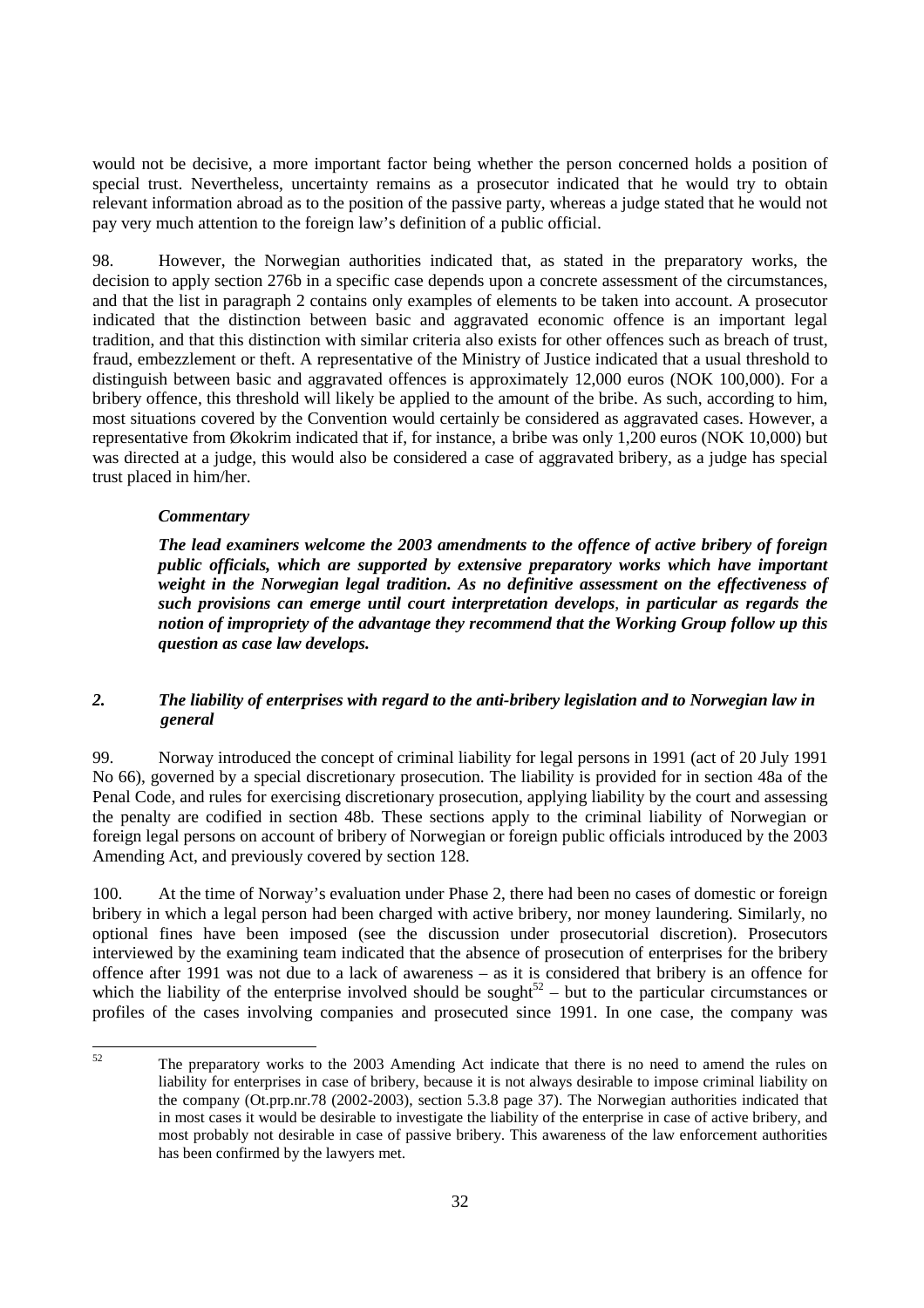liquidated at the time of the trial. In two cases, the briber was the sole manager and shareholder of the company, and the prosecutor therefore considered that it was not necessary to sanction the company in addition to the owner. As to the "Swedish case" which was scheduled for trial in 2004, only natural persons were prosecuted, as the bribe was not linked to the activities of the enterprise, but advantages for the bribers' personal use. In a last case, the Norwegian authorities have not indicated why the enterprise of the briber was not sanctioned, but mentioned that four foreign nationals have been charged, their prosecution being left to the responsibility of their national authorities (Haugland case, First instance decision 28 January 1999).

101. Yet, the lead examiners noted that an offence falling within the scope of Norway's anti-bribery legislation and involving a company was being investigated at the time of Norway's examination:. the investigation concerning Statoil was initiated against the company alone.

102. Thus, until specific cases of bribery have been tried by the courts, it is difficult to assess how courts will interpret the criminal responsibility of legal persons in relation to bribery. The lead examiners consequently discussed some aspects of the application in practice of the liability of legal persons set by section 48a of the Penal Code<sup>55</sup>, based on additional interpretations given by the Norwegian authorities during the on-site visit, and on the few examples available from other areas of law: five cases of felonies have already been decided by the Supreme Court. Three ended with the conviction of the enterprises for offences to the environment and a purely economic offence (illegal price fixing). The other two dealt with intentional "ordinary" offences and have led to the acquittal of the newspaper enterprises. However, the Norwegian authorities indicated that acquittals of enterprises before courts are extremely rare.<sup>54</sup>

103. The criterion of guilt of a legal person is determined by examining the relevant offence. For instance, a newspaper has been acquitted for the offence of drug purchasing, as this was done for the purpose of drafting a series of articles, and not for drug consumption. Thus the court considered that applying liability to the newspaper would not serve any legal purpose, and considered that sometimes, in the interest of society, it was necessary for the media to document problems through acting on important societal issues, such as the sale and use of drugs (Supreme Court decision, 1 November 2001). By comparison, in cases of bribery of a foreign public official pursuant to section 276a, a person must have acted on behalf of an enterprise with the intent to induce anyone in connection with a post, office or commission.

104. As far as the Norwegian authorities know, no case law relates to conviction of a legal person where no natural person could be identified, but all the interlocutors interviewed at the on-site visit were convinced that this would not constitute a problem. Indeed, in the aforementioned case of drug purchasing by a newspaper, no individual could have been identified, which led to the prosecution of the newspaper itself.

 $53$ Section 48a(1) of the Penal Code: "When a penal provision is contravened by a person who has acted on behalf of an enterprise, the enterprise may be liable to a penalty. This applies even if no individual person may be punished for the contravention."

<sup>&</sup>lt;sup>54</sup> In total 1516 fines (conviction or optional fines) were imposed on enterprises in Norway from 1997 to 2002, most of them for misdemeanours. The number of fines for felonies represents a small proportion of all fines, amounting to 68 since the liability of legal persons has been established under Norwegian law: none in 1991, 1992 and 1993, one in 1994, two in 1995, nine in 1996**,** none in 1997, three in 1998, seven in 1999, four in 2000, twenty-two in 2001, and 20 in 2002. (Bribery offences are felonies, i.e. criminal acts punishable by imprisonment for more than 3 months, detention for more than 6 months or dismissal from public office as the main penalty. Misdemeanours are the other criminal acts, section 2 of the Penal Code.) The felonies were 20 criminal offences (vandalism, forgery of documents, false statement, receiving proceeds from a criminal offence, public safety offences, defamation**,** narcotic traffic, pornography, aggravated theft, etc.); but also 3 tax and 10 custom offences, 35 other felonies.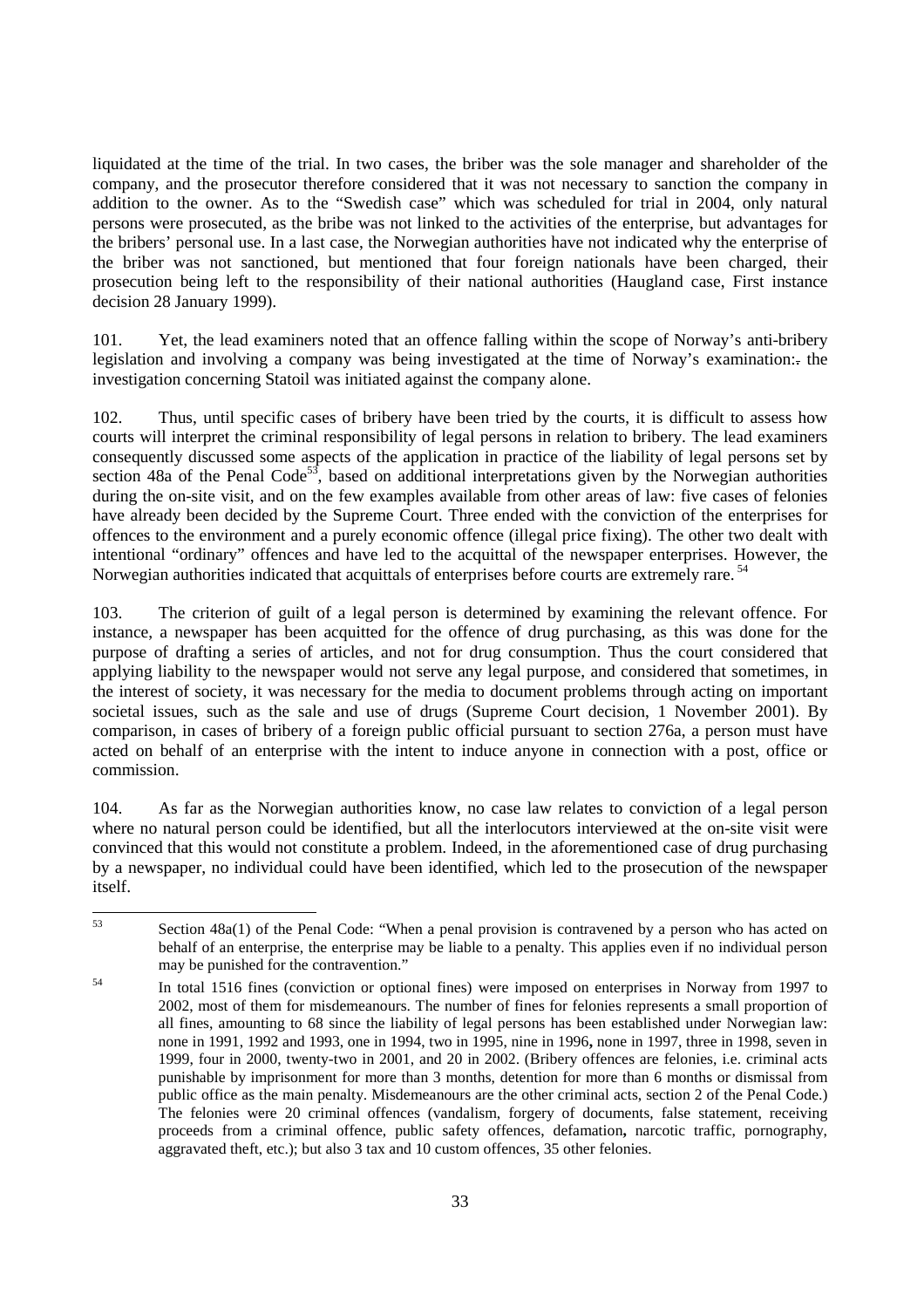105. Holding companies liable for the illegal activities of foreign subsidiaries is indeed important in the fight against transnational corruption, particularly in the case of companies which might be tempted to resort to "externalisation", i.e. setting up structures constituted under foreign law in which decision-making power and therefore responsibility are concentrated, so that they can continue to pay commissions to foreign officials without running the risk of being in breach of their domestic criminal law. According to the prosecutors interviewed by the examining team, nothing would prevent the prosecution of a Norwegian enterprise for acts committed by a foreign subsidiary, provided that the subsidiary acted on behalf of the company and that the managers knew or should have known about the offence. Authorisation or instigation would most likely be an aggravating circumstance.

106. As to entities subject to criminal liability, a fairly wide range is covered by the relevant provisions of the Penal Code: the criminal liability of "enterprises" is applicable to "a company, society or other association, one-man enterprise, foundation, estate or public activity". "One-man enterprise" represents a type of registered company, the owner of which is 100% liable for its obligations. A judge interviewed by lead examiners explained, however, that in this case the owner would normally be punished as a natural person and the enterprise would not be sanctioned. Although state-owned enterprises are not expressly covered, the Norwegian authorities indicated that the preparatory works state that these entities are covered. Moreover, the examining team was informed about a case where a public company accepted an optional fine. A recent case, in which the city of Oslo was convicted for breach of security norms resulting in a tramway accident, has also confirmed that the term "public activity" encompasses various departments of the public sector, irrespective of the organisational structure.

107. As to enterprises subject to a merger after an offence was committed, the Supreme Court has considered that it was of no relevance that, in an offence of illegal price fixing, one of the companies was merged into a parent company that had not taken part in the illegal price fixing. Thus, enterprises cannot artificially escape sanctions using mergers. A prosecutor indicated that in the reverse situation, i.e. in cases where a company would split, it would be up to the prosecutor to determine which of the new companies to prosecute. As to the sanctioning of foreign enterprises for the commission of bribery, the Norwegian authorities were not aware of any foreign enterprise having been sanctioned in Norway. A prosecutor indicated that even if this was possible, law enforcement authorities would certainly encounter problems in practice.

## *The discretion to apply sanctions on legal persons*

108. Section 48a of the Penal Code provides for discretionary liability of legal persons ("the enterprise *may* be liable to a penalty") and section 48b prescribes the grounds that allow the court not to impose a penalty on legal persons at its discretion. Particular consideration is paid to the following grounds: a) the preventive effect of the penalty, b) the seriousness of the offence, c) whether the enterprise could have prevented the offence by guidelines, instruction, training, control or other measures, d) whether the offence has been committed in order to promote the interests of the enterprise, e) whether the enterprise has had or could have obtained any advantage by the offence, f) the enterprise's economic capacity, g) whether other sanctions have as a consequence of the offence been imposed on the enterprise or on any person who has acted on its behalf, including whether a penalty has been imposed on any individual person. The Norwegian authorities confirmed that this list is not limitative and that other factors can be taken into account, such as for instance the employee's status or rank.

109. In practice, in the Supreme Court decision of 18 December 2000 (environmental offence, destruction of cultural heritage), the Court took into account factors listed in section 48b, such as the preventive effect of the sanction and the fact that the offence served the interests of the enterprise which received considerable earnings as a result of the acts committed, but also other factors, such as the central position in the enterprise of the manager responsible for the offence. As well, in the Supreme Court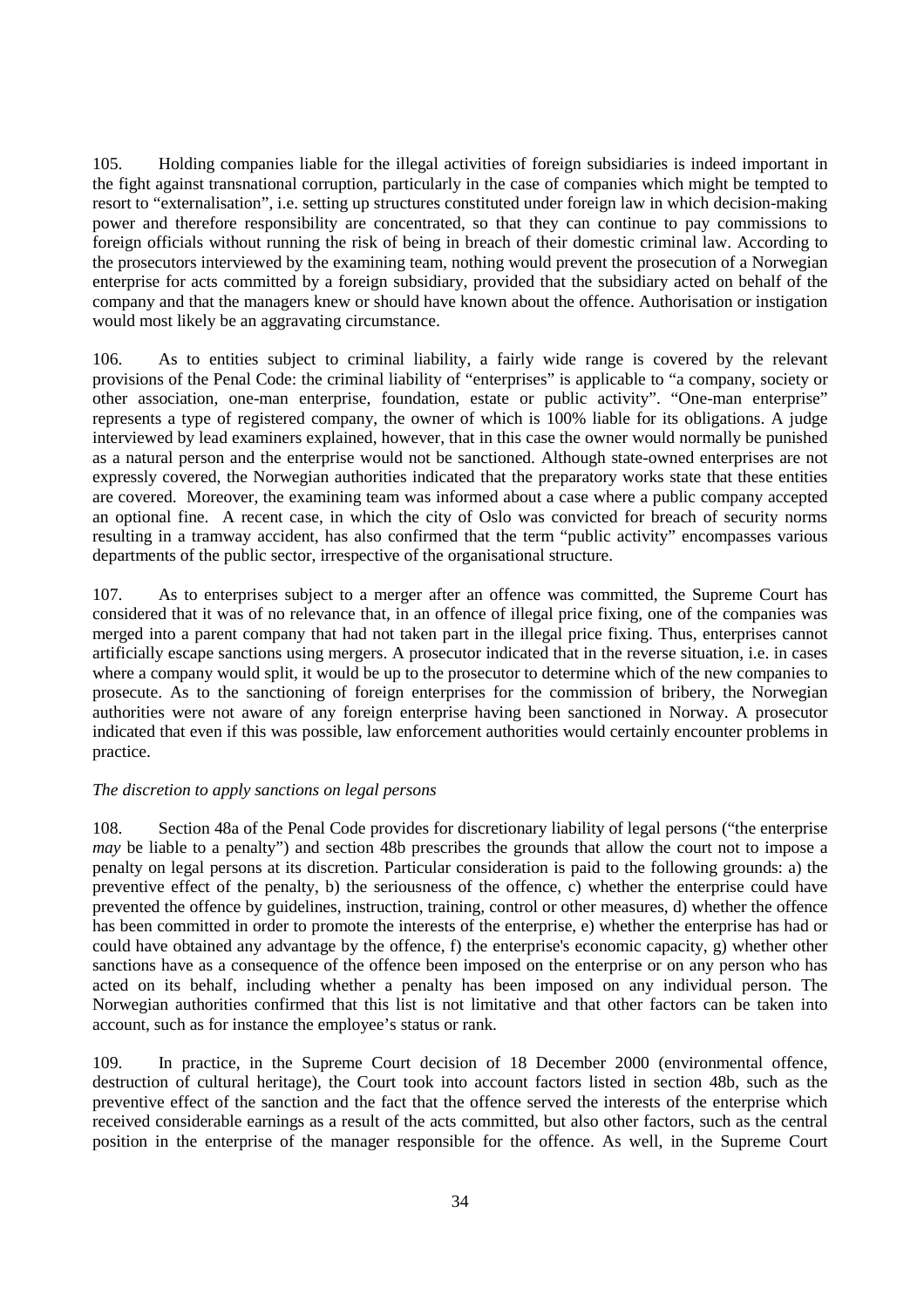decision of 18 December 1995 (illegal price fixing), the Court took into account the fact that the offence served the interests of the enterprise, as well as the preventive effect of applying sanctions.

110. As concerns criterion (g) on other existing sanctions, the Norwegian authorities indicated that the sanctions imposed on the enterprise as a consequence of the offence could be tax fines and administrative sanctions. Additionally the conviction of the enterprise may not be requested by the prosecutor in cases, for instance, where the owner(s) or manager(s) of the enterprise are all personally sanctioned, as was the case in the UNICEF judgement. In these cases there is such a close link between the person and the enterprise that it may not be necessary to impose a fine on the enterprise. However, in the case of illegal price fixing, the managing directors of the companies were convicted together with the companies (Supreme Court, 18 December 1995).

111. In theory Norwegian law does not require the direct involvement of a leading person of the enterprise, thus the liability could be triggered by acts of a simple employee; this should however be linked to criterion (c) on existence of internal preventive rules. A prosecutor indicated that the existence of internal rules prohibiting the offering of bribes could prevent the sanction of the enterprise, provided that the management applied and monitored such rules. Similarly, some representatives of the law profession and companies indicated that, where such internal procedures lead to the discovery of a possible bribery, the company would investigate the case and inform the police. Such action on the part of management could, in their opinion, prevent the company from being prosecuted together with the natural person.

112. Finally, the discretion lays both at the prosecutorial and court levels, as once the responsibility of the legal person is established the court may still decide not to sanction it (see the discussion under sanctioning of the bribery offence). Hence, in a decision dated 22 December 1998, the Supreme Court cancelled the acquittal by the Court of Appeal not because of the interpretation of the liability of legal persons in sections 48a and 48b, but because the preparatory works to the pollution act stated that "the main rule is that corporate punishment *should* apply when a violation of the law is established". The court discretion is thus reduced in those cases. In the view of the lead examiners, while sections 276a – 276c apply to all forms of bribery, the offences falling under the scope of the Convention would often warrant serious effort to punish the legal person(s) involved.

## *Commentary*

*Despite the existence of criminal liability of legal persons for 12 years in Norway, the lead examiners take note of the absence of prosecution of or optional fines imposed on legal persons for acts of active bribery, irrespective of legal qualification. They recommend revisiting this issue within a reasonable period to ascertain whether the offence of bribery of foreign public officials in international business transactions is effectively applied to legal persons.* 

## *3. Investigating and prosecuting the offence*

## *a) Law enforcement agencies*

113. Criminal investigation is instituted and carried out by the police. It may be instituted on the basis of a report or on the basis of intelligence, or other circumstances constituting "*reasonable grounds to inquire whether any criminal matter requiring prosecution by the public authorities subsists*".55 Prosecution can be carried out either by the police prosecutors, at district level, or by the regional prosecutors. Økokrim, the unit in charge of investigating and prosecuting economic crimes, including

<sup>55</sup> Criminal Procedure Act, section 224.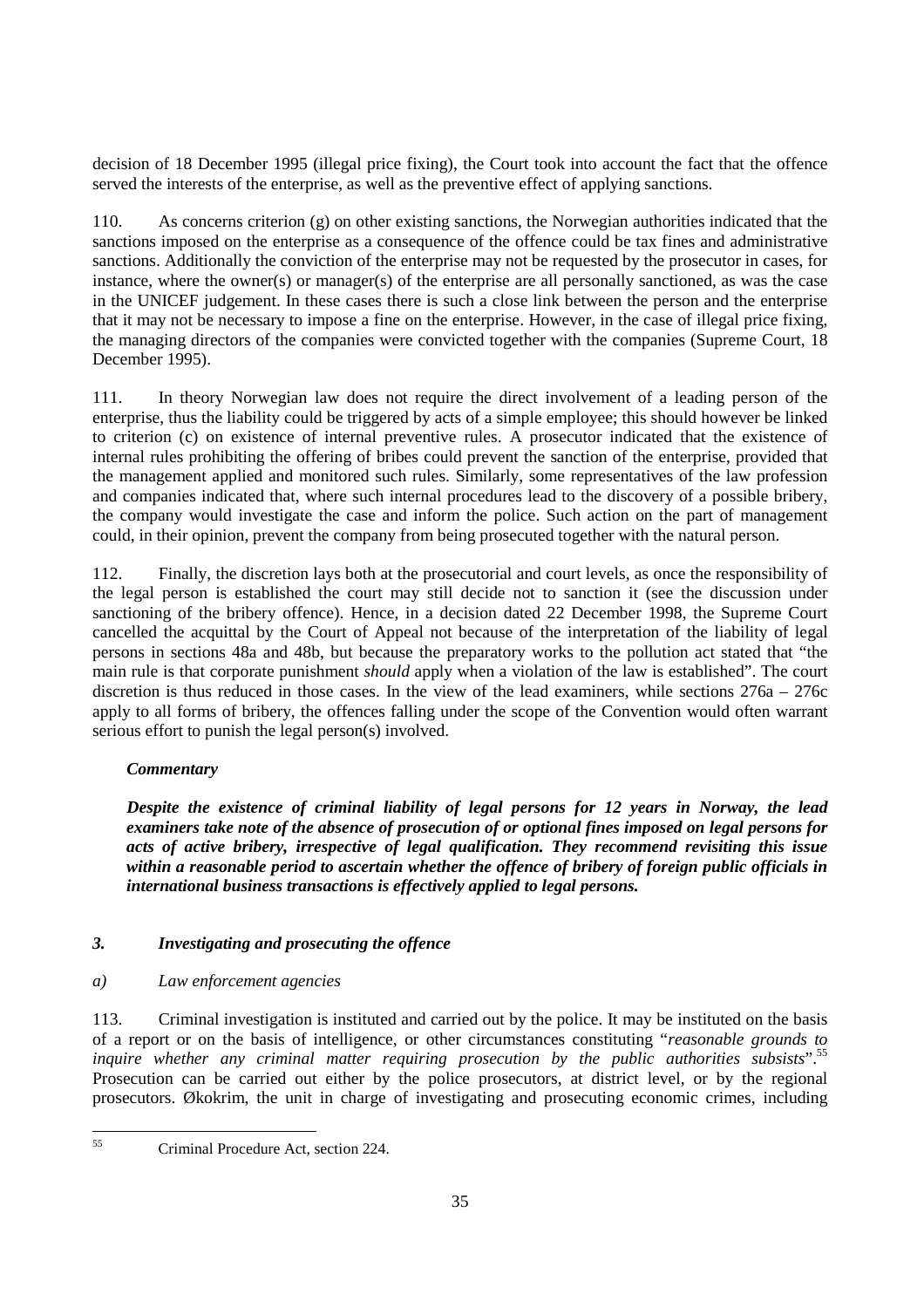bribery of foreign public officials, is a unit encompassing both the police and the prosecutorial authorities, with the Director of Økokrim holding the rank of both chief constable and chief public prosecutor.

114. The Norwegian Police Service has general responsibility for the prevention and investigation of crime. The Directorate of the Police (established in 2001), under responsibility of the Police Department of the Ministry, is the central authority for the police. The local Police Districts have been recently reorganised and their number brought down from 54 to 27. This reorganisation should allow for increased efficiency and establishment in all police districts of economic crime sections, with prosecutors, police investigators and investigators with specific experience in accounting or business administration. Prior to this reorganisation, economic crime sections were concentrated in the larger police districts only (such as Oslo, Vestfold and Kristiansand).

115. The formal rules concerning Økokrim are found in chapter 35 of the Official Prosecution Instructions. As Økokrim encompasses both police and prosecutorial authorities, it is under the joint responsibility of the Directorate of the Police and the Director of Public Prosecutions. Among Økokrim staff, there are several chief public prosecutors heading separate investigation teams, including anticorruption and money-laundering teams. These investigation teams are multidisciplinary and include, together with one or two prosecutors, investigators with police experience as well as investigators with specific experience in business administration, auditing and accounting. The Økokrim Anti-Corruption Team was set up in 1994, when the Ministry of Justice decided that Økokrim should have national responsibility in the fight against corruption.

116. Representatives of the economic sections of local police forces indicated that decisions to refer cases to Økokrim, in part or in whole, would depend on factors such as the dimensions of the investigation, the complexity of the case and its economic size, whether the case has ramifications to foreign countries, and the fundamental character of the case.<sup>56</sup> Local police forces do not however automatically refer important cases to Økokrim, and have been involved in investigating and prosecuting a number of serious economic offences, including cases of corruption. For instance, the case involving payment of bribes by Norwegians to a Swedish public official mentioned previously was investigated and prosecuted by the Oslo police. The ultimate responsibility in deciding if a case is to be handled by Økokrim or a local police district lies, in case of a dispute, with the Director of Public Prosecutions. To date, no such conflict has arisen, and all decisions in this regard have been taken by the Director of Økokrim; representatives of Økokrim explained to lead examiners that such a decision to take up a case from a local police district would be based on the perception that Økokrim is better equipped to deal with such cases. For instance, the ongoing investigation of the alleged bribery of Iranian officials by a Norwegian company is being carried out by the Anti-Corruption team at Økokrim, as had been done in the UNICEF case. Alternatively, Økokrim may not take up a case but choose to provide local police forces with their expertise on relevant issues, where necessary. Overall, Økokrim handles a small proportion of cases (approximately 1.4 per cent of all economic crimes), with the Oslo Police District handling between 50 and 65 per cent of cases regarding economic crime. Representatives from the Police Districts and Økokrim agreed that co-operation between the two institutions was usually highly satisfactory.

117. The major concern of the lead examiners with regard to the structures supporting investigation and prosecution work is the issue of resources, which may appear as a possible hindrance in the efficient investigation and prosecution of bribery offences. Within Police Districts, the problem lies in the allocation of resources: the representatives of two police districts met by the examining team indicated that, although all police districts are now obliged to set up economic crime units, it was often the case that human and financial resources from these economic crime units were reallocated to other units whose work was felt to be more urgent. One local police prosecutor indicated that the issue of sufficient resources is even more

Section 35-4 on Areas on Competence, in the Official Prosecution Instructions.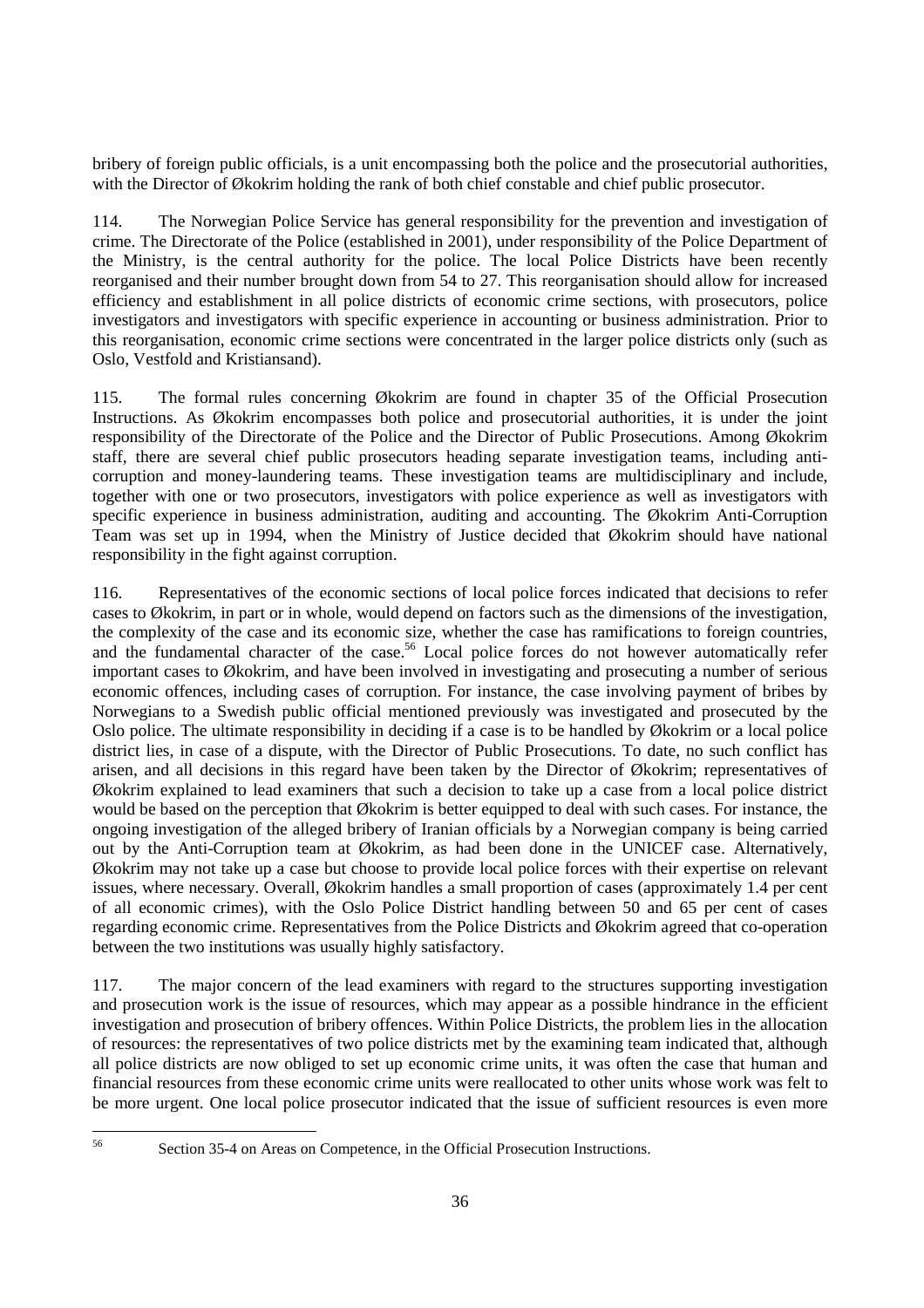relevant when the case to be opened is expected to involve potentially lengthy and costly investigation abroad. For this reason, such cases are often referred to Økokrim. Additionally, the broadening of reporting obligations within public institutions (for tax inspectors or the Office of the Auditor General, for instance) and under new money-laundering legislation is likely to increase the number of alleged offences reported both to Police Districts and Økokrim, and, to date, no increase in resources appears to have been planned by the Norwegian government. In the view of the lead examiners, closer attention should be paid to the availability of sufficient human and financial resources for the effective prosecution of bribery offences, as a growing dismissal of cases, as noted by one of the companies interviewed during the on-site visit, could undermine the deterrent effect of the harsher sanctions introduced by the new legislation (see below), and cause a decrease in reports, notably from the private sector. Norwegian authorities informed the examining team that ongoing work to address issues of resources, organisation and training in relation to economic crime will be addressed in the Governmental Action Plan against Economic crime.

## *b) Means of investigation*

#### i) Investigating tools

118. There are no specific provisions concerning investigative techniques in corruption cases in Norway's criminal procedure law. Therefore, the ordinary provisions regarding the investigation of criminal cases apply, as provided for under the Criminal Procedure Act. The range of investigative tools available include possibilities of arrest and remand in custody, search and seizure and concealed search and seizure, interception of communications, administration of the property of the person charged, ban on visits, tracing devices, undercover agents etc. Different investigating tools are however available depending on the seriousness of the offence, this seriousness being determined according to the sanctions provided for under the relevant Penal Code sections. Before the entry into force of the anti-corruption amendments to the Penal Code in July 2003, the full range of investigative tools could only be used when investigating bribery offences under the offence of aggravated breach of trust (Penal Code, section 276), since corruption offences as defined under section 128 only provided for a maximum of one year imprisonment.

119. With the introduction of the amendments to the Penal Code pertaining to corruption, the range of investigative tools available to law enforcement authorities when investigating alleged corruption cases have been broadened. Thus, whereas investigations of cases of basic corruption, which are punishable by up to three years' imprisonment (section 276a), only allow for the use of a limited range of investigative tools, investigations of cases of aggravated corruption, with penalties of up to ten years' imprisonment (section 276b), allow for the use of the full range of available investigative tools. Most notably, interception of telecommunications, which is not available for basic corruption, can be used when investigating cases of alleged aggravated corruption (Criminal Procedure Act, section 216a). Furthermore, broader possibilities are available to law enforcement authorities with respect to arrest and remand in custody (Criminal Procedure Act, section 172), as well as search and seizure (Criminal Procedure Act, section 194).

120. The lead examiners raised concerns regarding possibilities of using special investigative tools at the beginning of an investigation, when it may still be unclear whether a case will involve an offence of basic or aggravated corruption. In response to these concerns, representatives of the prosecution authority and a judge interviewed during the onsite visit explained that, when wishing to use special investigative tools available only under the offence of aggravated corruption, a request must be presented before the courts. If that request was granted, the evidence obtained through these special tools would be considered admissible in court in relation to that conduct, even if the offence were to be subsequently reclassified (either at the prosecution or trial stage) as basic corruption.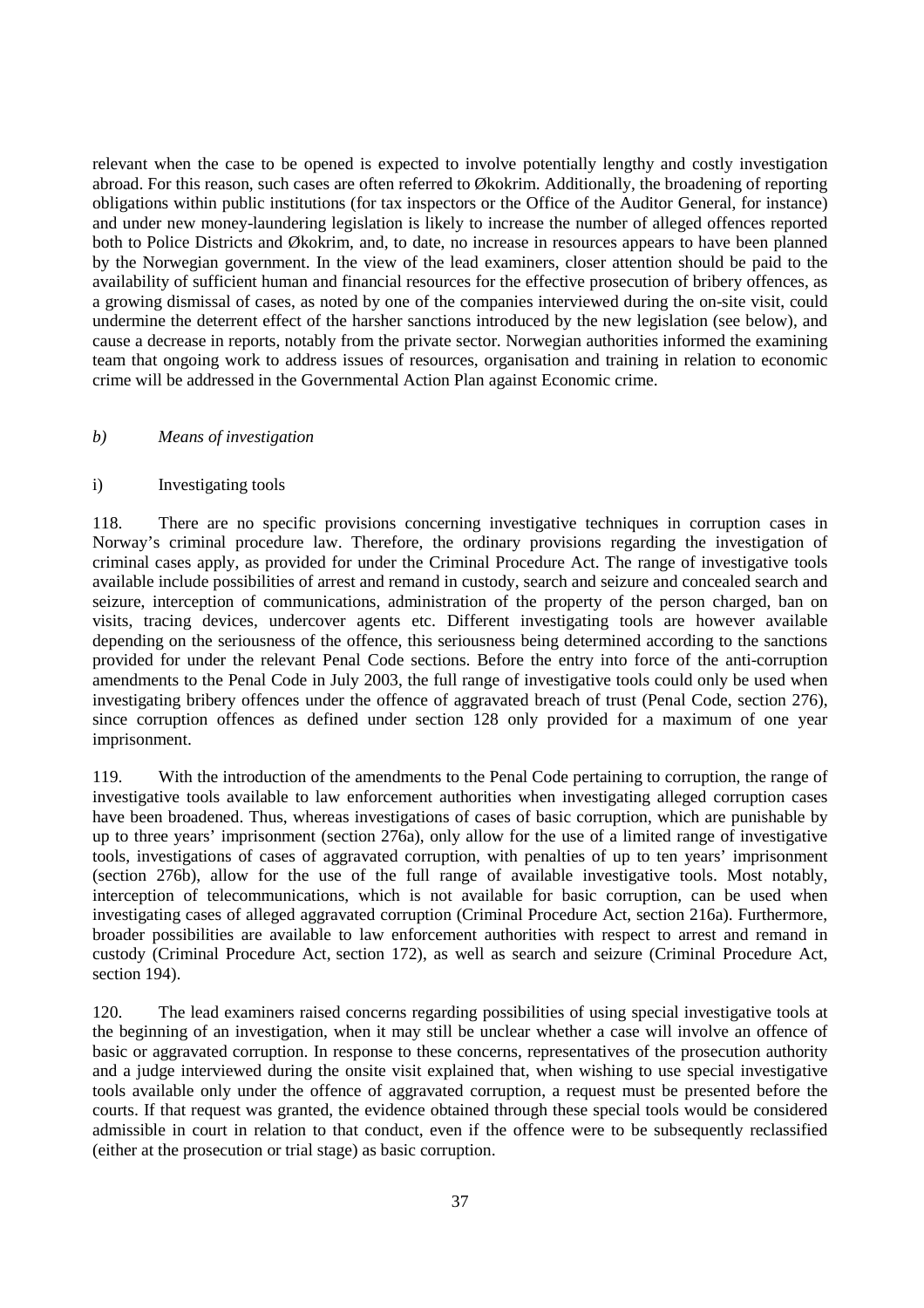121. There was some concern on the part of lead examiners with certain provisions in the Criminal Procedure Act which may not comply with Article 5 of the OECD Convention. Section 117 of the Criminal Procedure Act provides, for instance, that evidence can be kept secret if it is in the interest of relations with a foreign state, and sections 124 and 204 allow for refusing testimony or the seizure of documents involving business or industry secrets. Representatives of Økokrim and Police Districts as well as magistrates explained that these provisions had not, to date, been used in bribery cases, and, with respect to section 117, could not recall any situation when this provision had been successfully invoked. With respect specifically to section 204, the lead examiners were informed that, should a suspect claim that the documents to be seized by the police contained business secrets, these documents would nonetheless be seized, but would need to be sealed and submitted to a judge who would be responsible for deciding whether to accept these documents as evidence. On one occasion this requirement resulted in the termination of a case. This interpretation was corroborated by representatives of the legal profession interviewed during the onsite visit. Additional case law will provide further confirmation that such provisions will not be used to undermine effective prosecution and sanctioning of bribery offences.

## ii) Witness protection

122. The Norwegian legislation also provides for protection of witnesses. The use of anonymous witnesses before the court is regulated under section 130a of the Criminal Procedure Act, while the use of anonymous police sources and anonymous police questionings is regulated under section 234a. These provisions were recently introduced into the Criminal Procedure Act by Act No. 73 of 28 July 2000, which came into force on 1 August 2001. Additionally, national guidelines have been developed in 2002, providing for measures such as changing of identity, change of residence and alarms for use in cases of threats or incidents of violence.

123. These provisions or guidelines on protection of witnesses are not, however, applicable in corruption cases. When consulted on the draft legislation, Økokrim stated that, in their view, corruption cases, especially those relating to public officials, would be typical cases where there may be a great need for use of anonymous witnesses. The Ministry of Justice's decision, at this point, was to restrict application of these provisions to a limited number of offences, leaving open possibilities to apply these provisions more broadly after having seen how sections 130a and 234a will be used in practice.

124. Representatives of Økokrim interviewed during the on-site visit reiterated the importance of making witness protection provisions available in corruption cases. They welcomed recent changes allowing them, as a first step, to deny access to defence counsels to parts of documents which could reveal a witness's identity, provided such information was not used by the prosecution as evidence in Court.<sup>58</sup> Section 242a is only applicable in cases regarding crimes that according to law can lead to more than 5 years of imprisonment. With this exception of availability of witness protection, representatives of Økokrim and economic units of the Police Districts expressed overall satisfaction at the array of investigative tools available to them in investigating corruption cases. They stated that the main issue now lay not in obtaining additional tools, but essentially in getting investigators to use them.

<sup>57</sup> 

See the Preparatory Works for Act No 73 of 28 July 2000, Ot.prp.nr.40 (1999-2000) section 5.5.6.

<sup>58</sup> See new section 242a of the Criminal Procedure Act. This section 242a is only applicable in cases regarding crimes that according to law can lead to more than 5 years of imprisonment; thus it can only be used in cases of aggravated corruption.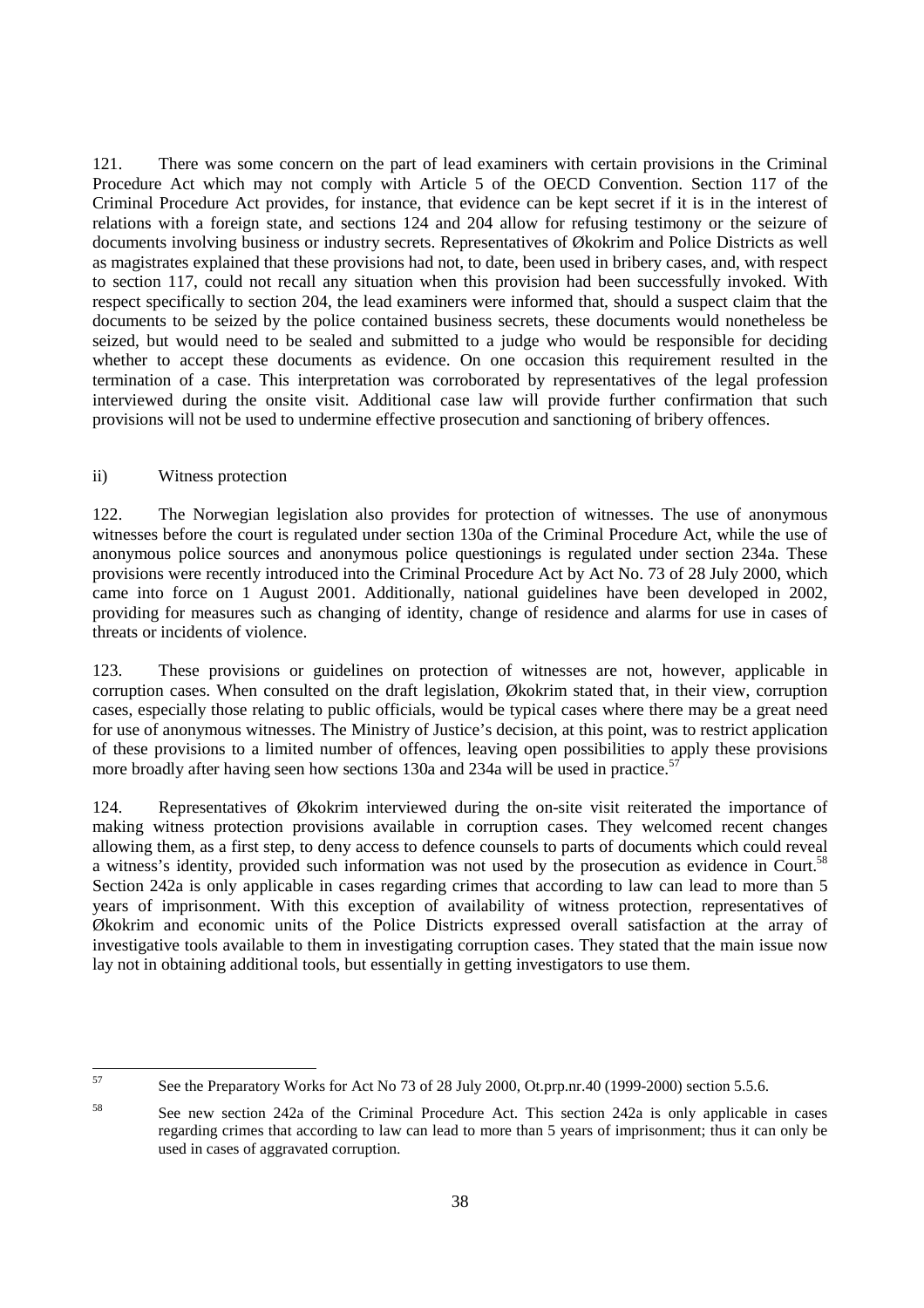#### *Commentary*

*The lead examiners note the high level of expertise and competence in Økokrim and economic sections of police districts. Nonetheless, in view of possible problems in allocation of resources within police districts and the overall broadening of sources of detection, they suggest that due attention continue to be paid to the issue of financial and human resources in order to retain the ability to carry out international investigations and secure cooperative attitude of private sector. Lead examiners were satisfied with the broad range of investigative tools available, notably for aggravated corruption, and encourage their broader use where appropriate. They recommend that availability of witness protection programmes be extended to bribery cases.* 

#### iii) International co-operation

125. Participants interviewed by the examining team recognised the vital role of international cooperation in securing evidence of transnational economic crime and, in particular, the bribery of foreign public officials. Tracing the flow of money abroad, and, in some circumstances, extradition of the accused, are necessary measures in many cases of this type and Norway has received and sent several requests for mutual legal assistance (MLA) concerning foreign bribery cases. For instance, Norway has received two requests for MLA for the bribery of a foreign public official, one from Uganda and one from Finland, since the entry into force of the Convention. No request for extradition has neither yet been made nor received. The UNICEF case, prosecuted before the transnational bribery offence entered into force, involved 50 letters rogatory to 14 European and North American countries.

126. In the Finnish case, Økokrim received a request for MLA directly from the Finnish criminal police regarding an alleged aggravated bribery of officials of the Finnish Maritime Administration by a Norwegian company. Økokrim assisted Finnish police in interrogating the representative of the Norwegian company and in collecting documentation from the Norwegian company, banks and credit card companies through ordering disclosure. In the Uganda case, co-operation has involved the exchange of information/documents, interviews of witnesses as well as the presence of Ugandan investigators in Oslo.

127. The Norwegian authorities did not mention any impediment to cooperation in these two cases. There are no time limits to respond to an extradition or MLA request, but the Norwegian authorities indicate that they always attempt to reply promptly. As a requesting country, Norway sent two requests for MLA regarding the bribery of a foreign public official and received a reply almost immediately, largely due to good communication with the authorities in the OECD requested country. However, Norway reported the usual problems of lengthy replies and procedural complications when requesting MLA.

128. The authority acting as a channel of communication for the making and receiving of requests for consultation, mutual legal assistance between State parties to the OECD Convention, is the corruption unit at Økokrim. Special rules also apply in the framework of the Schengen Agreement and Nordic cooperation.<sup>59</sup> For countries outside these three networks – and whether or not Norway has a MLA agreement with that country<sup>60</sup> – requests are received and made first through the Ministry of Justice or

 $59$ Within the framework of the Schengen Agreement, the public prosecutors are competent to forward and receive requests for mutual legal assistance, and within the Nordic cooperation, the Chiefs of Police are also competent.

<sup>60</sup> After 1999, Norway became a Party to the following Conventions: the 1999 UN Convention for the Suppression of the Financing of Terrorism; certain provisions of the 2000 EU Convention on Mutual Legal Assistance and its 2001 Protocol which develops the *Schengen acquis*, by virtue of an Agreement between the Council of the European Union, Iceland and Norway.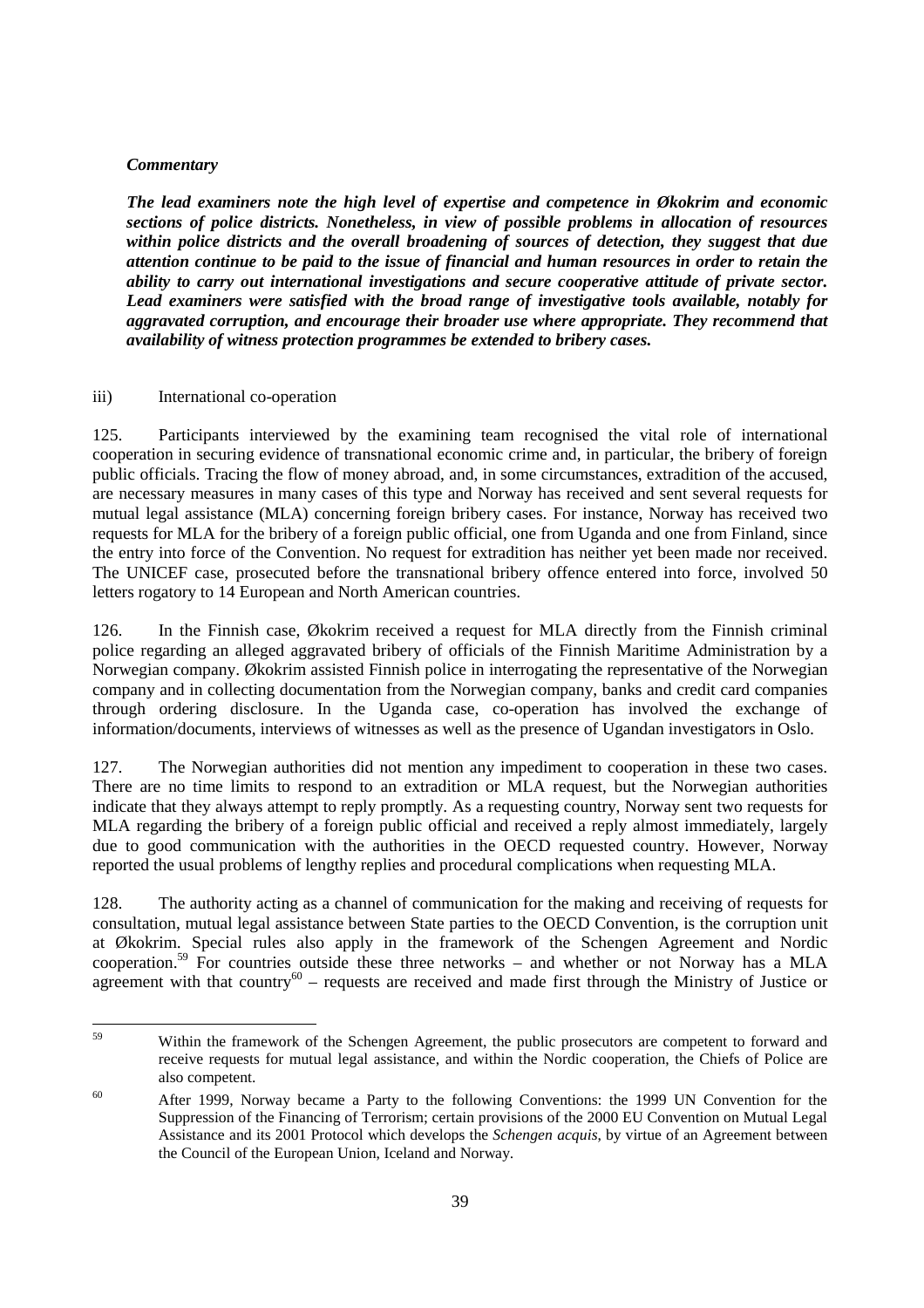diplomatic channels, with subsequent contacts directly with Økokrim. Similarly, both incoming and outgoing requests for extradition shall, as a main rule, be sent through the Ministry of Justice.<sup>61</sup>

129. Concerning the extradition of nationals, in the Finnish case, the Norwegian authorities decided to wait for the outcome of the Finnish investigation before launching investigations in Norway.<sup>62</sup> This is because the acts took place before the entry into force of the offence of bribery of a foreign public official and some other offences would have been statute-barred. In any case, section 2 of the Extradition Act forbids the extradition of Norwegian nationals (except to other Nordic countries), so in similar cases in the future, the lead examiners are of the opinion that Norway should not wait for the results of the foreign investigation before launching its own investigation for two reasons: (i) the statute of limitation is not interrupted by investigations abroad, and (ii) article 10.3 of the Convention requires that "a Party which declines a request to extradite a person for bribery of a foreign public official solely on the grounds that the person is its national shall submit the case to its competent authorities for the purpose of prosecution."

*c) Prosecution* 

#### i) Prosecutorial discretion

130. Investigation and prosecution of offences of bribery of foreign public officials follow the general rules for criminal investigation and prosecution. The prosecuting authority is headed by the Director of Public Prosecutions, who has supreme national responsibility for the public prosecution. At the time of the on-site visit in Norway, there were, under the responsibility of the Director of Public Prosecutions, ten regional prosecutors (also referred to as public prosecutors), and police prosecutors in the 27 local police districts. The King in Council (i.e. the whole cabinet of ministers) may provide general directives to the prosecuting authority, but can not interfere in individual cases.<sup>63</sup> The prosecuting authority retains discretion to initiate, suspend and terminate an investigation or prosecution.<sup>64</sup> An investigation can be initiated where there are reasonable grounds to inquire whether a crime has been committed, and normally will be terminated or suspended where there is a lack of sufficient proof to indict.

131. Decisions of the prosecuting authority not to prosecute can be appealed by way of complaint to the immediately superior prosecuting authority by persons presenting a legal interest.<sup>65</sup> According to the Director of Public Prosecutions, the courts would have much discretion in appreciating the scope of persons with a legal interest, which would include, for instance, persons who reported the offence. To date, there is no case law providing indication of how broadly a legal interest would be appreciated in bribery cases, and especially in cases of foreign bribery.

132. To complement provisions in the Criminal Procedure Act relating to prosecutorial discretion, several instructions and guidelines have been issued by the Director of Public Prosecutions. Prosecutors interviewed during the on-site visit indicated that, although serious economic crimes have been a long standing priority, to date, no instructions had been circulated concerning the specific investigation and prosecution of foreign bribery offences, but that they expect such instructions will be issued at a later stage.

<sup>61</sup> Special rules apply within the Nordic cooperation, where requests may be forwarded by the Chiefs of Police.

 $62$  Extradition of Norwegian nationals may, on certain conditions, be granted to other Nordic Countries, according to the Nordic Extradition Act.

<sup>63</sup> Section 56 of the Criminal Procedure Act.

<sup>&</sup>lt;sup>64</sup> See sections 72 to 75 of the Criminal Procedure Act for regulating decisions to dismiss a case.

<sup>65</sup> Section 59a of the Criminal Procedure Act.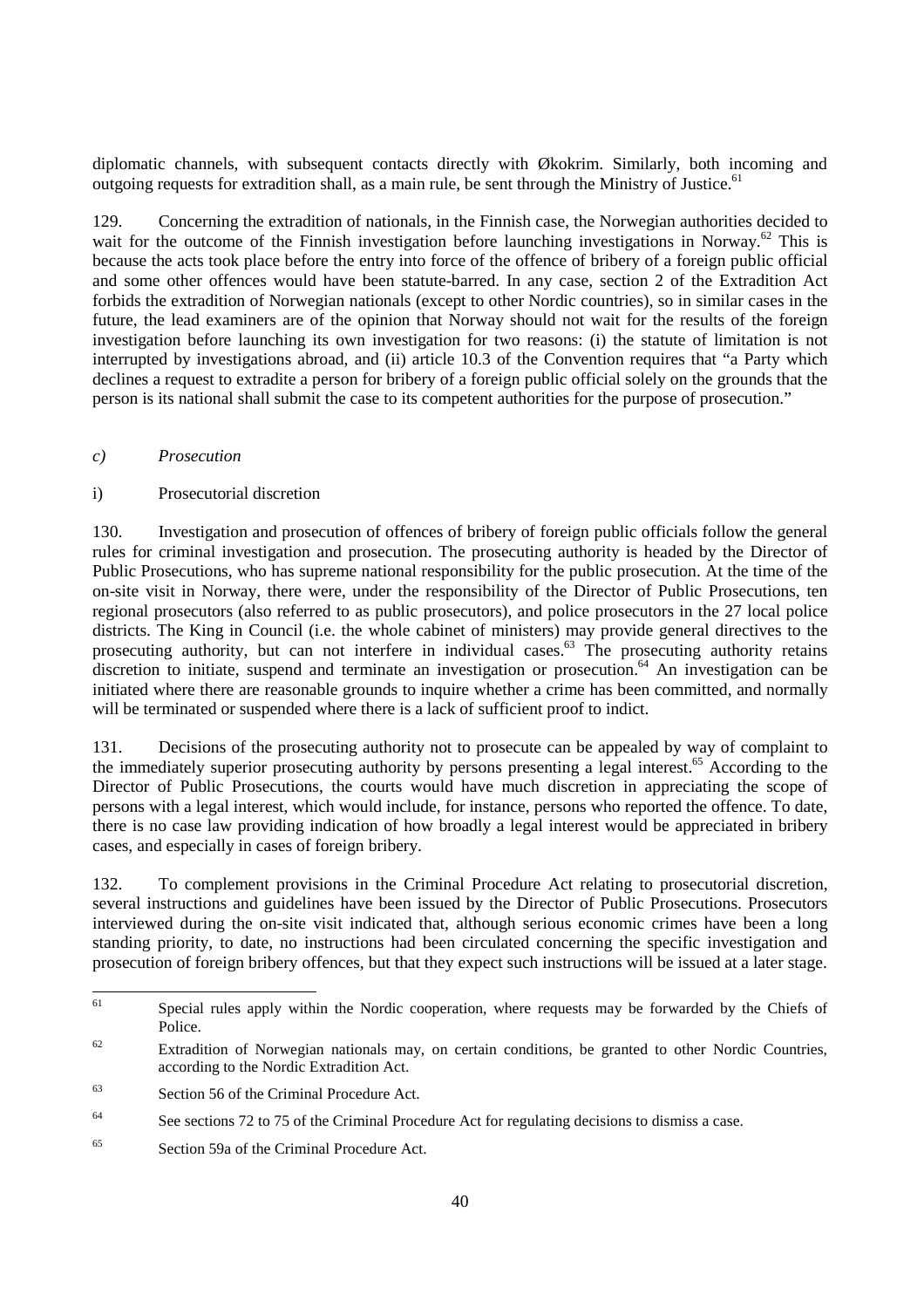133. With respect to reasons justifying decisions not to prosecute, the lead examiners expressed some concern regarding certain sections of the Criminal Procedure Act which appear to provide for broad prosecutorial discretion in certain situations, possibly contradicting the provisions under Article 5 of the OECD Convention. Discussions with prosecutorial authorities, magistrates and lawyers during the on-site visit, as well as case law, do indicate, however, that these provisions are very seldom used in practice. For instance, section 69 of the Criminal Procedure Act provides that prosecution may be waived if there are "weighty reasons" for not prosecuting the act; although broadly written, the use of this provision has declined over the years in Norwegian case law, has never been applied in corruption cases, and is only used for elderly or young offenders in minor matters. Similarly, section 64 provides that an authorisation from the King is necessary to prosecute officials appointed by him; however, it has never been refused in practice. Representatives of both the prosecution and private legal counsel confirmed that the existence of such provisions has not been an impediment in prosecuting corruption offences and economic crime at large.

#### *Pre-trial optional fine or confiscation*

134. Another application of Norway's prosecutorial discretion principles is the possibility for the prosecutor to propose to the accused, if the case is simple and constitutes a minor violation of the law, a pre-trial fine or confiscation, or both, in lieu of an indictment.<sup>66</sup> Section 255 of the Criminal Procedure Act provides the prosecuting authority with the power to issue a writ giving an option to this effect in lieu of an indictment. The writ may also provide that the person charged will financially compensate the victim, as well as costs to the State. There is no upper financial limit for the optional fine in Norway, but imprisonment is not possible under these provisions. If the person charged accepts the optional fine or confiscation, he endorses the writ. Acceptance of the option has the effect of a judgement.

135. This option tends to be used on a regular basis in Norway in cases where guilt of the person charged is clearly established, and a quick procedure is in the interest of all parties. In 2002, the prosecuting authority in Økokrim issued a writ for an optional fine in over 50 per cent of prosecuted cases. With respect to legal persons, out of the 1516 fines imposed between 1997 and 2002, over 94 per cent constituted optional fines. These optional fines were accepted by the charged individuals or companies in approximately 97 per cent of cases, representing nearly 60 per cent of all final decisions following prosecution by Økokrim.<sup>67</sup> The Norwegian authorities indicated that optional fines are often higher than fines imposed by courts. Thus, they expressed the view that these figures indicate that companies will often be prepared to accept a fine, rather than have a full hearing in court, not because they hope to be less severely sanctioned, but because of the risk to their reputation that a court case may involve, due to, for instance, media attention. Similarly, a defence lawyer interviewed by the lead examiners indicated that a company will usually prefer an out of court settlement through an optional fine (even a high one) in cases where the alleged offence committed by the company has not been published in the media, as there are high expectations of social responsibility of companies in Norway; if, on the other hand, the allegations have already been made public, then the company will tend to prefer a full hearing in court to ensure that its defence arguments are also made public. As concerns the level of fines, information was not provided comparing the fines imposed under the pre-trial procedure and the courts.

#### ii) An extended statute of limitations

136. Until the July 2003 law amending the Penal Code provisions on bribery, the statute of limitation on public proceedings for the offence of active bribery of a foreign public official was of 2 years. It has

<sup>66</sup> 66 Optional fines and confiscation are regulated under Chapter 20 of the Criminal Procedure Act.

<sup>67</sup> Source: Økostraff (Økokrim database) 2002 statistics.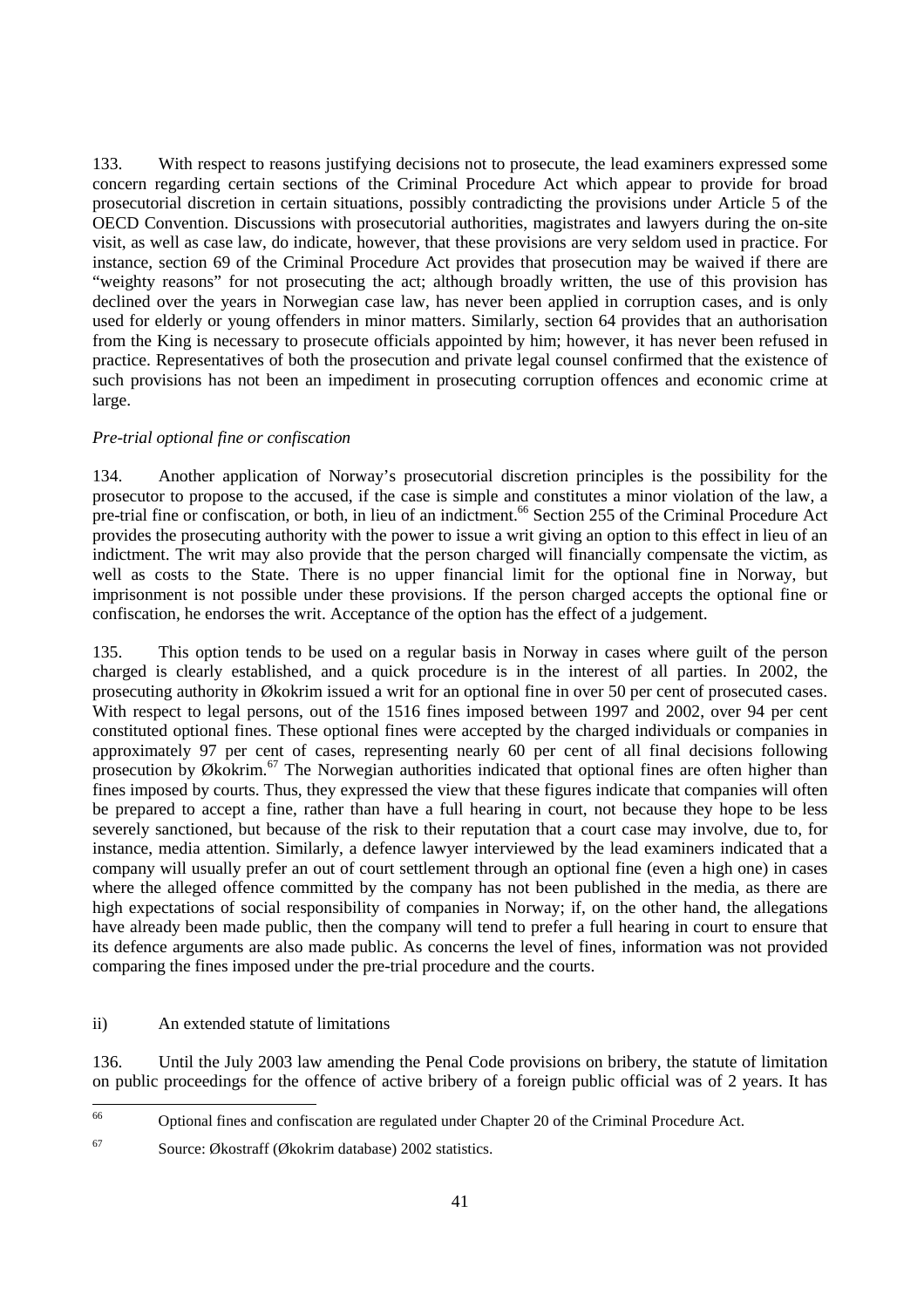been modified with the enactment of the new sections 276a and 276b, increasing to 5 and 10 years respectively, for both natural and legal persons.<sup>68</sup> At the time of the Phase 1 evaluation of Norway, the Working Group noted that the two-year limitation period in Norway for bribery of foreign public officials under section 128 did not comply with article 6 of the Convention, which requires that there be an adequate period of time for investigation and prosecution. At that time Norway had assured the Working Group that a proposal to increase the statute of limitations would be presented to Parliament (via an increase of the sanctions). All experts interviewed during the on-site visit admitted that the short statute of limitations was one of the reasons why the offence of breach of trust had been used to cover acts of bribery, as the limitation period is 5 years for breach of trust (section 275) and 10 years for aggravated breach of trust (section 276). In the past, Norway also had to renounce prosecution of Norwegian nationals for bribery committed abroad, because knowledge of the offence had occurred 5 years after its commission.<sup>69</sup>

137. The different statutory periods for basic bribery and aggravated bribery gave the examining team cause for some concern however. This difference can indeed be particularly acute, where the acts of bribery are discovered five to ten years after the acts have ceased. In such case, the offence of basic bribery would be time-barred (section 276a) but not the offence of aggravated bribery (section 276b). In such a situation if the prosecutor indicts the briber for aggravated bribery, but at the trial the judges consider that only basic bribery has been committed, the facts are statute-barred and no conviction is possible. Thus, the law enforcement authorities must assess beforehand whether the case is serious enough to be prosecuted as an aggravated bribery offence or close the case. In the view of the lead examiners, this practical threshold of about 12,000 euros for aggravated economic offences, would most likely provide the Norwegian authorities with sufficient certainty in their investigation and prosecution of bribery cases.

138. The fact that "the running of the period of limitation is interrupted by any legal proceeding entailing that the suspect is given the status of a person charged" (Section 69(1) of the Penal Code) raised questions from the examining team, as a mere investigation does not interrupt the statute of limitations, nor does a charge in a foreign country, even if this did not result so far in the non-prosecution of a case of bribery. As to legal persons, section 69(2), which provides that "If the running of the period of limitation is interrupted in relation to any person who has acted on behalf of an enterprise, such interruption also applies to the enterprise", raised concerns that the offence may become statute-barred after investigations started, because of the inability of the law enforcement authorities to identify an individual responsible for the acts within the enterprise. In response to these specific concerns, the lead examiners were told by representatives of the Ministry of Justice that, although this issue has not yet been answered by case law, if no natural person could be identified, charges against the legal person itself would interrupt the statute of limitations.

139. The statute of limitations for the enforcement of fines and for confiscation has not been modified by the offences introduced in 2003.<sup>70</sup> However, it was modified as to imprisonment sentences: pursuant to

<sup>68</sup> In Norway the statute of limitation depends upon the length of the maximum imprisonment prescribed by law (section 67 of the Penal Code). A maximum sanction of 1 year imprisonment entails a statute of limitation of 2 years (former section 128), a sanction of 3 years entails a statute of limitations of 5 years (new section 276a) and a sanction of 10 years entails a statute of limitation of 10 years (new section 276b). As concerns legal persons, section 67(5) provides that "the period of limitation of criminal liability applicable to enterprises shall be calculated on the basis of the penalty scale for individual persons in the penal provision that has been contravened".

 $^{69}$  In that case, a Norwegian company had bribed senior officials of the Finnish Maritime Administration (*Sjøfartsverket*) in relation to the construction and lease of ice-breakers. The representative of the Norwegian company was under investigation in Finland but not convicted. The Finnish public officials were convicted on appeal. The acts took place before the entry into force of the implementing legislation.

<sup>70</sup> Section 74 of the Penal Code: "A fine imposed is time-barred three years after the decision becomes final. For fines exceeding NOK 3000 the period of limitation is five years." Section 70: "The periods of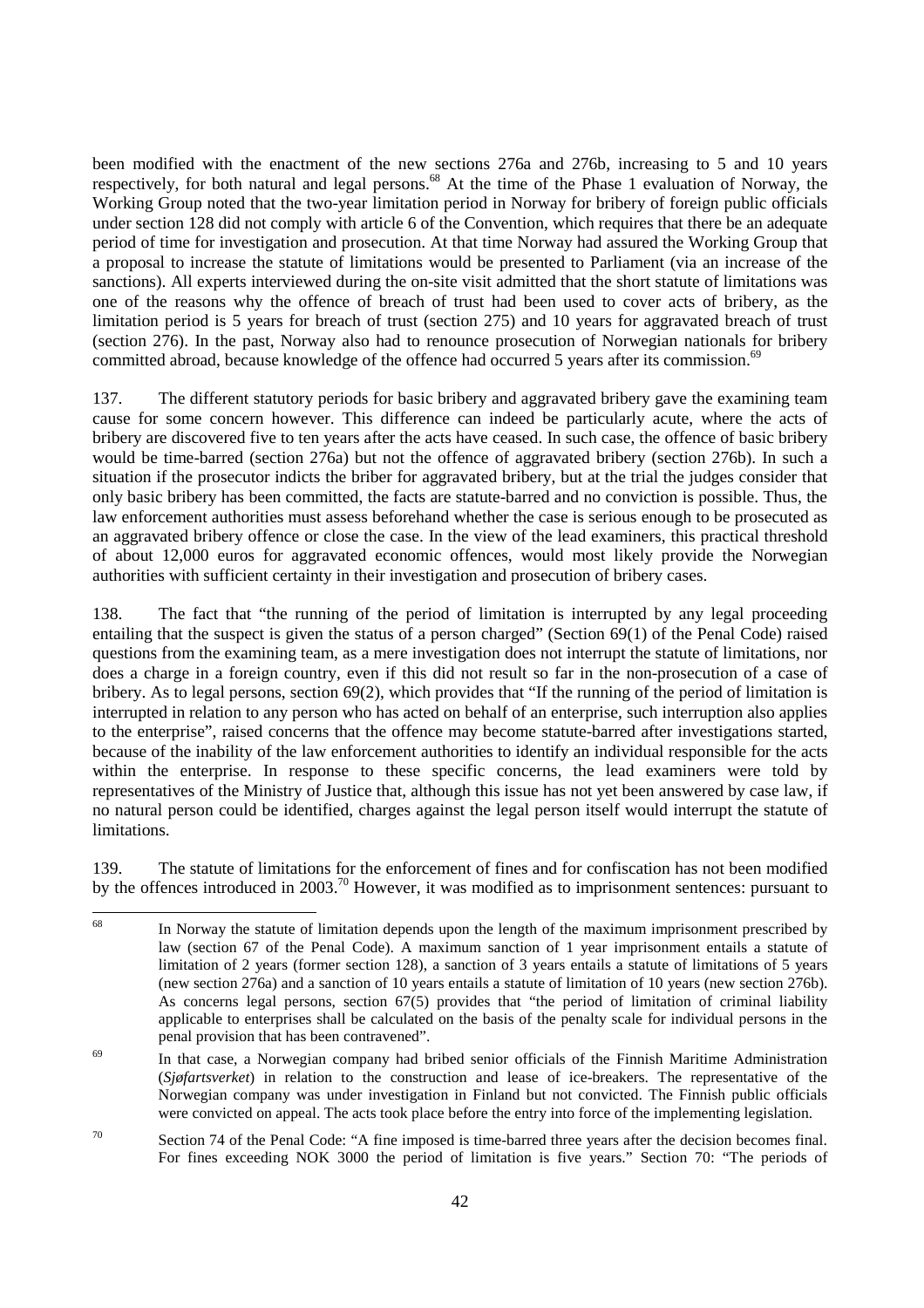section 71, the period of limitation depends on the length of the sentence. Thus two different statutes of limitations can apply to basic bribery and four different statutes of limitations can apply to aggravated bribery, depending on the sentence<sup>71</sup>: "A custodial sentence shall cease to apply after the expiry of the following periods of limitation: 5 years for imprisonment for a term not exceeding one year, (basic or aggravated bribery); 10 years for imprisonment for a term exceeding one year but not exceeding four years (basic or aggravated bribery); 15 years for imprisonment for a term exceeding four years but not exceeding eight years (aggravated bribery); 20 years for imprisonment for a specified period exceeding eight years but not exceeding 20 years (aggravated bribery) (…)".

#### *Commentary*

*The lead examiners welcome the extension of the statute of limitations for the offences of active bribery of a foreign public official, as recommended by the Working Group after the Phase 1 evaluation. They recommend that Norway reports on the application in practice of the possibilities of interruption of the statue of limitation in foreign bribery cases.* 

#### iii) Jurisdiction

-

140. The field of action of Norwegian law enforcement authorities is important, deriving from the very broad jurisdiction given by Norwegian law over the foreign bribery offence committed in Norway or abroad, by a national or foreigner, working for a Norwegian or a foreign company.72 Pursuant to section 12(1)(1) of the Penal Code, Norway exercises jurisdiction over all acts committed in the realm (including dependencies). In addition, pursuant to section  $12(1)(3)(a)$ , Norway has jurisdiction over "nationals or any persons domiciled in Norway" who have committed the offence of bribery of a foreign public official as provided for in sections 276a and 276b abroad. Furthermore, under section  $12(1)(4)(a)$ , Norway may establish jurisdiction over a foreigner who has committed the offence abroad, upon the King's use of his discretion. Compared to the Convention, which only requires jurisdiction based on active nationality and territoriality, the Norwegian jurisdiction is more far reaching.

141. In practice, both territorial and nationality-based jurisdictions have been established over cases of transnational bribery, respectively in the Swedish case concerning a sailing ship's certificate and in the UNICEF case<sup>73</sup>. On the other hand, the Norwegian authorities explained that universal jurisdiction has only rarely been exercised (twice since 1975; but never in bribery cases), this provision being very theoretical, used in exceptional cases, and not representing ground for "aggressive" prosecution of foreign offences in practice.

142. As to jurisdiction in respect of offences committed by legal persons, the Norwegian authorities indicated that Norway can establish it as long as it establishes jurisdiction over the natural person(s)

limitation prescribed in section 67 shall apply to confiscation, but in such a way that the period shall in no case be less than five years, and for confiscation of gains not less than 10 years."

 $^{71}$  "If the custodial sentence has been shortened by release on probation, the period of limitation shall be calculated on the basis of the period of imprisonment remaining. The same applies when the execution is interrupted in any other way."

 $72$  The 2003 amendments to the offence of bribery do not affect the rules governing jurisdiction over the offence as discussed in the Phase 1 report (i.e. section 128 of the Penal Code).

 $^{73}$  In the UNICEF case, Norway tried the Norwegian UNICEF official on the basis of section 12 item 3 litrae a, as a Norwegian national who had committed the offence of breach of trust (sections 275 and 276) towards his employer, UNICEF in Denmark, while he was residing in Denmark. The Norwegian company's Norwegian manager, who had bribed the UNICEF official, was convicted as an accomplice to the official.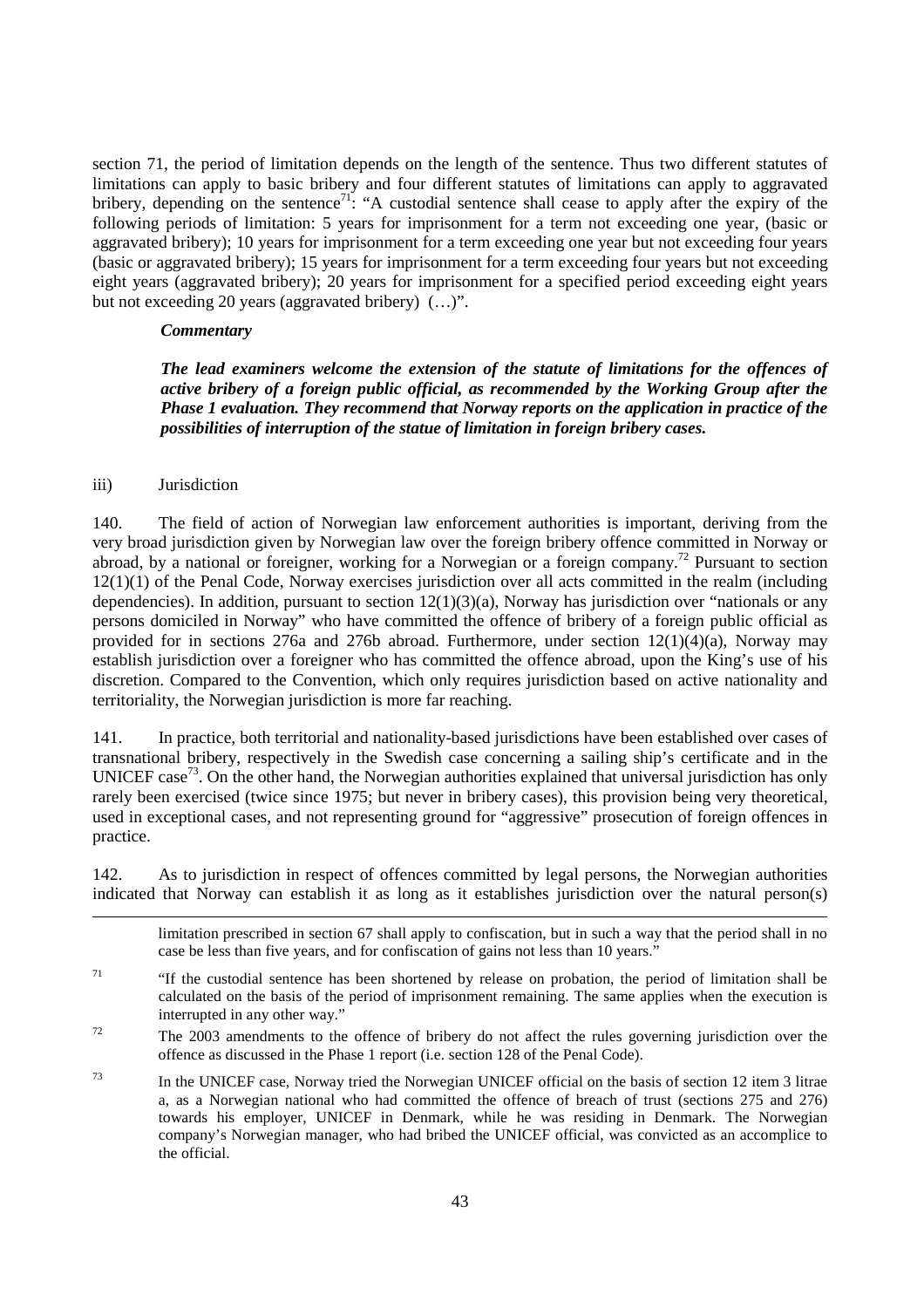involved. The lead examiners noted that if no (Norwegian or foreign) individual having bribed a foreign public official on behalf of a Norwegian (or foreign) enterprise can be identified, Norway could face legal obstacles to establish its jurisdiction over the enterprise. Yet, although Norwegian courts have not had the opportunity to decide on jurisdiction over legal persons so far for a bribery offence, investigations are ongoing against legal persons.

143. The concerns of the lead examiners are thus less at the theoretical level than at the practical level and look to the circumstances under which Norway will decide to exercise or not its broad jurisdiction over specific cases, pursuant to prosecutorial discretion. Indeed, it would appear that a prosecutor would weigh the interest of the Norwegian criminal system (i.e. if the case is of concern to the Norwegian justice) before deciding to investigate and prosecute a foreigner having bribed a foreign public official abroad. Otherwise, Norway could arguably prosecute all cases of bribery committed in the world, thanks to its universal jurisdiction over transnational bribery acts. The issue of discretionary prosecution may arise, for instance, in respect of foreign legal persons in a case where a Norwegian (or foreign) employee bribes a foreign public official in Norway or through the Norwegian banking system. The same question arises in respect of the prosecution of a Norwegian legal person because a foreigner (non-national) working for the legal person committed a criminal offence abroad. Another type of question concerns the case where the briber is hiding abroad, such a situation leading possibly to time-consuming mutual legal assistance or extradition procedures, which Norway could avoid by simply dropping the case.

144. One way of rationalising the use of discretionary prosecution over cases on which Norway can theoretically establish its jurisdiction is through consultation with other countries having jurisdiction over the same case, even where there are no legal instruments requiring consultation, and eventually transferring of a case to another Party.<sup>74</sup> This kind of consultations has already taken place in the above-mentioned ongoing Swedish case. In their response to the phase 2 questionnaire, the Norwegian authorities indicated that there has been little delay in that case (case concerning a sailing ship's certificates): the question was whether this part of the case should be prosecuted together with the Norwegian case and led to the transfer of the case from Sweden to Norway. In their response to the phase 2 questionnaire, the Norwegian authorities deemed that more efficient procedures related to the transfer of cases for prosecution between Nordic countries could be established. The lead examiners encourage the relevant authorities to consider this matter and possible improvements.

## *Commentary*

*The lead examiners note the very broad jurisdiction of Norway over active bribery of foreign public officials. In view of available case law, the lead examiners are of the opinion that the basis for jurisdiction over natural persons conforms to the requirements of Convention. The lead examiners encourage Norwegian authorities to report to the Working Group on development of cases involving legal persons, including the exercise of discretion powers.* 

## *4. Sanctioning the offence of active bribery of foreign public officials*

145. As mentioned earlier in the present report, since the entry into force of the implementing legislation in Norway in January 1999, there has been no conviction for bribery of a foreign public official. However, Norway already issued a conviction for acts of bribery of a foreign public official committed before the entry into force of the implementing legislation, under the alternative qualification of breach of

It was indicated during phase 1 that Norway is a party to the European Convention on the Transfer of Proceedings in Criminal Matters (ETS No 73). Furthermore, it can consult with parties outside this convention regarding the transfer of a case, even if no specific treaty exists between the parties.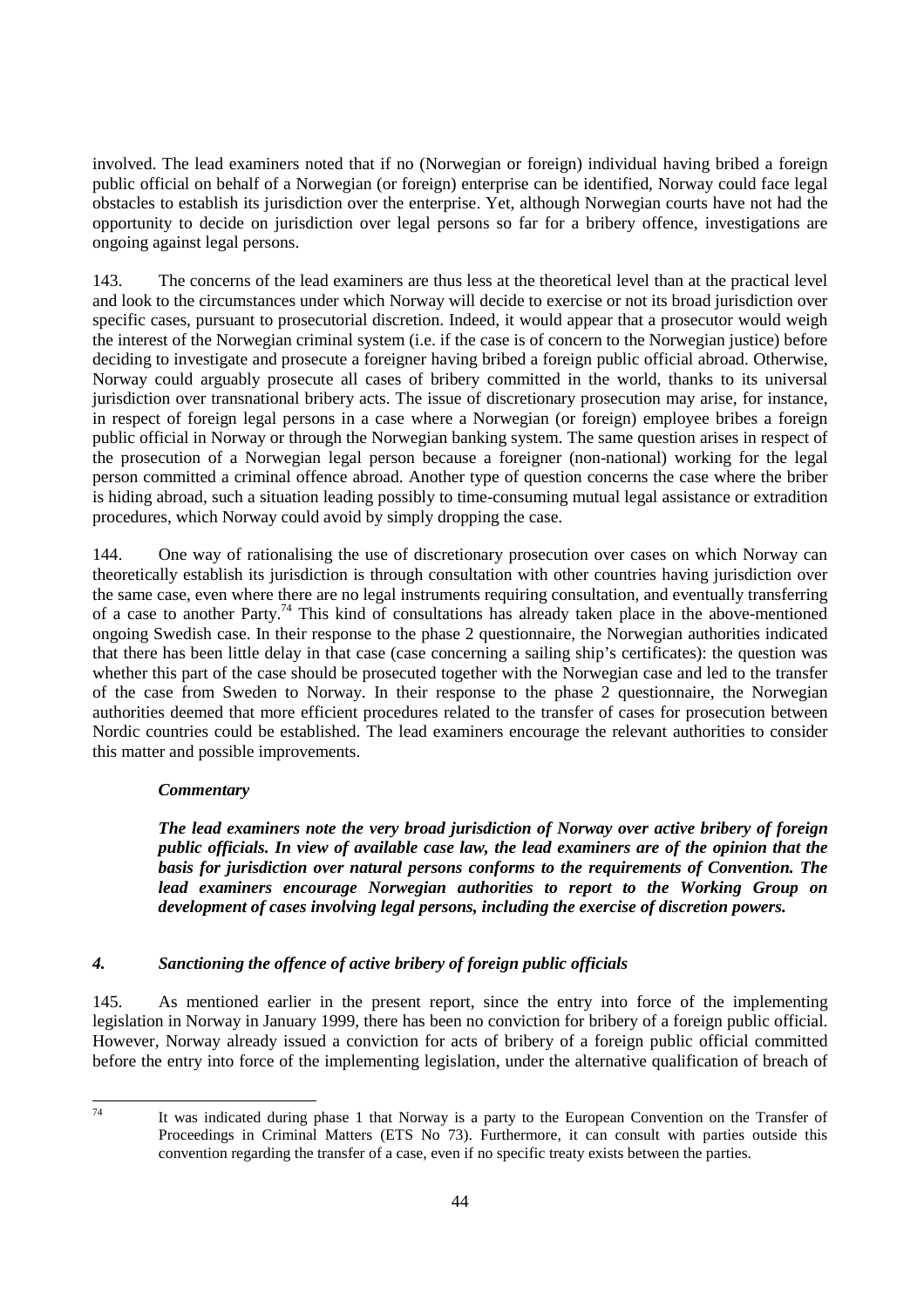trust (the UNICEF case). Moreover, by the time of the on-site visit, Norway was investigating three cases of bribery of a foreign public official: two under section 128 of the Penal Code (the Swedish and Uganda cases<sup>75</sup>) and one under both section 128 and the new sections 276a and 276b, depending on the dates of the acts (the Statoil case).

## *a) Applicable sanctions*

146. At the time of Phase 1, the penalty of deprivation of liberty was imprisonment for a term not exceeding one year. The Working Group thus considered that this failed to meet the standard under the Convention that the penalty is "effective, proportionate and dissuasive". Moreover, there was concern that the low, maximum sentence could be a potential problem for extradition. Norway assured the Working Group that a proposal to increase the maximum term of imprisonment to 6 years would be submitted to Parliament. The Working Group strongly supported this initiative.

147. Sanctions applicable to individuals for the active bribery of domestic or foreign public officials have been increased under the 2003 Amendments Act: Section 276a provides for "fines or imprisonment for a term not exceeding 3 years", and section 276b for "imprisonment for a term not exceeding 10 years" (the minimum sanction remains unchanged to 14 days, pursuant to section 17 of the Penal Code). As with section 128, there is no upper limit to the amount of the fine. On the other hand, as prior to the 2003 amendments, companies and other legal persons are, pursuant to section 48a of the Penal Code, liable to a fine with no upper limit and subject to prohibitions, deprivations of rights and professional disqualifications.<sup>7</sup>

148. Questioned about the availability of additional civil or administrative sanctions to a person guilty of bribery of a foreign public official<sup>77</sup> during the on-site visit, the Norwegian authorities indicated that they can emphasise a conviction for bribery of a foreign public official when allocating state aid or to the authorities in charge of awarding public contracts. In the area of public procurement, a vendor who has committed bribery may be excluded from participating in the bid for a contract. However, no routine has been established to ensure that public entities can receive information about a particular party convicted of bribery. Discussions are ongoing within the Ministry of Foreign Affairs on whether such parties should be listed in an official register. For the time being, some legal issues remain to be solved before a decision can be taken.

 $75$ The case has been dismissed after the on site visit.

<sup>76</sup> Section 29: "When it is so required in the public interest, any person who is found guilty of a criminal act may be sentenced to: 1) Loss of any public office that the offender has by the criminal act shown himself to be unfit for or unworthy of. 2) Loss for a specific period not exceeding five years or forever of the right to hold office or to carry out any activity or occupation that the offender has by the criminal act shown himself to be unfit for or might conceivably misuse, or for which a high degree of public confidence is required. Any person thus deprived of the right to carry on any activity may not conduct such activity on behalf of another person either. He may be ordered to surrender any document or other object that has served as evidence of the said right."

<sup>77</sup> Commentary 24 to the Convention: "Among the civil or administrative sanctions, other than non-criminal fines, which might be imposed upon legal persons for an act of bribery of a foreign public official are: exclusion from entitlement to public benefits or aid; temporary or permanent disqualification from participation in public procurement or from the practice of other commercial activities; placing under judicial supervision; and a judicial winding-up order".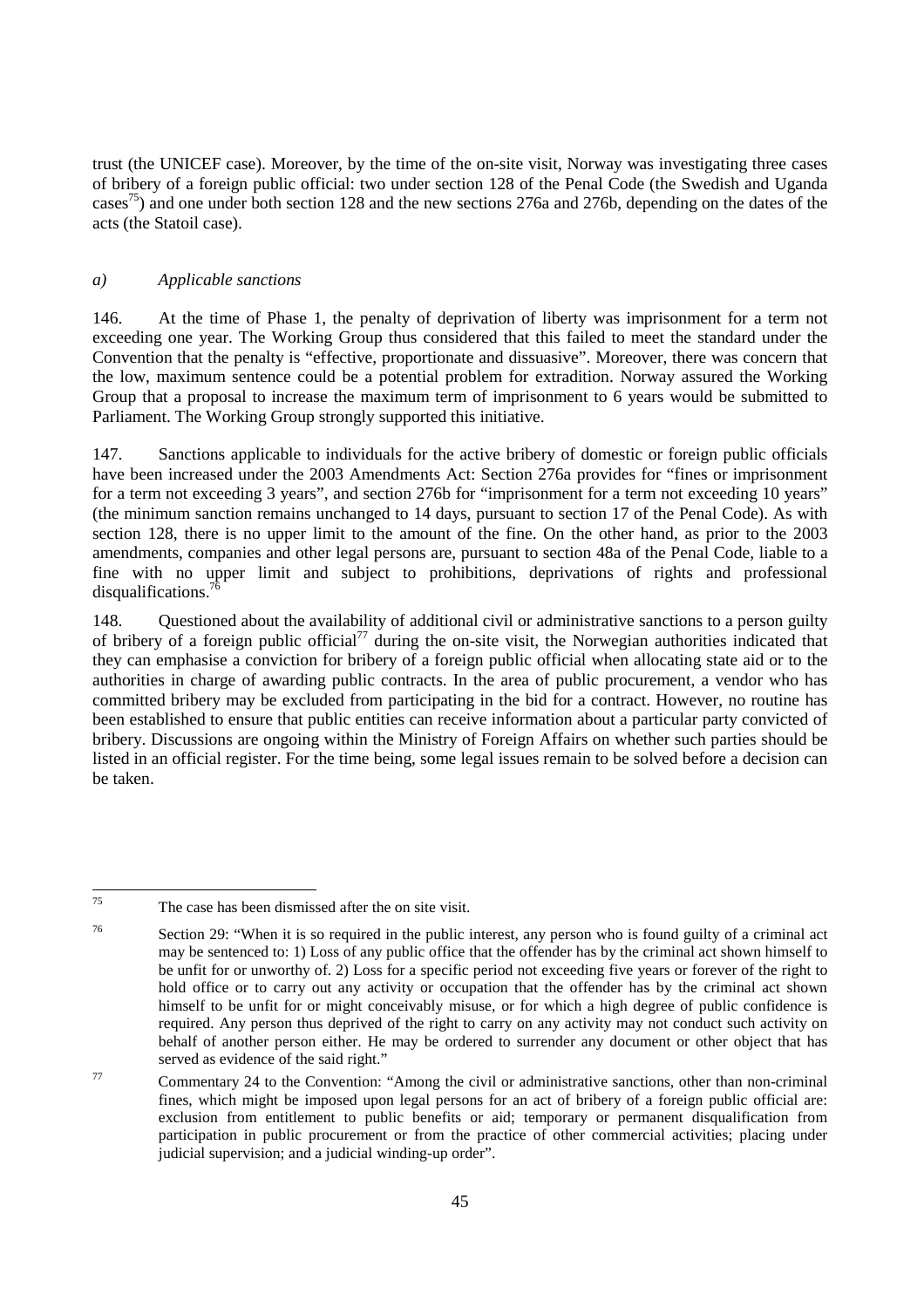#### Availability of confiscation

149. A potentially stronger deterrent to the bribery of foreign public officials is the availability of confiscation under various legal provisions (for both natural and legal persons). Sections 34 to 37d of the Penal Code were amended in 1999, after the Phase 1 examination.<sup>78</sup> In particular, section 34 now provides for mandatory confiscation of the "gains accrued from a criminal act", while section 35 still provides for the discretionary confiscation of "objects that have been produced by or have been the subject of a criminal act" and of "objects that have been used or intended to be used in a criminal act". Confiscation of an amount corresponding to the bribe or the proceeds is available.

150. Sections 34**,** 37a and 317 provide for the confiscation from a third party as well.79 Section 37a provides for confiscation of advantage transferred *subsequently* to the offence, and covers the case where a bribe is paid (or the proceeds transferred) directly to the third party if the receiver understood or should have understood the link between the criminal act and the transferred object, or irrespective of the bona fides of the receiver, if the transferred object is a gift (i.e. the receiver has not given anything in exchange) Furthermore, it is possible to confiscate "any gain" from a third party if he/she is an accomplice or if he/she commits, intentionally or negligently, a money laundering offence (section 317 on receiving the proceeds of a crime), or from "the person to whom the gain has directly accrued as a result of the act" (presumed to be the offender, section 34(4)**;** however, it can also be a third person).

151. A significant feature of the Norwegian system is that, under section 36(1) of the Penal Code, "confiscation of section 35 may be effected from the guilty person or from the person on whose behalf he has acted". Such confiscation provision has already been applied to legal persons in cases of illegal price fixing and environmental crimes, and could be used to confiscate the proceeds of active bribery where the enterprise has not been prosecuted or convicted but its employee has been convicted. Another feature is that confiscation can be imposed whether or not it is requested by the prosecutor, and courts can exceed the prosecutor's demand as regards the extent of the confiscation.<sup>80</sup>

152. Bribes can be confiscated pursuant to section 35 as objects (including money) that have been used in a criminal act. As concerns the proceeds of active bribery, they could be confiscated pursuant to sections 34 and 35. The Norwegian authorities indicated that this would cover all things or services that represent an economic value for the briber. A judge has indicated that in the case of a contract obtained through the giving of a bribe but that is otherwise legal, it may be difficult to determine the part of the benefit constituting the proceeds of bribery. However, pursuant to section 34(2) of the Penal Code, where the exact value of the gain cannot be established, the court is entitled to discretionarily determine the amount to be confiscated.

153. In addition to this, a new section 34a provides for extended (full or partial) confiscation of all capital assets belonging to the offender who cannot prove the legal origin of his properties, and not only of

<sup>78</sup> The Norwegian authorities indicated that a handbook will be released in January 2004 to help the investigating and prosecutorial authorities to effectively implement the new provisions on confiscation.

<sup>&</sup>lt;sup>79</sup> "When a gain or an object mentioned in section 34 or 35 is after the commission of the offence transferred from a person from whom confiscation may be effected, the object transferred or its value may be confiscated from the receiver if the transfer has occurred as a gift or if the receiver understood or should have understood the connection between the criminal act and the object transferred to him. The same applies to a right to an object that is, after the commission of the offence, established by a person from

whom confiscation may be effected."<br>
<sup>80</sup> In such a case, the indicted person must – under any circumstance - be given the opportunity to prepare his defence. If the court finds it desirable, a suitable adjournment can be granted.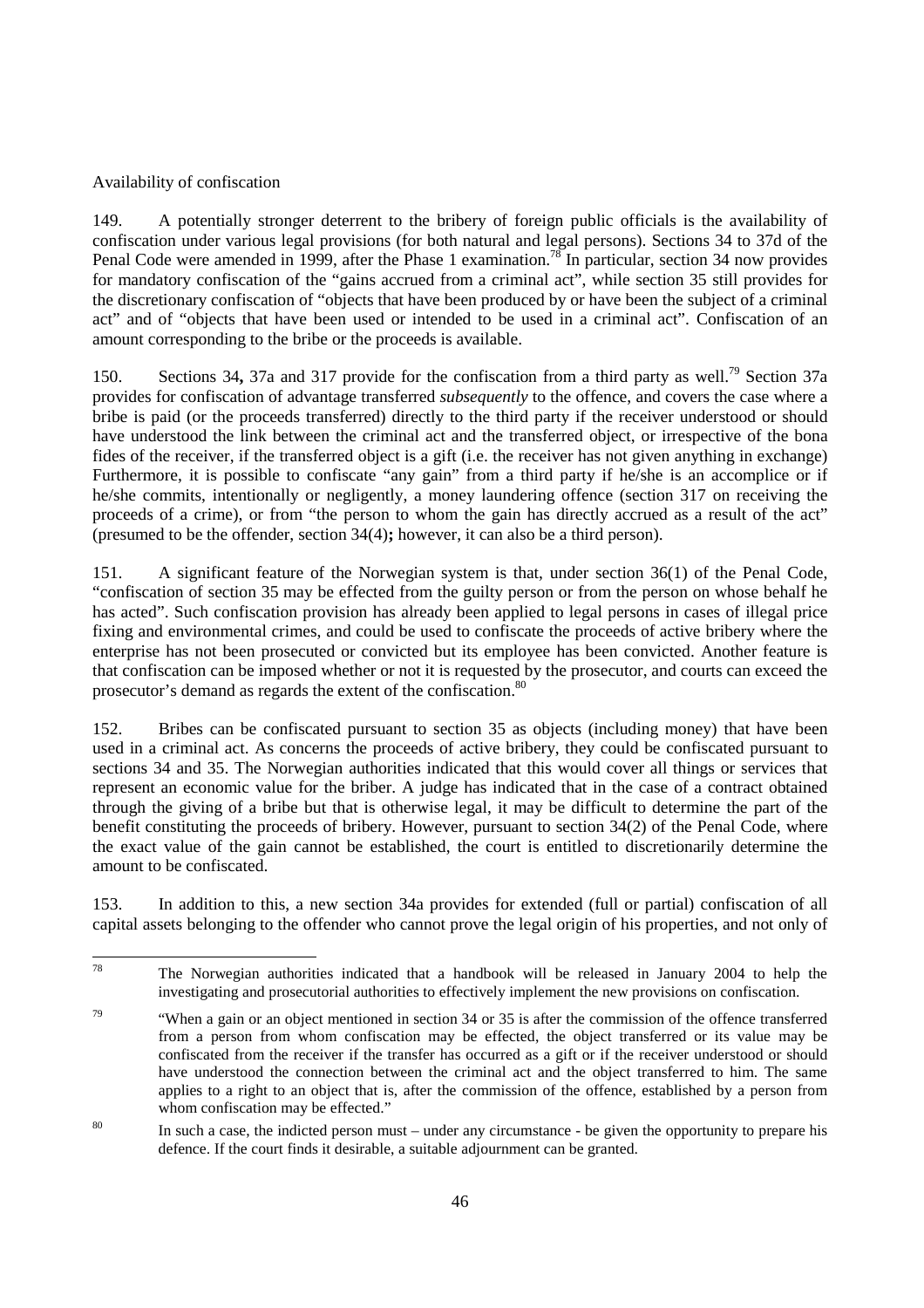the gains derived directly or indirectly from a specific offence for which the criminal liability of the offender is established. Such kind of confiscation could be available in case of aggravated bribery or even recidivist basic bribery, where considerable gain may have accrued from the offence. The preparatory works indicate that this new provision targets offenders with "a criminal lifestyle", which can be inferred from criteria such as previous convictions for profit-motivated offences or the comparison between the current financial status and information about legal income. A first application concerned a drug trafficker. The Norwegian authorities indicated that extended full or partial confiscation was possible for enterprises in cases where some or all assets of the enterprise are derived from criminal activities.

## *b) The penalties actually imposed by courts*

154. Three main observations emerged from an analysis of the judgements of Norwegian courts. The first observation is that all convictions led to imprisonment sentences against the bribers (whatever the qualification of the offence: bribery or complicity to breach of trust).<sup>81</sup> Sanctions range from 90 days to 2 years, a portion of which is often conditional. In most cases, the convicted person is a company manager.

155. As to determination of the severity of the penalty, in the UNICEF case (complicity of breach of trust covering acts of bribery), the Court considered several facts in determining the level of the imprisonment sanction pronounced against the briber: the absence of a criminal record, the large earnings resulting from his collaboration with the principal offender (i.e. the corrupted official), and the tax penalties already imposed on him personally and on his company. This resulted in a 2-year imprisonment sentence. As to the determination of the level of the sanction towards the corrupted official, the Court of Appeals indicated that the lack of control from his superiors could not be seen as a mitigating circumstance. However, the Norwegian judicial authorities indicated concerning the briber that a general atmosphere of corruption in a foreign administration could not be relevant as concerns his culpability, but could be taken into account as a mitigating circumstance in determining the level of the sanction.

156. In a case of domestic bribery in the private sector sanctioned as a breach of trust offence, the court refused to take into account the media coverage of the case as a mitigating factor. In addition, the briber had pleaded that he felt pressured by the corrupted person, and feared that his company would not otherwise be able to compete on an equal footing with other companies. Here again the court rejected the argument as no evidence was found that the corrupted person exerted any pressure on the briber, or that the company was less favoured than others. The court also relied on precedent cases of similar offences to determine the severity of the penalty. For instance, it noted that corruption must be more severely punished than embezzlement and that the briber should not deserve a milder penalty than the corrupted person where surrounding circumstances are equal (Supreme Court decision, 13 February 2001).

157. The second observation is that those imprisonment sentences have never been accompanied by fines. The lead examiners were of the view that this could be due to the alternative possibilities provided for under former section 128 and new section 276a, pursuant to which fines *or* imprisonment may be imposed.<sup>82</sup> A prosecutor stated that even if fines have not yet been imposed under section 128, it is still possible to apply fines together with imprisonment, pursuant to section  $26a$  of the Penal Code<sup>83</sup>.

 $\overline{81}$ The maximum penalty was 1 year for bribery, and 3 or 10 years for complicity to basic or aggravated breach of trust.

 $82$  In comparison, section 275 provides that "the penalty for breach of trust is imprisonment for a term not exceeding three years. Fines may be imposed *in addition to* a sentence of imprisonment."

<sup>83</sup> Section 26a of the Penal Code provides that "in addition to a custodial sentence the court may impose a fine. This applies even though fines are not prescribed as a penalty for the offence. In assessing a custodial sentence the fact that a fine is also imposed shall be taken into account. The power to combine a custodial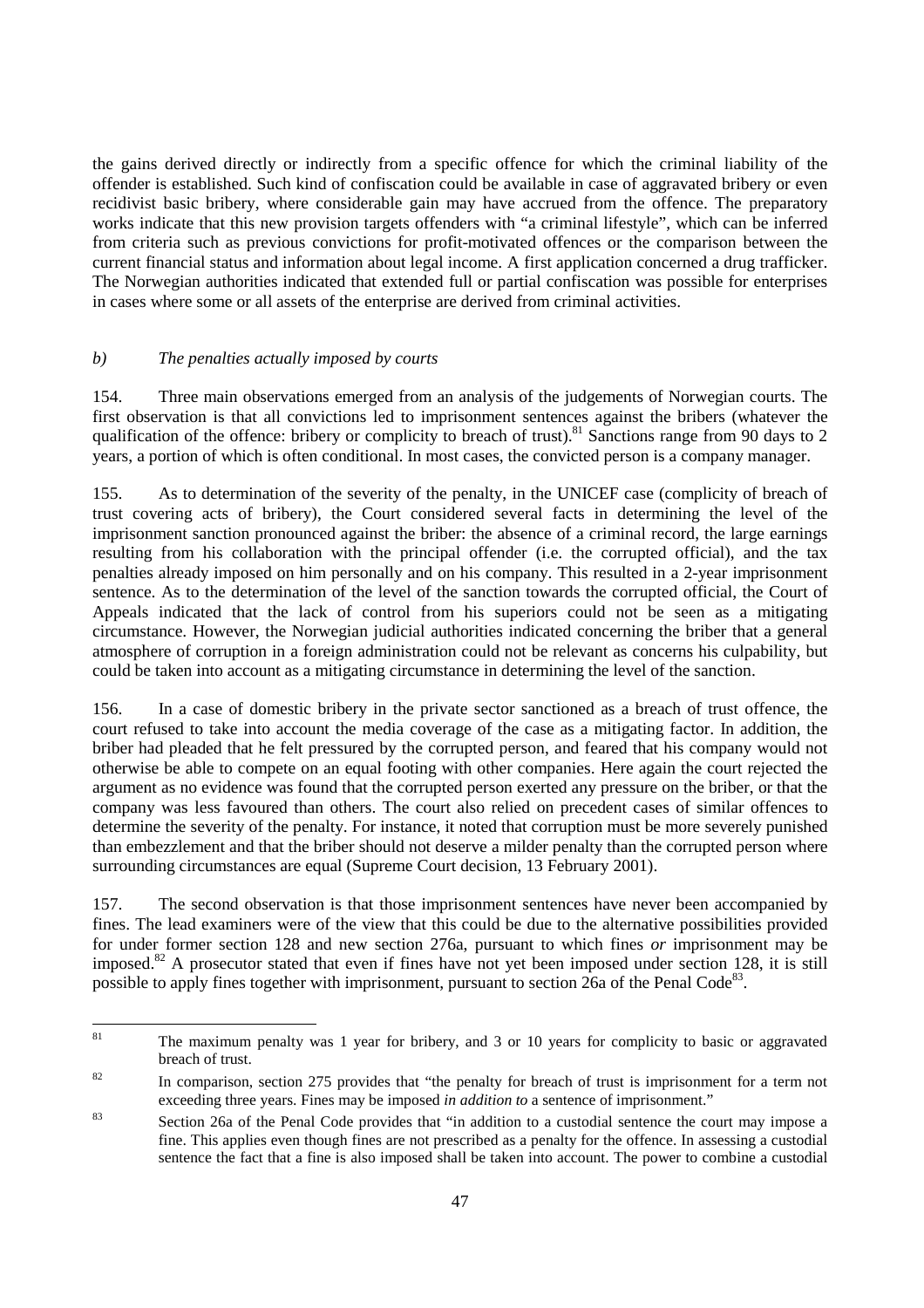158. In practice, where economic sanctions have been applied in cases of bribery, it has been essentially against the corrupted person, in the forms of confiscation and compensation to the victim, confiscation being usually used to pay compensation (fines against the corrupted official are rarely imposed). The rationale of the courts has been to deprive the corrupted official from the received bribe and to compensate for the resulting financial loss suffered by his/her employer due to the bribery or breach of trust. Hence the confiscated assets usually go towards covering the damages awarded to the employer, and the briber receives no economic sanction.

159. Section 27 of the Penal Code provides guidelines for the imposition of fines (including optional fines): "when a fine is imposed, consideration should be given not only to the nature of the offence but also especially to the financial position of the convicted person and to what he can presumably afford to pay in his circumstances." As confiscation and compensation to the victim are given precedence over the payment of fines, the financial position of the convicted, once confiscation and compensation have been deducted therefrom, is often not good enough to justify fines. Indeed, since the Court of Appeals in the UNICEF case repealed the sanction of payment of the court costs because of other sanctions that had already been imposed, had the court of first instance also imposed fines, the Court of Appeals likely would have also repealed the fines.

160. In the lead examiners' opinion, this balance in the financial penalties may have proven to be satisfactory in cases of domestic bribery, but the same could be not effective in cases of bribery of a foreign public official. Indeed, the Norwegian courts, most of the time, will not be able to sanction the public official together with the briber, and thus the usual balance of confiscation of the bribe and compensation to the employer (here a foreign state, state agency, or international organisation) would be inoperative. It is, in particular, uncertain whether the Norwegian court would impose compensation on the briber rather than on the public official, as it could be argued that the victim can claim damages before the foreign court against the corrupted public official. Nevertheless, in the event the foreign country claims damages before a Norwegian court against the briber, it would have to substantiate and prove the losses it suffered because of the bribery. A prosecutor indicated that in the event the country of the corrupted public official would appear to be somewhat negligent on the control it should exercise on the probity of its officials, he could consider asking the courts to impose a fine on the briber instead of compensation. In response to additional concerns expressed by the examining team about third parties, a judge held the view that a competitor having lost a bid because of corruption could claim compensation for the loss suffered; however, he considered that compensation could be claimed directly from the employer of the corrupted official rather than from the briber.

161. The third observation is that, to date, only individuals have been held responsible for the offence of bribery, despite the fact that some of the cases brought before the courts were concerned with acts involving companies. The total number of fines (conviction or optional fines) imposed on enterprises in Norway was 1516 from 1997 to 2002, most of them applying to misdemeanours. 51 of these fines amounted to more than NOK 500,000. In the three convictions of legal persons decided by the Supreme Court, sanctions involved fines, compensation and confiscation. The deprivation of the right to carry on business in whole or in a certain form is very rarely used. The level of fines applied to enterprises varies a lot**,** ranging from NOK 5000 to NOK 15 million. The Norwegian authorities indicated that the amount of the fine is calculated in order to be higher than the gain obtained from the offence, and taking into account the consequences of the fine on the company, notably on its ability to continue to carry out its activities. The maximum fine that has been applied by courts is NOK 5.5 million (approximately 664,000 euros) for a case of illegal price fixing**,** and the maximum optional fine is NOK 15 million.

sentence with a fine derived from this section is of no significance in relation to statutory provisions that give legal effect to the penalty scale."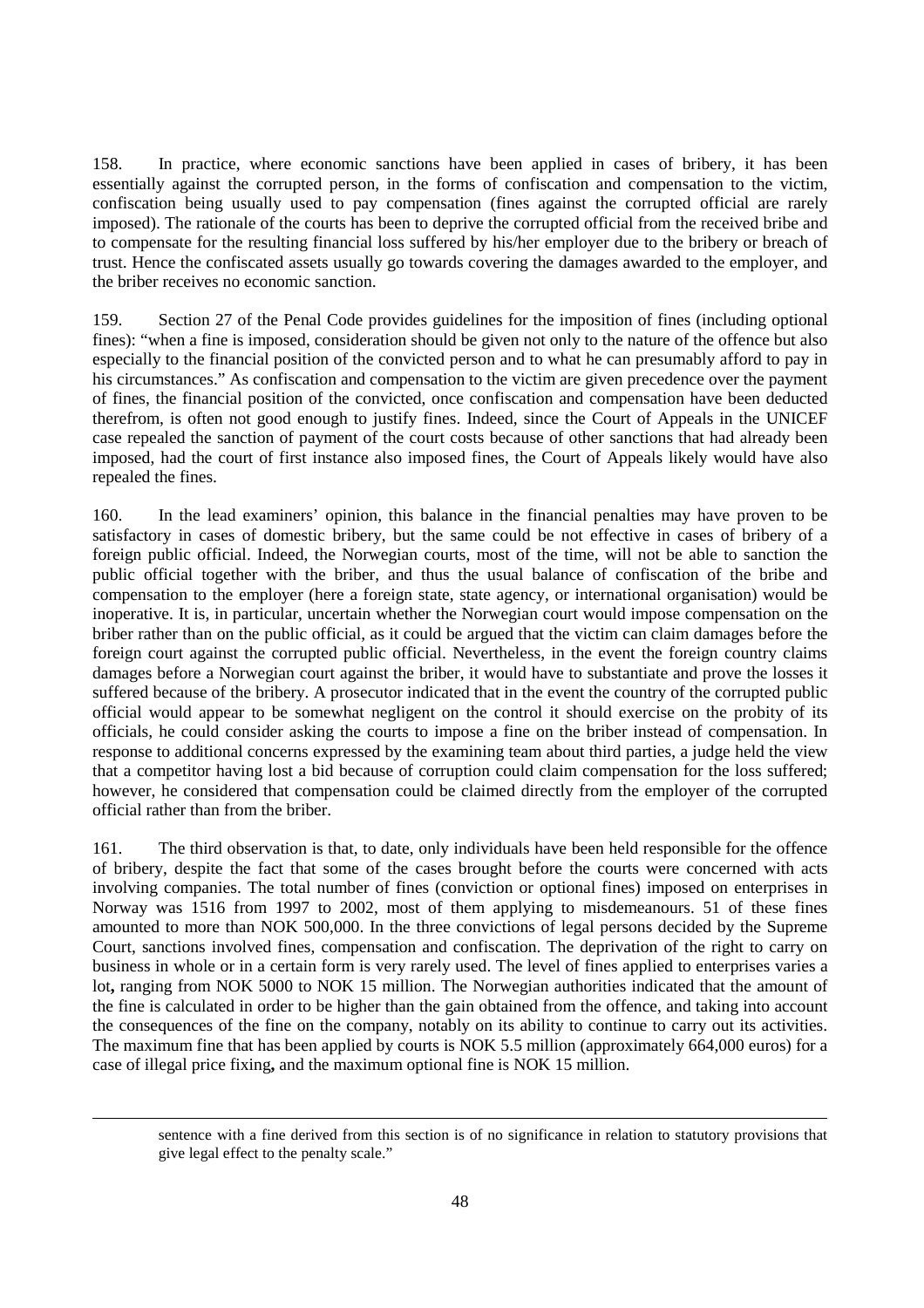162. Regarding assessment of the penalty, the non-exhaustive list of factors enumerated in section 48b must be considered in addition to guidelines provided for under section 27 of the Penal Code concerning fines. In the Supreme Court decision of 18 December 2000 concerned with an environmental offence (destruction of cultural heritage), the fine imposed on the company was determined in relation to the amount of the confiscation. In the Supreme Court decision of 18 December 1995 (illegal price fixing), the companies' turnover, the practice within the EU, the length of the offence, and the sophistication of the offence were taken into account to determine the level of the fine.

#### *Commentary*

*The lead examiners commend the Norwegian authorities for having raised the level of imprisonment penalty applicable to the bribery offence, thus solving potential problems linked to extradition and statute of limitations. However, as economic sanctions are a fundamental deterrent for economic offences such as bribery of foreign public officials in the conduct of international business transactions, attention will need to be paid to the level of these, as the balance between confiscation, compensation and fines may in practice differ from domestic cases. The lead examiners are of the opinion that in view of the particular circumstances surrounding cases of active bribery of foreign public officials, attention of the investigating,*  **prosecutorial and judicial authorities will need to be drawn to the imposition of economic** *sanctions on the bribers.* 

## **C. RECOMMENDATIONS OF THE WORKING GROUP AND FOLLOW-UP**

163. Based on the findings of the Working Group regarding the application of the Convention and the Revised Recommendation by Norway, the Working Group (i) makes the recommendations to Norway under part 1, and (ii) will follow-up the issues in part 2 when there has been sufficient practice in Norway in respect of cases involving the bribery of foreign public officials.

#### *1. Recommendations*

*Recommendations for ensuring effective measures for preventing and detecting bribery of foreign public officials* 

- 164. With respect to awareness raising, the Working Group recommends that Norway:
	- 1. Pursue existing efforts undertaken to raise awareness of the offence of bribery in international business transactions, in particular where small and medium size enterprises are concerned (Revised Recommendation, Article I);
	- 2. Communicate to the business sector that, under the new legislation, facilitation payments are not allowed (Revised Recommendation, Article I);
	- 3. Undertake further actions through institutions which are in a position to have privileged contacts with Norwegian enterprises exporting abroad, such as GIEK (the Norwegian export credit agency) or the Ministry of Foreign Affairs, notably through its diplomatic missions abroad (Revised Recommendation, Article I);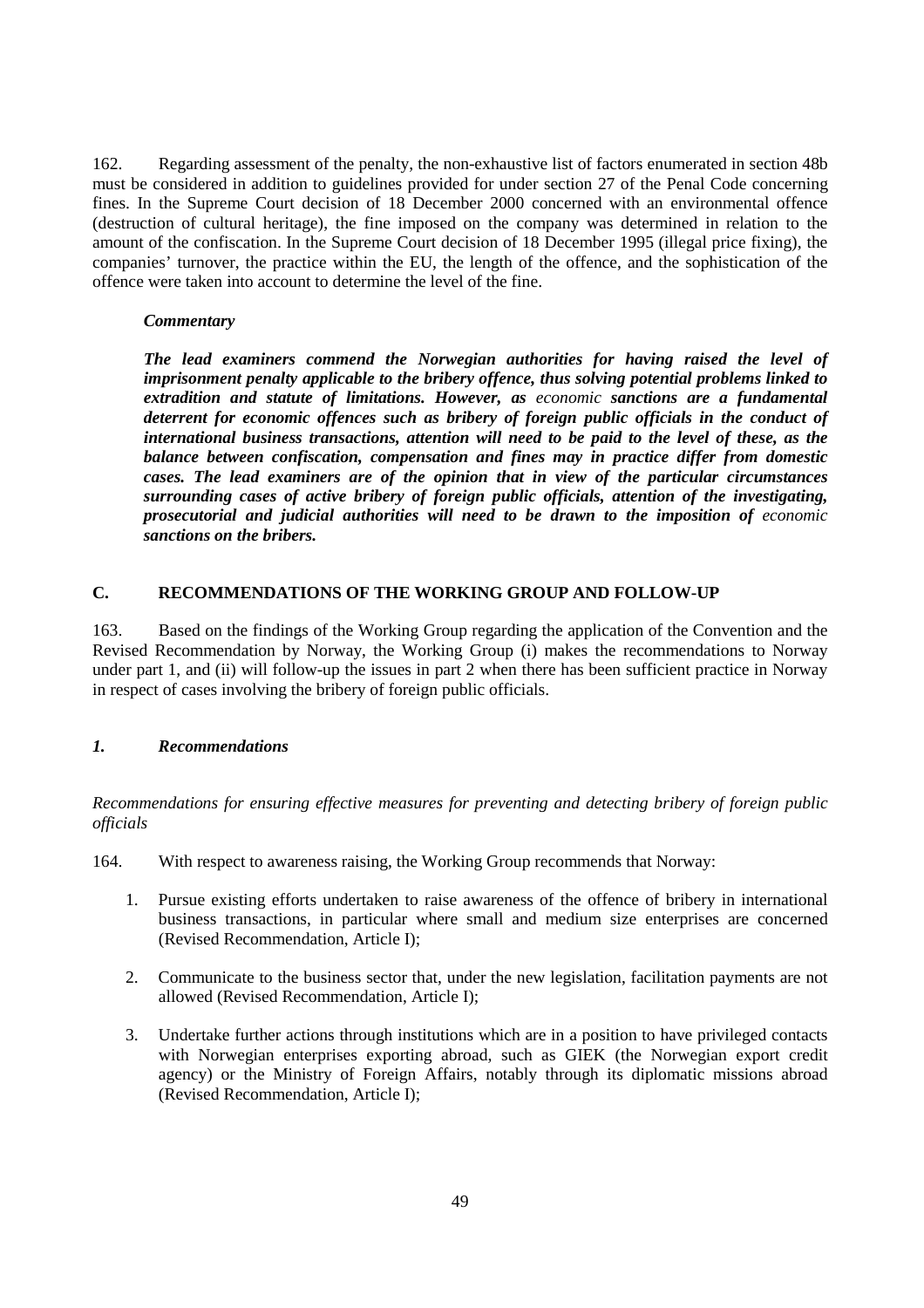- 4. Consider, in this context, establishing a coordinating body to oversee awareness raising activities undertaken by Norwegian public authorities and relating to bribery of foreign public officials (Revised Recommendation, Article I).
- 165. With respect to detection, the Working Group recommends that Norway:
	- 5. Pursue its efforts to develop further cooperation between the public institutions which could usefully contribute to the detection of the offence of bribery of foreign public officials and the law enforcement authorities (Revised Recommendation, Article I);
	- 6. Consider the introduction of a general obligation for staff of public institutions to report suspicions of corruption by Norwegian companies to the competent authorities (Revised Recommendation, Article I);
	- 7. Bearing in mind the vital role of auditors in uncovering and reporting bribery offences, raise awareness concerning the obligation for auditors to report any suspect **activity** that would indicate an unlawful act of bribery to law enforcement authorities (Convention, Article 8; Revised Recommendation, Article V.B.iv);
	- 8. Continue ongoing reflection undertaken by several public bodies in Norway on the issue of whistleblower protection, with a view to introducing measures to ensure adequate protection against sanctions to employees who report suspected cases of bribery of foreign public officials (Revised Recommendation, Article I).

#### *Recommendations for ensuring effective prosecution and sanctioning of bribery of foreign public officials*

- 166. With respect to prosecution, the Working Group recommends that Norway:
	- 9. Ensure that sufficient financial and human resources continue to be allocated to Økokrim and economic sections of police districts in order to retain full ability to carry out international investigations in cases of transnational bribery (Convention, Article 5; Revised Recommendation, Article I; Annex to the Revised Recommendation, Paragraph 6);
	- 10. Given the recently introduced distinction between basic and aggravated bribery, ensure that law enforcement authorities are fully aware of the range of investigative tools available, and have sufficient expertise to make broad use of these, where appropriate; and consider extending the availability of witness protection programmes to foreign bribery cases (Revised Recommendation, Article I);
	- 11. Draw attention of the law enforcement and judicial authorities to the importance of making full use of the various economic sanctions available on the bribers, taking into account the particular circumstances surrounding cases of transnational bribery (Convention Article 3).

## *2. Follow-up by the Working Group*

167. In light of the recent amendment to the offence of domestic and transnational bribery introduced in Norwegian law, and in the absence of definitive case law concerning bribery of foreign public officials, the Working Group will follow up: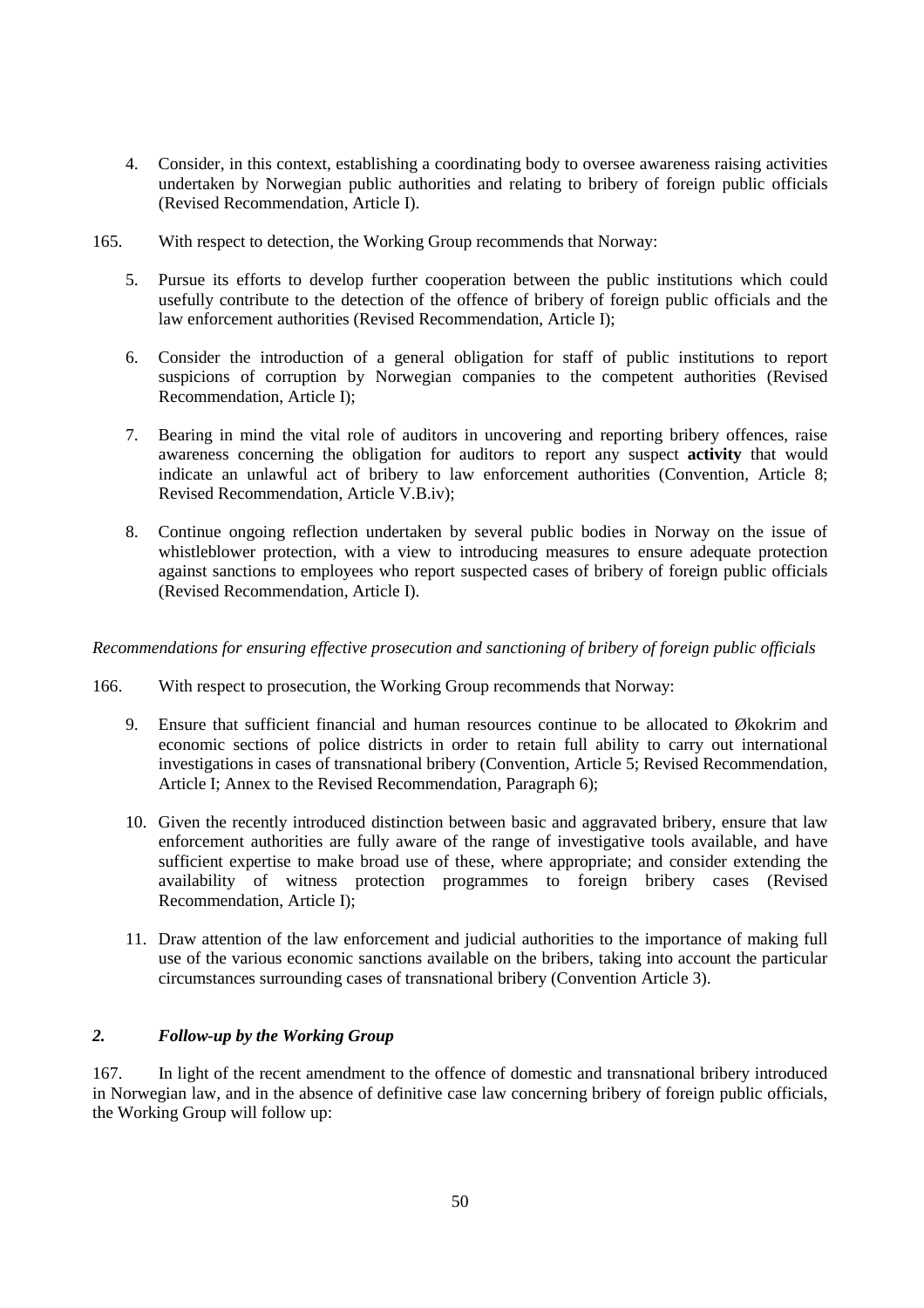- 12. The application of the new offence in practice as litigation of the bribery offence develops, in particular the notion of impropriety of the advantage (Convention, Article 1.1);
- 13. The criminal liability of legal persons, to ascertain that the bribery offence is effectively applied to legal persons, either through court decisions or optional fines and confiscation (Convention, Articles 2 and 4);
- 14. The consequences of the distinction between basic and aggravated bribery in terms of the length of the limitation period, and in terms of whether different modalities of interruption adequately suspend the operation of the statute of limitation, especially where legal persons are involved (Convention, Articles 1.1, 6);
- 15. The application of sanctions, notably the practice with regard to confiscation of both the instruments and the proceeds, in order to determine whether they are sufficiently effective, proportionate and dissuasive to prevent and punish the offence of active bribery of foreign public officials (Convention, Article 3).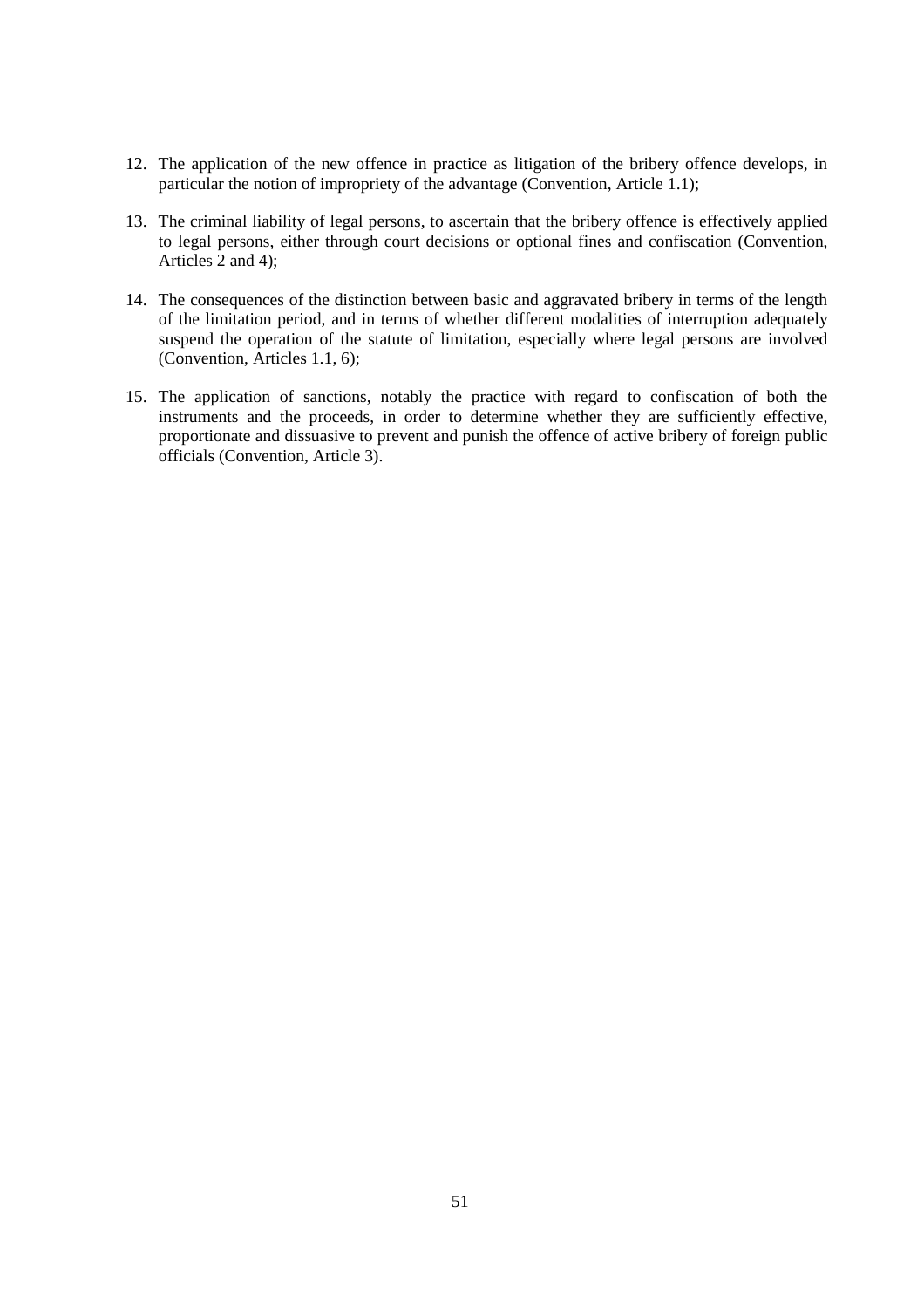**ANNEX 1** 

| Comparative table of the new and previous provisions against bribery of foreign public officials |                                                                                                   |  |  |  |
|--------------------------------------------------------------------------------------------------|---------------------------------------------------------------------------------------------------|--|--|--|
| New provisions $-4th$ July 2003                                                                  | <b>Previous provisions - 1999 - Phase 1</b>                                                       |  |  |  |
| <b>SECTION 276a</b>                                                                              | Active bribery                                                                                    |  |  |  |
| Any person shall be liable to a penalty for                                                      | § 128. Any person who by threats or by granting                                                   |  |  |  |
| corruption who                                                                                   | or promising a favour seeks to induce a public                                                    |  |  |  |
| a) for himself or other persons, requests or                                                     | servant illegally to perform or omit to perform an                                                |  |  |  |
| receives an improper advantage or accepts an                                                     | official act, or who is accessory thereto, shall be                                               |  |  |  |
| offer of an improper advantage in connection<br>with a post, office or commission, or            | liable to fines or imprisonment for a term not<br>exceeding one year.                             |  |  |  |
| b) gives or offers anyone an improper advantage                                                  | The term public servant in the first                                                              |  |  |  |
| in connection with a post, office or commission.                                                 | paragraph also includes foreign public servants                                                   |  |  |  |
| By post, office or commission in the first                                                       | and servants of public international organisations.                                               |  |  |  |
| paragraph is also meant a post, office or                                                        | The provisions of the previous section,                                                           |  |  |  |
| commission in a foreign country.                                                                 | third paragraph, shall apply correspondingly. <sup>84</sup>                                       |  |  |  |
| The penalty for corruption shall be fines or<br>imprisonment for a term not exceeding three      | Passive bribery                                                                                   |  |  |  |
| years. Complicity is punishable in the same                                                      | § 112. A public servant who for the performance                                                   |  |  |  |
| manner.                                                                                          | or omission of an official act demands or receives                                                |  |  |  |
|                                                                                                  | for himself or another any unlawful favour or<br>promise thereof, knowing that this is given or   |  |  |  |
| <b>SECTION 276b</b>                                                                              | promised to influence his conduct in his official                                                 |  |  |  |
| Gross corruption is punishable by imprisonment                                                   | capacity, shall be liable to fines, loss of office, or                                            |  |  |  |
| for a term not exceeding 10 years. Complicity is                                                 | imprisonment for a term not exceeding six                                                         |  |  |  |
| punishable in the same manner.                                                                   | months.                                                                                           |  |  |  |
| In deciding whether the corruption is gross,                                                     | § 113. If the act or omission referred to in section                                              |  |  |  |
| special regard shall inter alia be paid to whether                                               | 112 for which the favour was received or                                                          |  |  |  |
| the act has been committed by or in relation to a                                                | promised was in breach of duty, or if the public                                                  |  |  |  |
| public official or any other person in breach of<br>the special confidence placed in him as a    | servant has refused to perform an official act in                                                 |  |  |  |
| consequence of his post, office or commission,                                                   | order to extort such a favour for himself or                                                      |  |  |  |
| whether it has resulted in a considerable                                                        | another, he shall be liable to imprisonment for a                                                 |  |  |  |
| economic advantage, whether there was a risk of                                                  | term not exceeding five years.                                                                    |  |  |  |
| significant economic or other damage or whether                                                  | The same penalty shall apply to any                                                               |  |  |  |
| false accounting information has been recorded or                                                | person who receives a favour knowing that it is<br>given to him in return for having performed an |  |  |  |
| false accounting documents or false annual                                                       | official act in breach of his duty.                                                               |  |  |  |
| accounts have been prepared.                                                                     | § 114. If a judge, juror, assessor, or expert                                                     |  |  |  |
|                                                                                                  | demands or receives for himself or another any                                                    |  |  |  |
|                                                                                                  | unlawful favour or the promise thereof for acting                                                 |  |  |  |
|                                                                                                  | or having acted in such capacity for or against the                                               |  |  |  |
|                                                                                                  | interests of any of the parties to a legal dispute, he                                            |  |  |  |
|                                                                                                  | shall be liable to imprisonment for a term not                                                    |  |  |  |
|                                                                                                  | exceeding eight years.                                                                            |  |  |  |
|                                                                                                  | These<br>provisions<br>also<br>apply<br>to                                                        |  |  |  |
|                                                                                                  | arbitrators if the arbitration award has the force of                                             |  |  |  |
|                                                                                                  | a court judgment.                                                                                 |  |  |  |

 $\overline{84}$ 

<sup>84 §127.3: &</sup>quot;Railway employees, military guardsmen, and any person who in the course of duty or on request assists a public servant shall be regarded as public servants"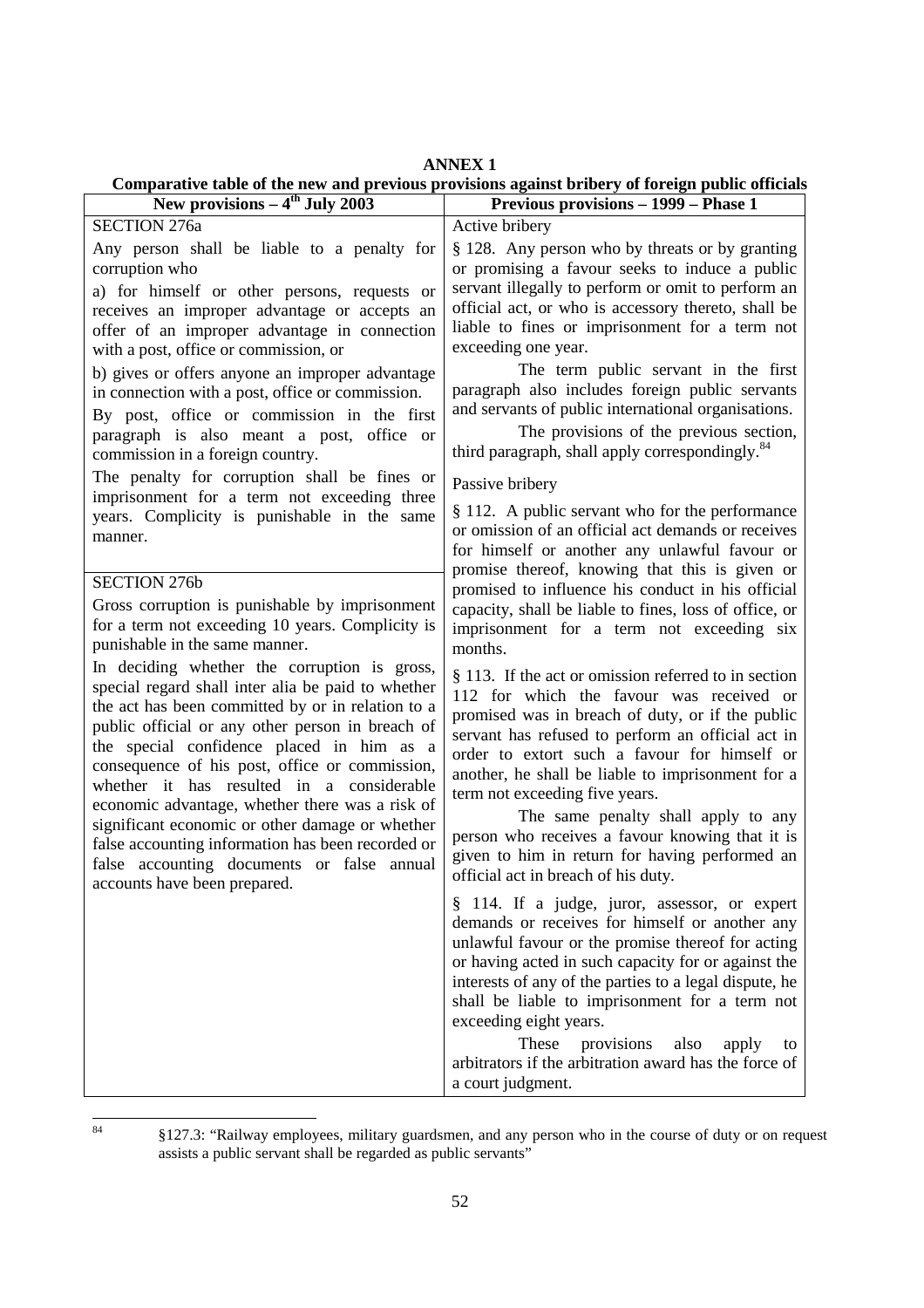## SECTION 276c

Any person shall be liable to a penalty for trading in influence who

a) for himself or other persons, requests or receives an improper advantage or accepts an offer of an improper advantage in return for influencing the performance of a post, office or commission, or

b) gives or offers anyone an improper advantage in return for influencing the performance of a post, office or commission.

By post, office or commission in the first paragraph is also meant a post, office or commission in a foreign country.

The penalty for trading in influence shall be fines or imprisonment for a term not exceeding three years. Complicity is punishable in the same manner.